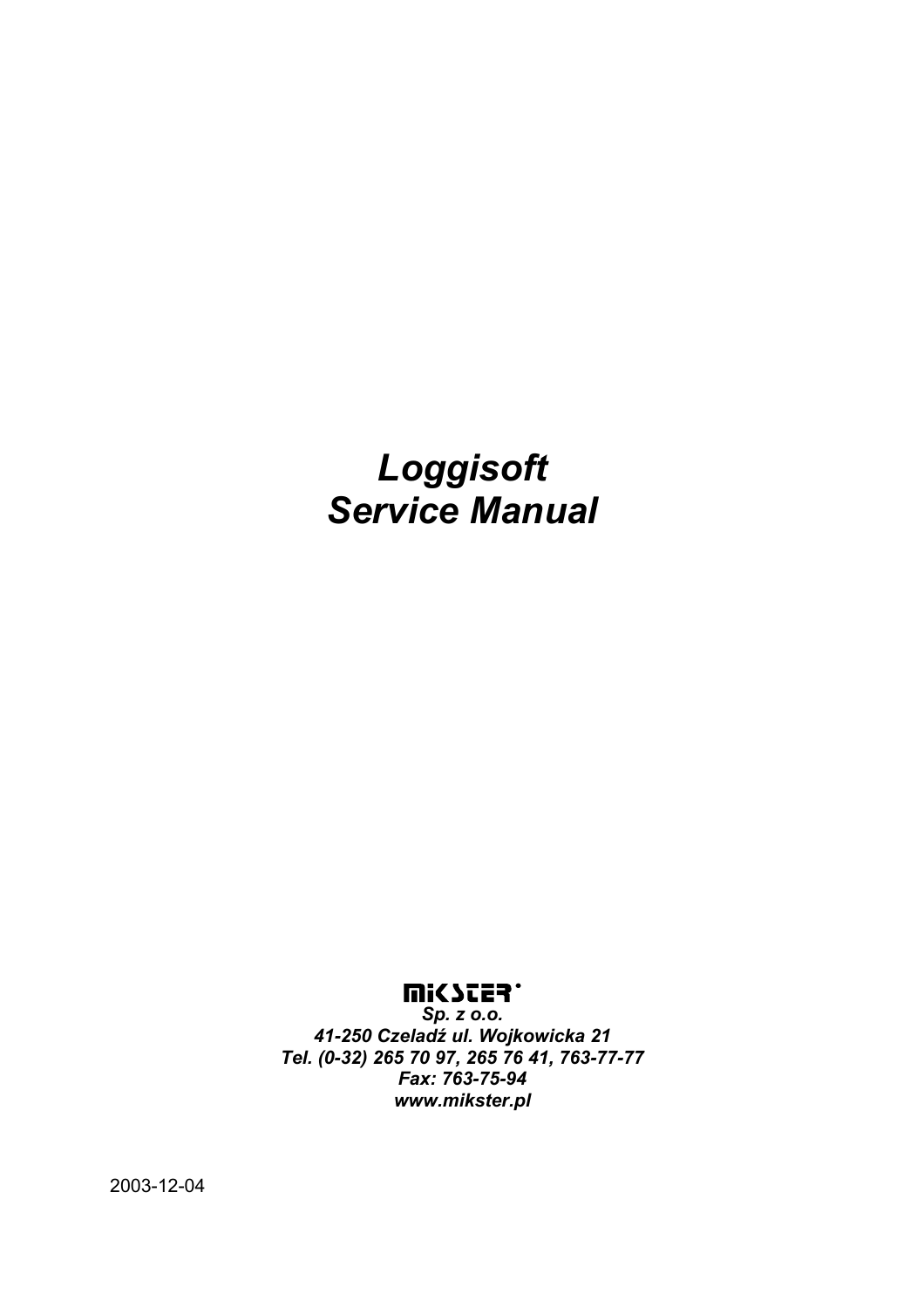# Contents

| <b>SYSTEM SPECIFICATION</b>                                  |    |
|--------------------------------------------------------------|----|
|                                                              |    |
|                                                              |    |
|                                                              |    |
|                                                              |    |
|                                                              |    |
|                                                              |    |
|                                                              |    |
|                                                              |    |
|                                                              |    |
|                                                              |    |
|                                                              |    |
|                                                              |    |
|                                                              |    |
|                                                              |    |
|                                                              |    |
|                                                              |    |
|                                                              |    |
|                                                              |    |
|                                                              |    |
|                                                              |    |
| LIST OF PROCESSING UNITS ………………………………………………………………………………………35 |    |
|                                                              |    |
|                                                              |    |
|                                                              |    |
| <b>ARCHIVE</b>                                               | 44 |
|                                                              |    |
|                                                              |    |
|                                                              |    |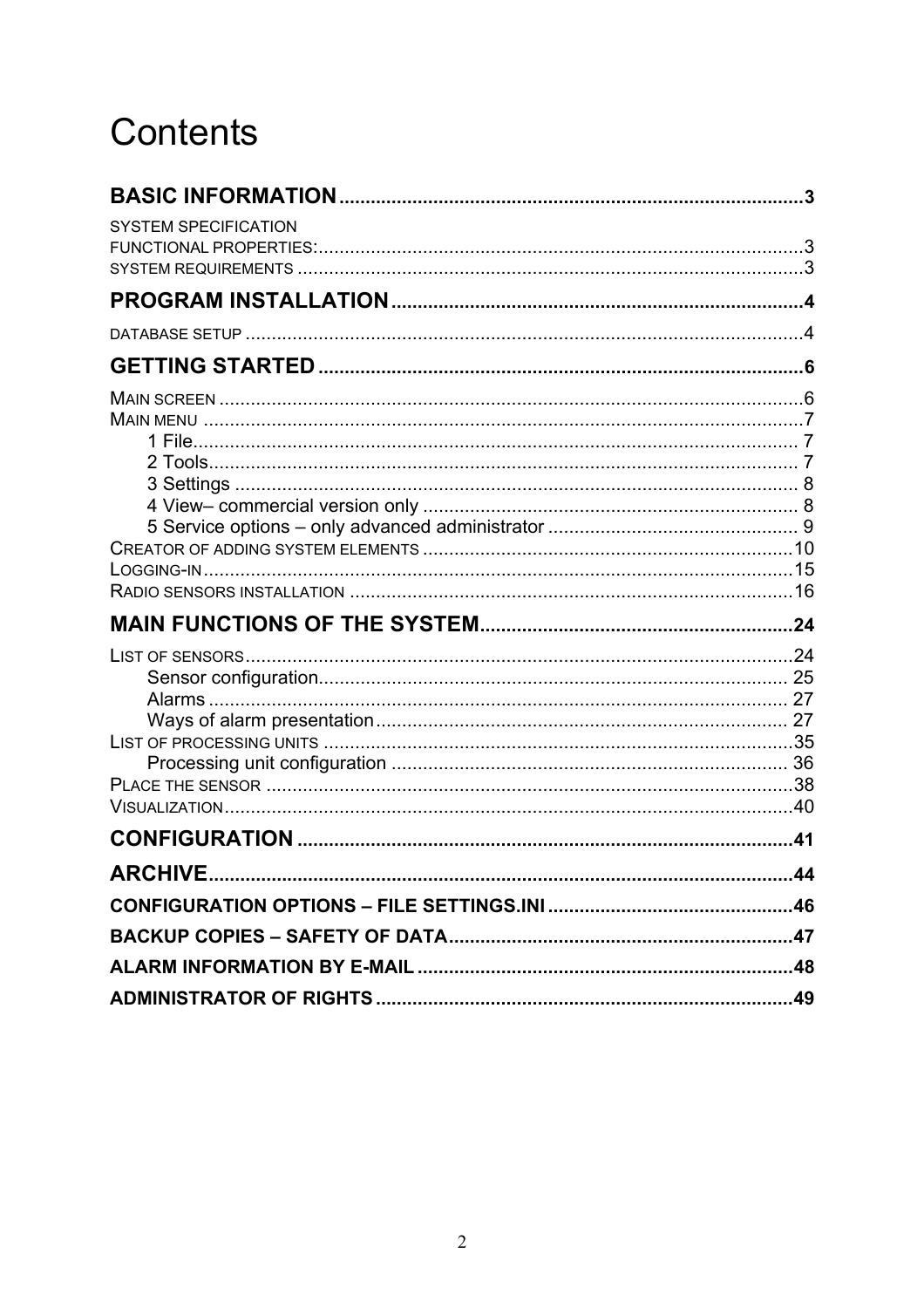## **Basic information**

## *System description*

LOGGISOFT software is an element the measurement data collection LOGGINET system produced by MIKSTER. LOGGISOFT software is applied for reading and analising the data from the LOGGINET system.

## *Functional properties:*

- Monitoring of current measurement values
- Reviewing of the collected data either as tables or on a graph
- Collected data printouts (tables and graphs)

## *System requirements*

Loggisoft works under the Windows operating system, on PC type computers. The required version of an operating system:

**Windows 95B (second edition) Windows 98 Windows NT 4.0 SP3 Windows ME Windows 2000 Windows XP** 

Minimum hardware requirements: Computer with Pentium processor, 32MB RAM,

1 port RS232 free, disc space for the installation: approximately 30MB. Recommended minimum 100MB of disc space for working.

TCPIP data transfer protocol is also required.

In case when the computer is connected to the network (network card) this protocol has already been installed, otherwise it should be installed.

For WindowsNT/2000/XP systems an installation of *Microsoft diagnostic loopback*  card is enough, while for Windows 9x the connection must be defined in Dial-Up networking and the discretionary IP (Internet Protocol) number assigned to the computer.

The screen setting in the Loggisoft program should be as follows:

## **DPI settings: normal size (96 DPI)**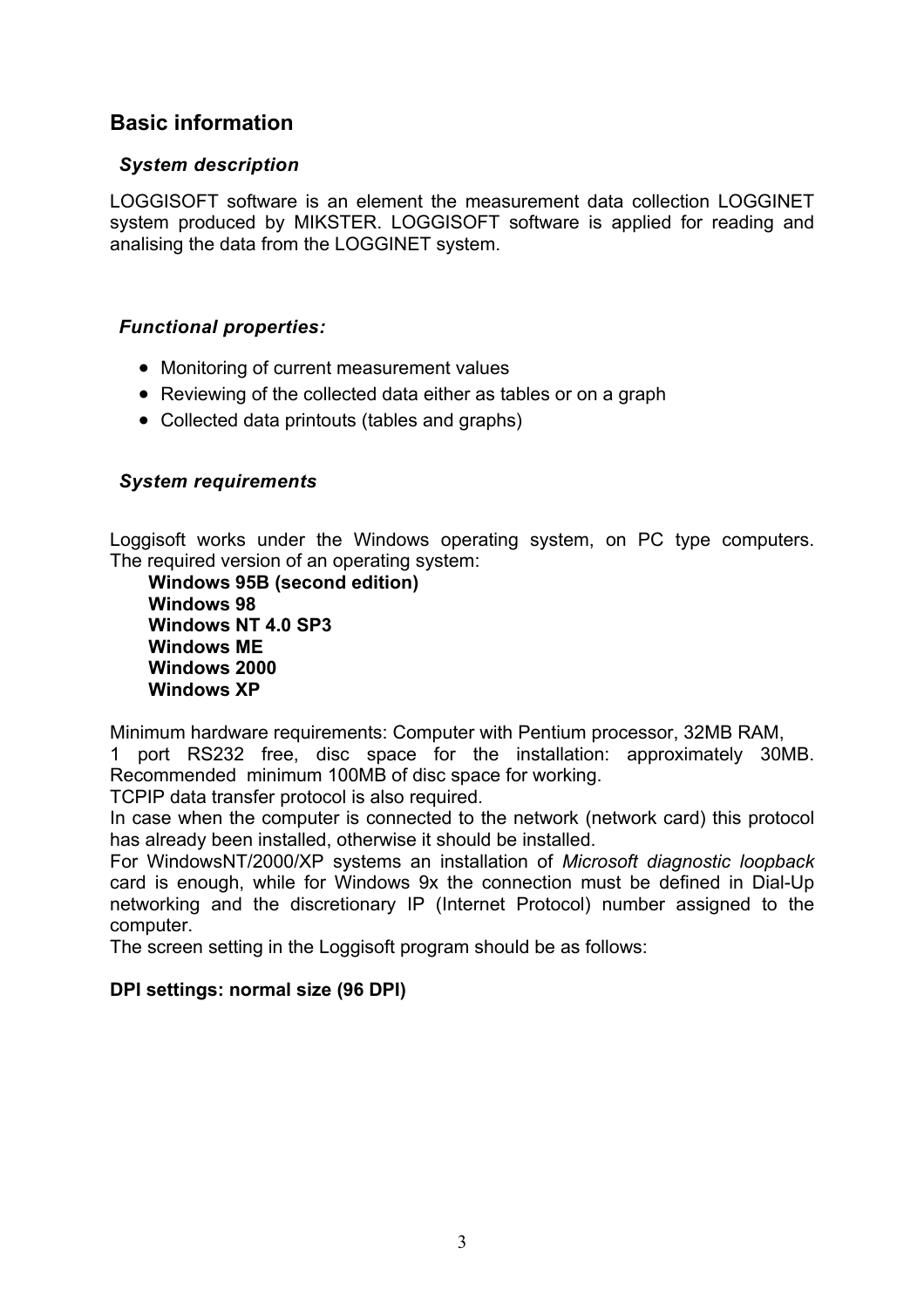## **Program Installation**

*ATTENTION! In order to install the program on computers with Windows NT, Windows 2000 lub Windows XP system one must login as a user with administrative rights.* 

Loggisoft is prepared for work in Windows environment. It is delivered on a CD plate. To install the program the SETUP.EXE located on CD plate in the main directory should be activated.

When the program has been installed the installation program will activate the database InterBase setup.

#### *Database Setup*

| <b>InterBase Server setup</b> |                                                                                                                                                                                                                                                      |
|-------------------------------|------------------------------------------------------------------------------------------------------------------------------------------------------------------------------------------------------------------------------------------------------|
|                               | Welcome to the InterBase Server setup program. This<br>program will install the InterBase Server and Client for<br>Windows on your computer.<br>It is strongly recommended that you exit all Windows.<br>programs before running this Setup program. |
|                               | WARNING: This program is licensed under the InterBase.<br>Public License which gives you certain specific rights and<br>imposes certain responsibilities. You may distribute this<br>program under the conditions described in the file license.txt. |
|                               | Next<br>Cancel                                                                                                                                                                                                                                       |

- 1. Select the "NEXT  $>$ " key and again "NEXT  $>$ " on the consecutive screen.
- 2. The license of the InterBase 6.0 Server will appear on the screen. Press "YES".
- 3.

| <b>InterBase component selection</b> |                                                                                                                      |
|--------------------------------------|----------------------------------------------------------------------------------------------------------------------|
|                                      | Select the components you wish to install.<br><b>Zi</b> InterBase Server<br>☑ InterBase Client<br>Command-line tools |
|                                      | ☑ Graphical tool<br>■ Software development support<br>$\mathbf{Z}$ Example programs                                  |
|                                      | Description<br>InterBase 32-bit multi-user server.                                                                   |
|                                      | <b>Destination</b><br>C:\Program Files\Borland\InterBase\<br>Browse                                                  |
|                                      | Available:<br>448200 K Required:<br>9930 K                                                                           |
|                                      | Install<br>Cancel<br>< <u>B</u> ack                                                                                  |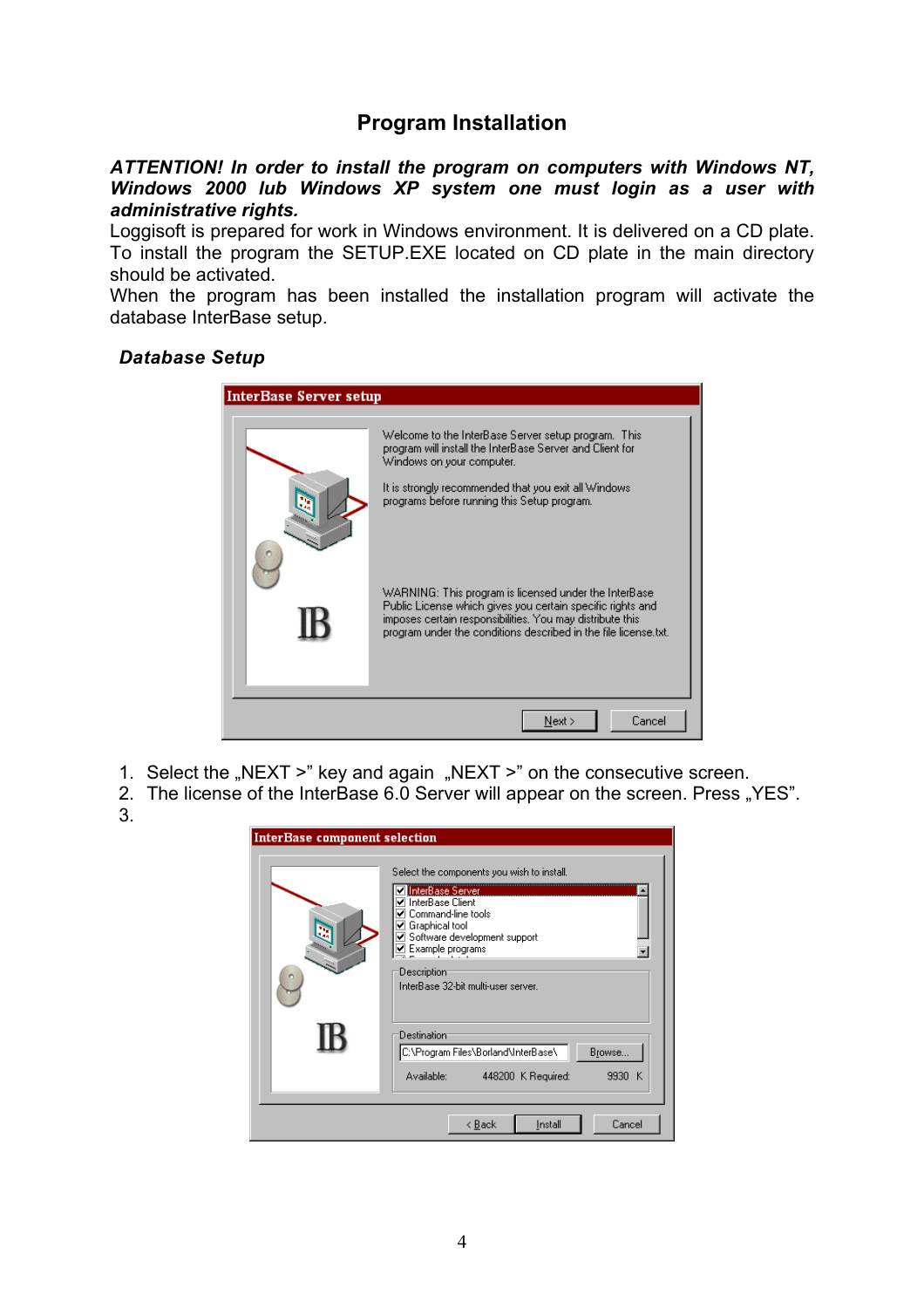4. Installation option will be shown on the consecutive screen. Leave all parameters without any change and select the "Install" key. If after pressing this key the following information is seen:



it means that the InterBase server has already been installed. In such case press OK and when the screen appears select "Cancel" and in the next dialog box: "Exit setup".

When the installation is completed the program will automatically activate itself. In addition an icon of starting will be placed in the desktop (name Loggisoft) and program menu (Start->Programs->Loggisoft->Loggisoft).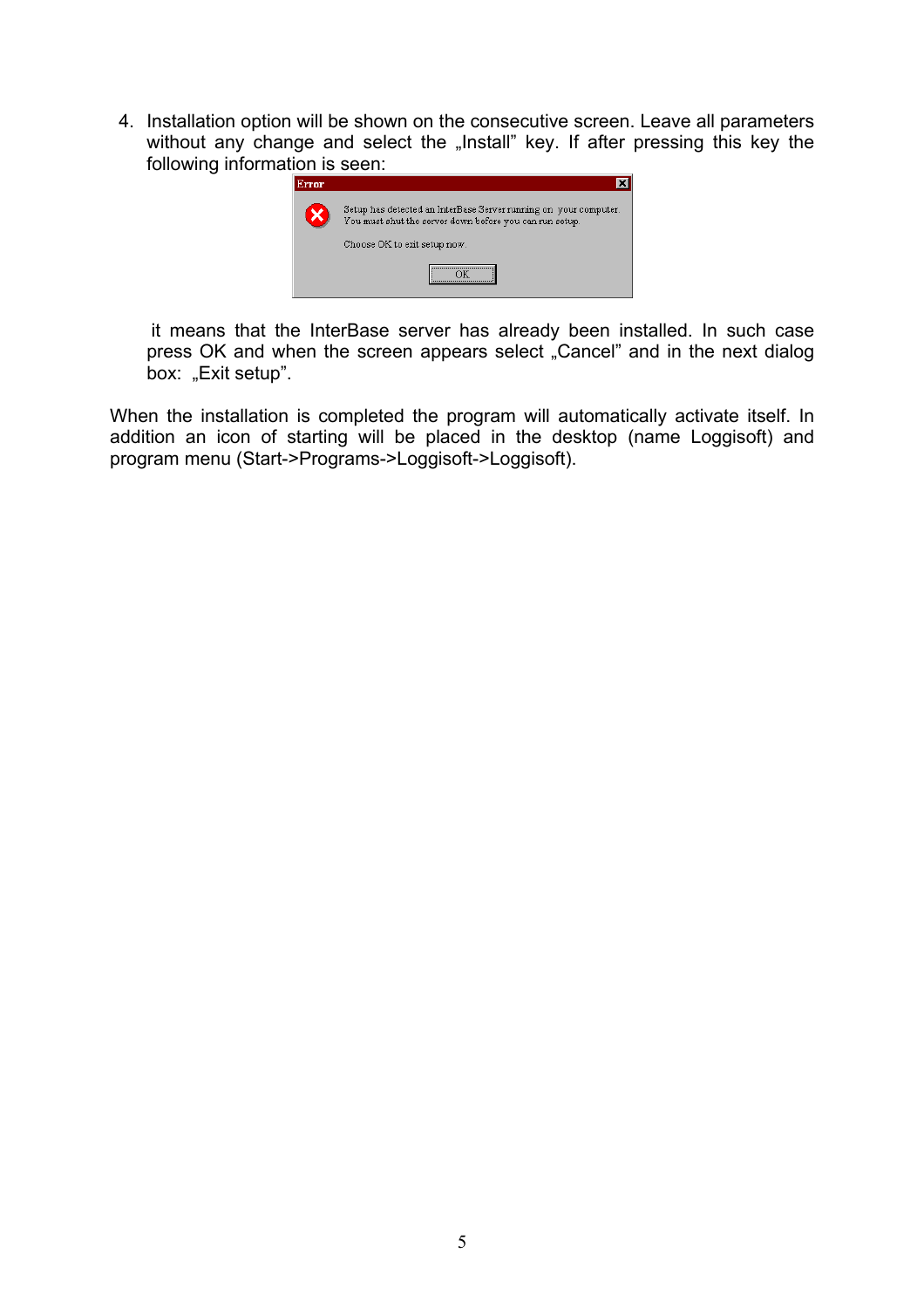# **Getting Started**



The system requires the user's verification. After the installation the only user is Adm (without a password). This user has all the rights (including the right to create other users of the system).

#### *Main screen*

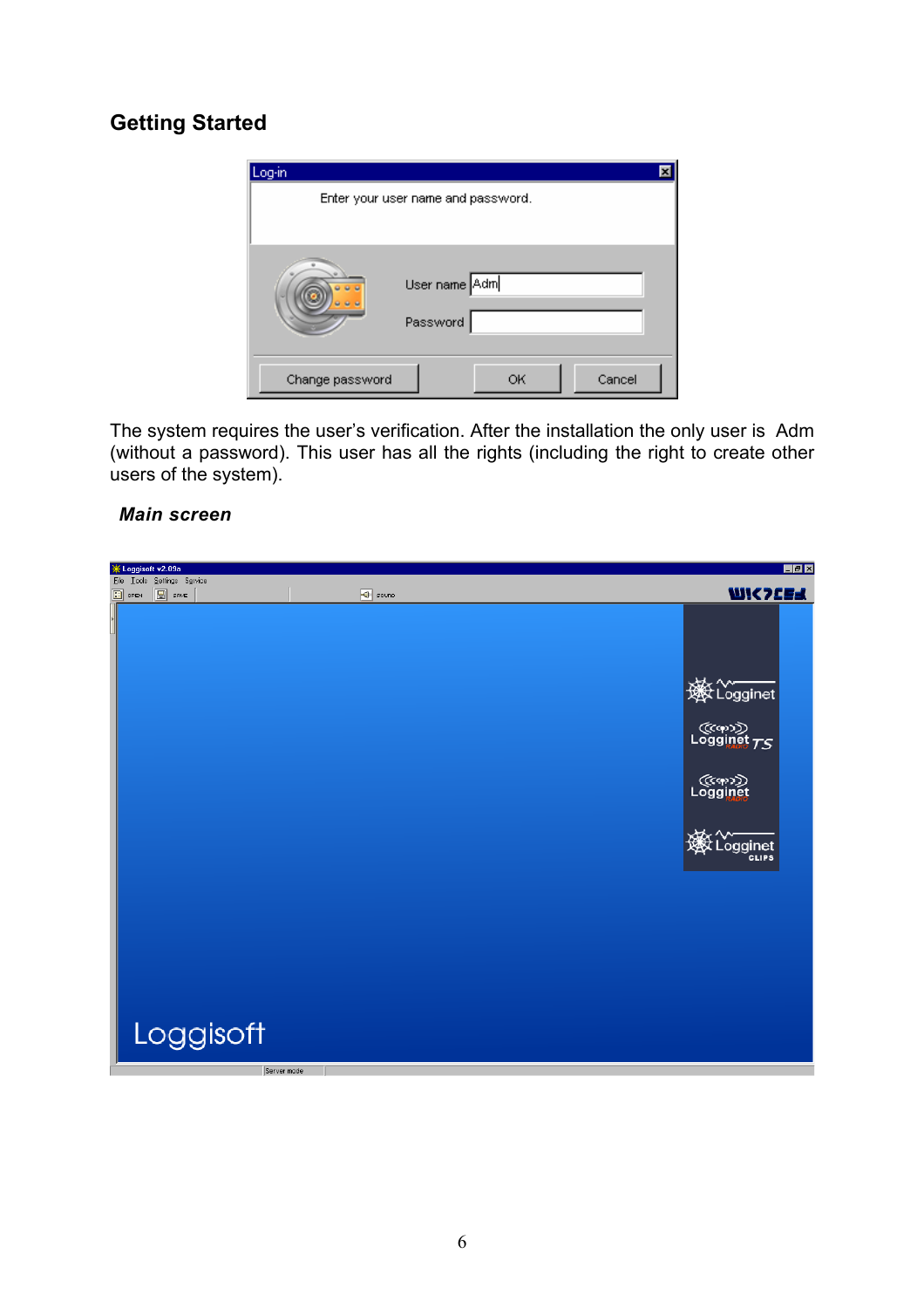#### *Main menu*

## **1 File**

| <b>※Loggisoft v2.09a</b>    |  |  |  |  |
|-----------------------------|--|--|--|--|
| File Tools Settings Service |  |  |  |  |
| Open Ctrl+0<br><b>AVE</b>   |  |  |  |  |
| Save Ctrl+S                 |  |  |  |  |
| Close Alt+X                 |  |  |  |  |
|                             |  |  |  |  |
|                             |  |  |  |  |

- Open input of previously written settings (background, sensor settings etc.)
- Save writes current settings into a file
- Close logout from the program



|      | Loggisoft v2.09a            |                              |  |
|------|-----------------------------|------------------------------|--|
| File | Tools Settings Service      |                              |  |
|      | Place sensor<br>Sensor list |                              |  |
|      | Add sensor                  |                              |  |
|      | Recording units             |                              |  |
|      | New recording unit          |                              |  |
|      | <b>Archive</b>              |                              |  |
|      |                             | System element adding wizard |  |
|      |                             |                              |  |
|      |                             |                              |  |

- Place sensor (the function is also accessible from the Actions panel on the Main Screen when you click on the right-hand button of the two-button mouse in the working area) – addition of the selected sensor to the visual working area (from the list of active sensors). In the commercial version the added sensors can be dragged to any selected place in the working area by the mouse with the left-hand button pressed.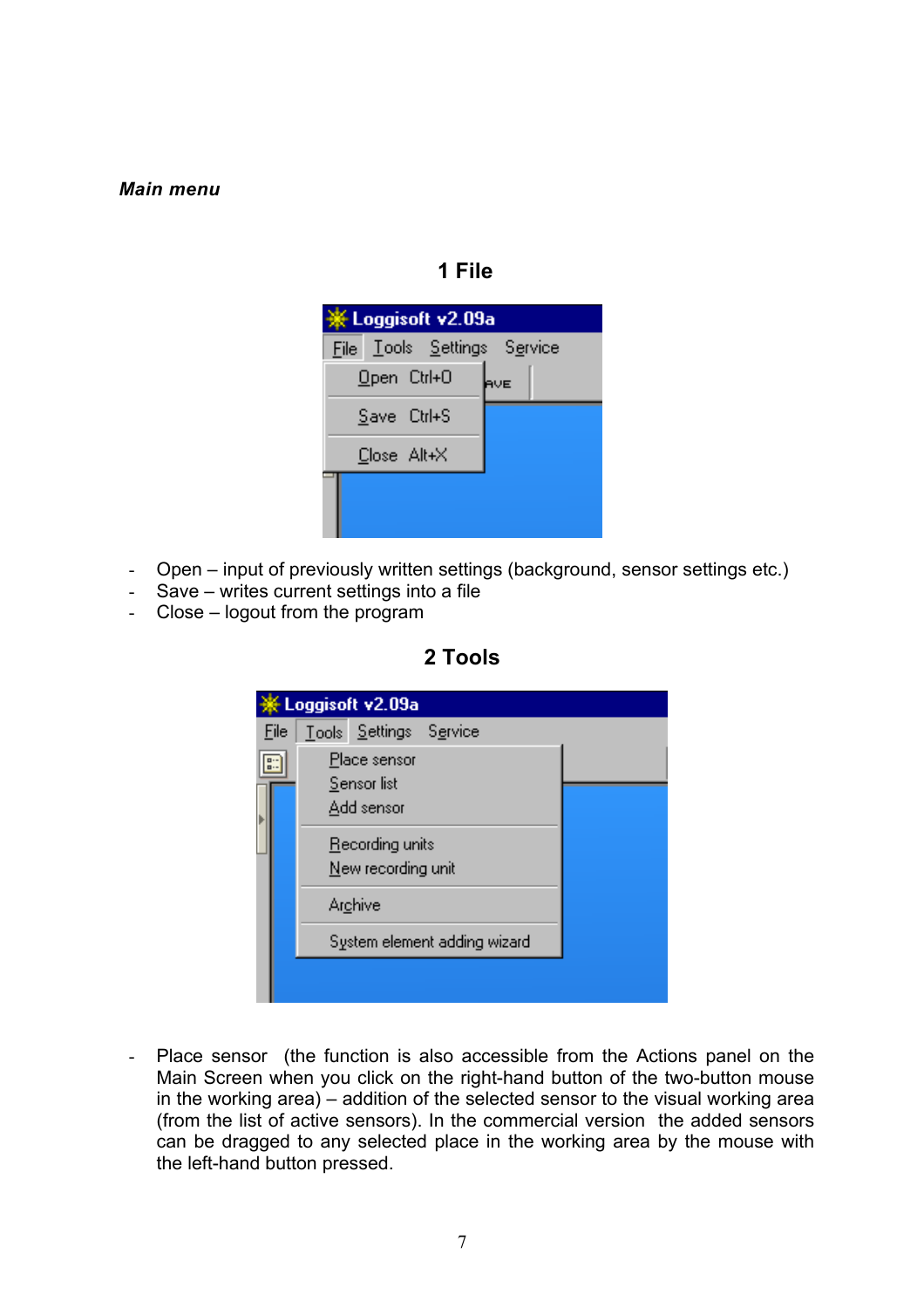- Sensors list (the function also accessible from the Actions panel of the Main Screen) – the display of all sensors logged in the system.
- Add sensors (the function also accessible from the Actions panel of the Main Screen) – this option is only accessible to the *Adm* user. It activates the creator of sensors adding to the system.
- Processing units list (the function also accessible from the Actions panel of the Main Screen) – the list of all processing units in the system.
- New processing unit (the function also accessible from the Action panel of the Main Screen) – this option is only accessible to the *Adm* user. Addition of the recording processing unit to the system.
- Archive data archive management.
- Creator of adding system elements this option is only accessible to the *Adm* user. Addition of a system element (Logginet-RADIO, cable processing unit or sensors without a processing unit). The creator is activated automatically at the first start-up of the system.

| ※ Loggisoft v2.09a |                 |                                                           |  |  |  |
|--------------------|-----------------|-----------------------------------------------------------|--|--|--|
| <b>File</b>        | - <u>T</u> ools | Settings Service                                          |  |  |  |
|                    | OPEN            | Configuration<br>Print settings<br>Log radio level signal |  |  |  |
|                    |                 |                                                           |  |  |  |

## **3 Settings**

- Program configuration option accessible to the *Adm* user only. Configuration of program settings (background, colors, readout time, working mode).
- Printout settings option accessible to the *Adm* user only. Configuration of printout headers and footers.
- Save signal levels makes possible saving signal levels of radio sensors (ATTENTION – after each start-up this function is switched off!)



## **4 View – commercial version only**

- Large sensors measurement values on the background of large sensors
- Small sensors measurement values on the background of small sensors
- Without the background measurement values shown without the background (numbers only).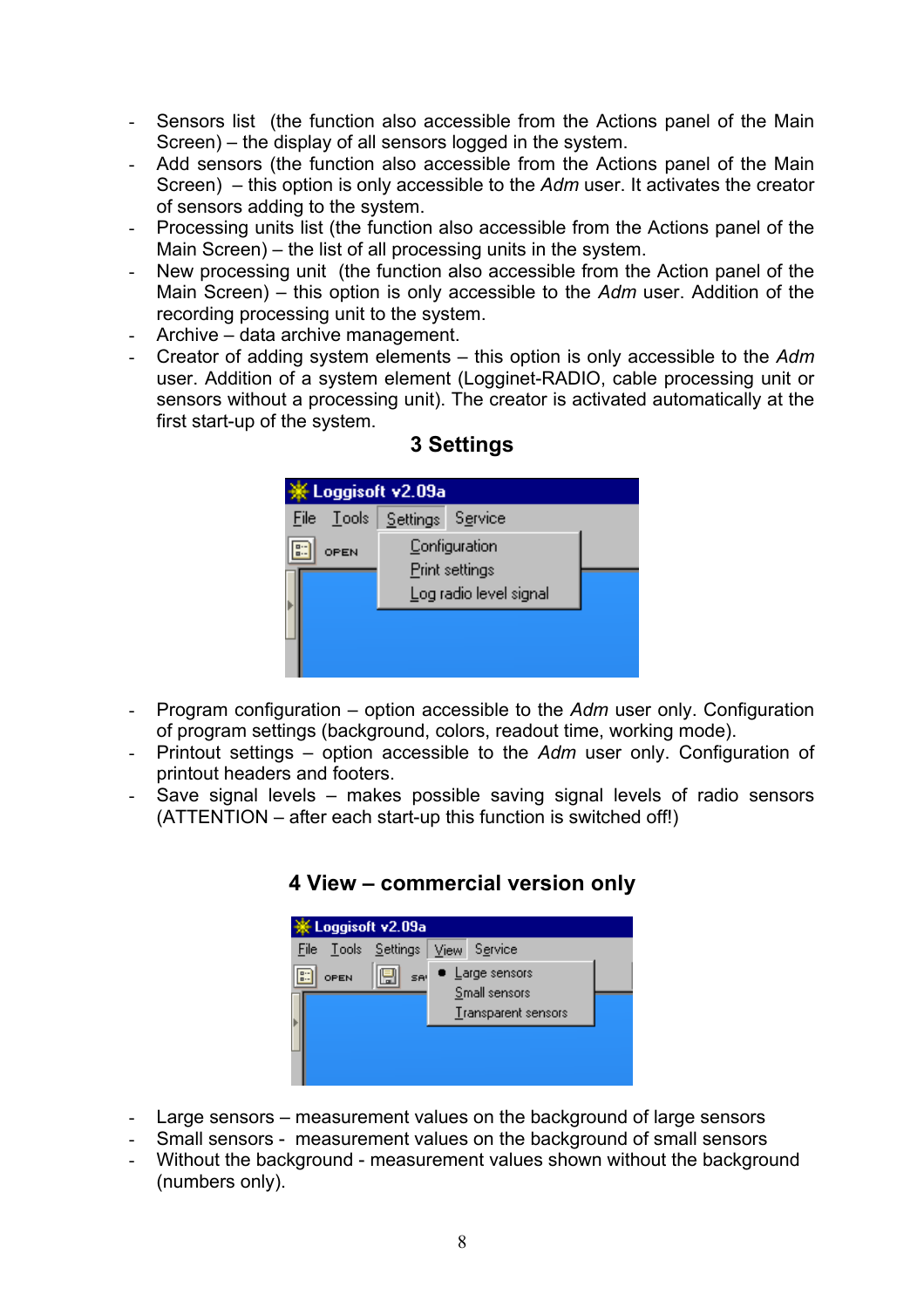## **5 Options – advanced administrator only**

| Loggisoft v2.09a            |                                                                                                                 |  |
|-----------------------------|-----------------------------------------------------------------------------------------------------------------|--|
| Tools Settings View<br>File | Service                                                                                                         |  |
| E<br>OPEN<br>SAVE           | Events log<br>Administrator tools<br>Send alarms via E-Mail<br><b>GSM</b> Configuration<br>New sensor<br>Ctrl+N |  |
|                             |                                                                                                                 |  |

- Review of an events log preview of changes introduced in the system configuration. The date and the name of the user, who introduced important changes into the system, is recorded.
- Administrator of rights creation and edition of users (see paragraph "Administrator of rights".
- E-Mail alarm information (commercial version only) setting of the server of the outgoing mail and addresses at which alarm information should be sent.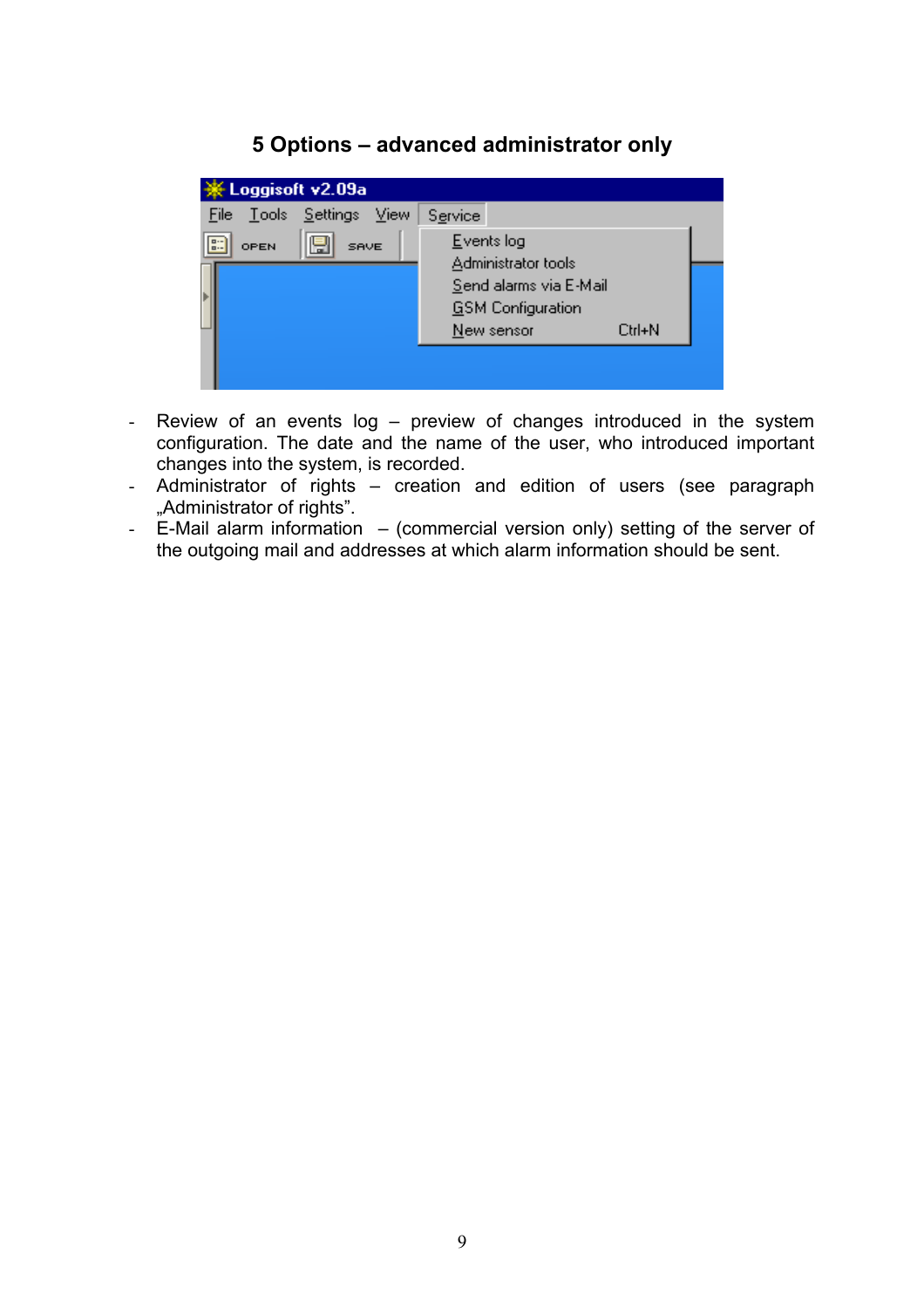#### *Creator of adding system elements*

At the first start-up "The creator of adding system elements" will be activated. Proceeding according to the information given on the consecutive screens one can install the radio system, cable processing unit, and sensors connected directly to PC.

| 回<br>Installation<br><b>INDUSTRIAL TECHNOLOGY</b>                                                                                                                         |
|---------------------------------------------------------------------------------------------------------------------------------------------------------------------------|
| Welcome!<br>We are very grateful for choosing our product.<br>To improve Logginet System elements installation, automatic installer helps<br>to choose the right options. |
| don't show next time                                                                                                                                                      |
| <b>Start installation</b>                                                                                                                                                 |
| Abort installation and start Loggisoft                                                                                                                                    |

After selecting "*Start installation of Logginet elements*" a list of available choices of elements appears.

| Add sensors                                                                                                    | 囩            |
|----------------------------------------------------------------------------------------------------------------|--------------|
| <b>INDUSTRIAL TECHNOLOGY</b>                                                                                   |              |
| Select sensors to add:                                                                                         |              |
| C Logginet-RADIO sensors<br>C Sensors connected to LGDL<br>C CLIPS sensors<br><b>C Sensors connected to PC</b> |              |
|                                                                                                                | Next>>       |
|                                                                                                                | <b>Close</b> |

Any number of options can be selected simultaneously (ATTENTION! If the Logginet-Radio option is not accessible it means that the radio system has been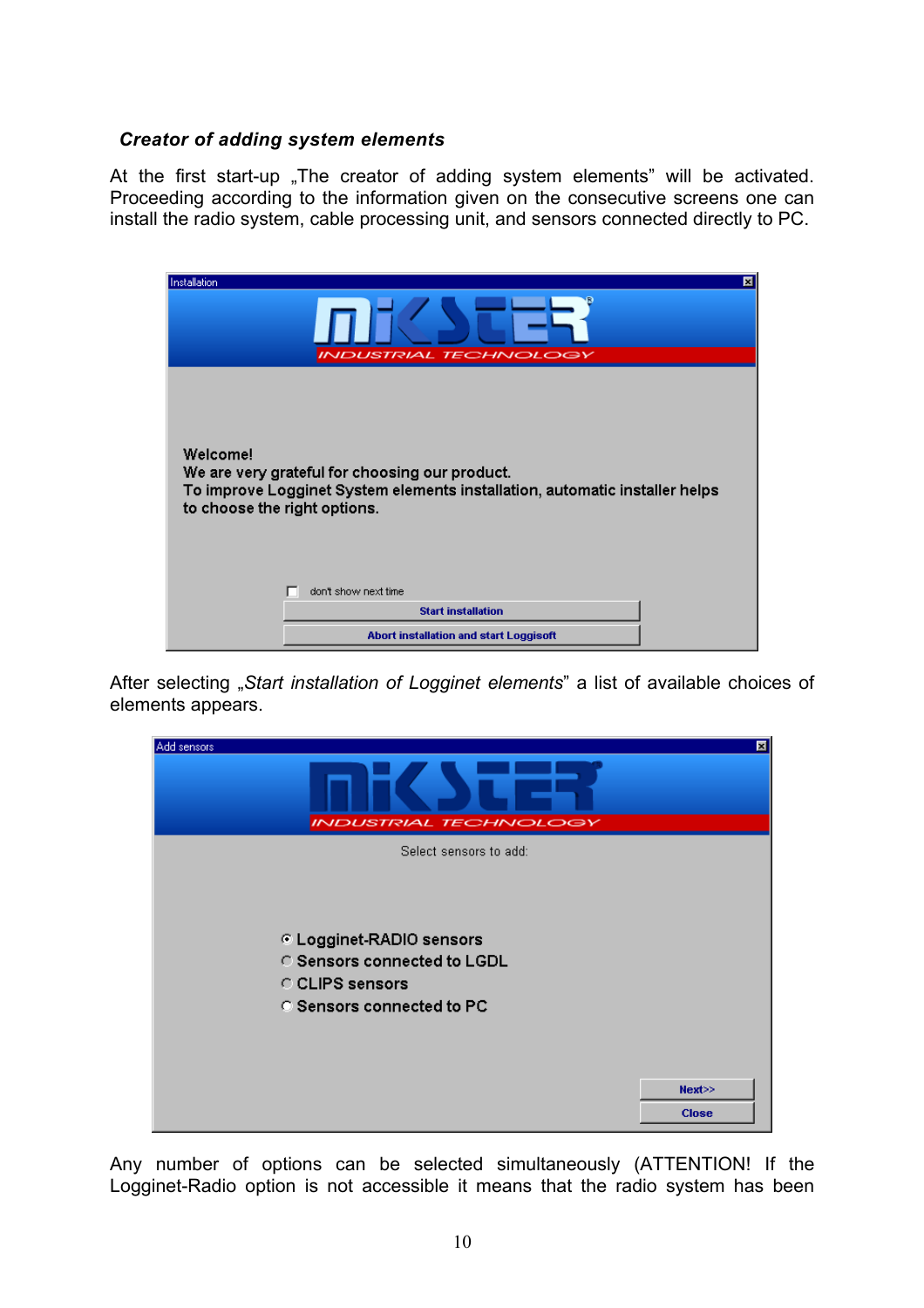already installed. To make changes in that system one must use function *Add Sensors* - either from *Tools* menu or from the Actions panel.

The process of a radio system installation will be presented below as an example of the whole process of installation.

After marking the *Logginet-Radio* check box, press *Next >>* 

| Installation<br><b>INDUSTRIAL TECHNOLOGY</b>                                                                                                                                                                                                             | ıxı |
|----------------------------------------------------------------------------------------------------------------------------------------------------------------------------------------------------------------------------------------------------------|-----|
| Logginet-Radio installation.<br>Before you start, please read remarks.                                                                                                                                                                                   |     |
| - Logginet-Radio is a measurement registration system which uses radio waves.                                                                                                                                                                            |     |
| - radio range in the UHF band is determined by buildings and structures - standing in radio link way<br>and may result in reduction of its range                                                                                                         |     |
| - when installing all devices, ensure that all antennas are placed vertically,<br>improper installation may result in reduction of the range<br>- bars in windows, iron grids (large areas), or concrete, cause serious - suppression of the radio waves |     |
|                                                                                                                                                                                                                                                          |     |
| Next>>                                                                                                                                                                                                                                                   |     |
| ≪Back                                                                                                                                                                                                                                                    |     |

The information screen will describe the main features of the selected system. After familiarizing with all the information press *Next.* 

| c<br>н |  |
|--------|--|
|--------|--|

| Installation                                                                                                                | ⊠                           |
|-----------------------------------------------------------------------------------------------------------------------------|-----------------------------|
| <u>РЛС ДЕ</u>                                                                                                               |                             |
| <b>INDUSTRIAL TECHNOLOGY</b>                                                                                                |                             |
| Starting the installation Logginet Radio.<br>Please follow and confirm all the instructions                                 |                             |
| 1. Connect LGRT recording unit with PC<br>п<br>WARNING!!! Please unplug LGRT power supply, before you begin.                |                             |
| 2. Plug in the LGRT power supply.                                                                                           |                             |
| 3. Place the LGRT to its final location. (do not move the LGRT during installation process)<br>4. Press "INSTALL" to start. |                             |
|                                                                                                                             | <b>INSTALL</b><br>$<<$ Back |

#### **Step 1**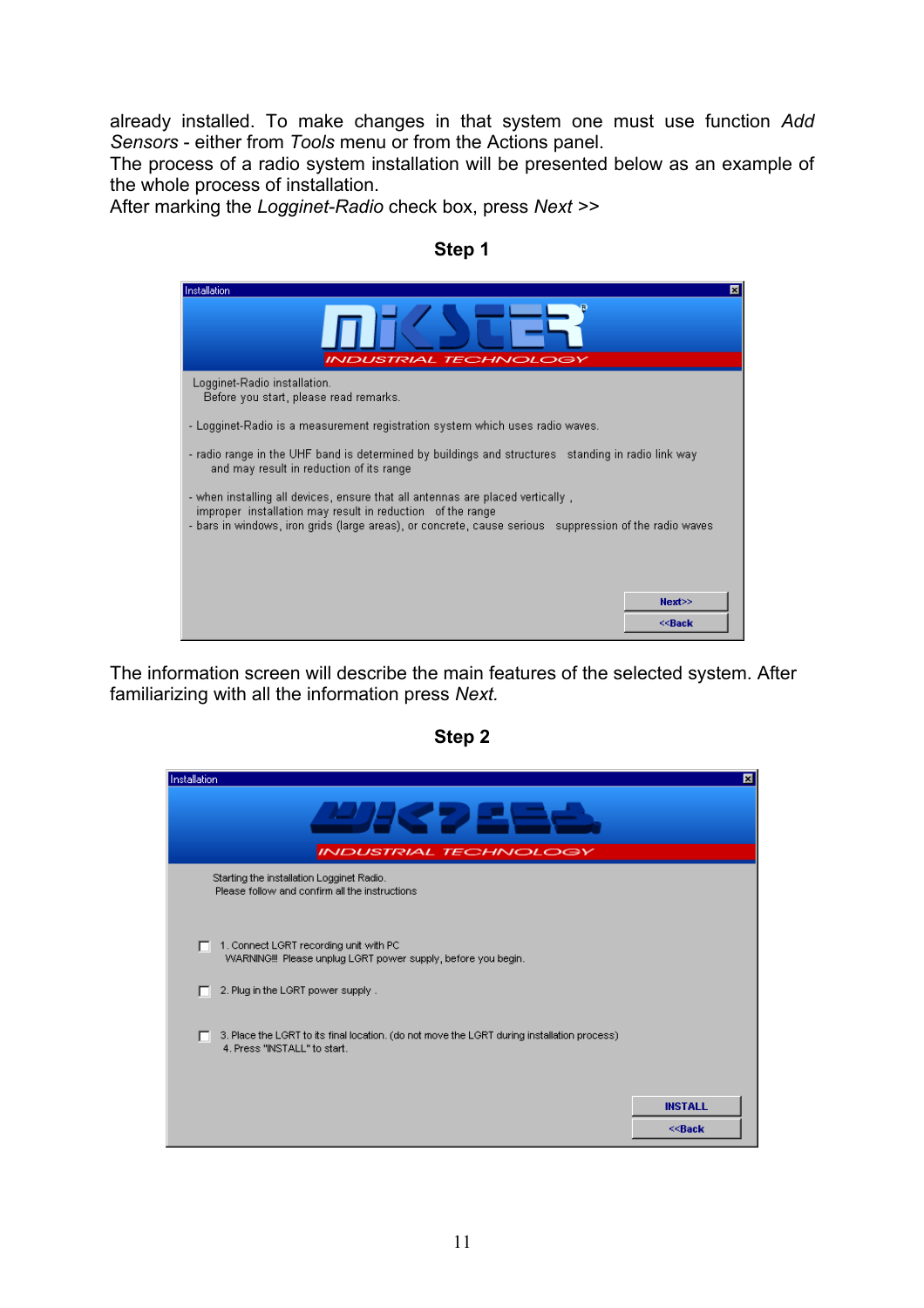The consecutive screen gives the list of actions, which should be done prior to the beginning the installation procedure. Each performed step should be marked in the check box and when all 3 are completed the *INSTALL* button should be pressed.

| Installation                                                                   | 圂                   |
|--------------------------------------------------------------------------------|---------------------|
| <b>JHK 221-3</b><br><b>INDUSTRIAL TECHNOLOGY</b>                               |                     |
|                                                                                |                     |
|                                                                                |                     |
|                                                                                |                     |
| Searching for the right serial port                                            | COM1                |
| Erasing recording unit buffers                                                 | 0K.                 |
| PC system date checking                                                        | 04-01-27 15:02:13   |
| If PC system date is not correct then press "Date change"<br>else press "Next" |                     |
| <b>Date change</b>                                                             |                     |
|                                                                                | Next>><br>$<<$ Back |
|                                                                                |                     |

**Step 3** 

The next screen shows the progress of the procedure:

- Search for the proper RS port search for the port, to which the processing unit is connected,
- Reset the bufor of the processing unit resetting the settings of the processing unit,
- Checking the system date current date and time are displayed. Their correctness should be checked – if they are not correct we can achieve the adjustment by pressing the key *Change of date.* **ATTENTION! The time compatibility is a very important element of the system since all the collected data will be referred to the date on the PC computer.**

When all steps have been successfully completed the *Next>>* key should be pressed.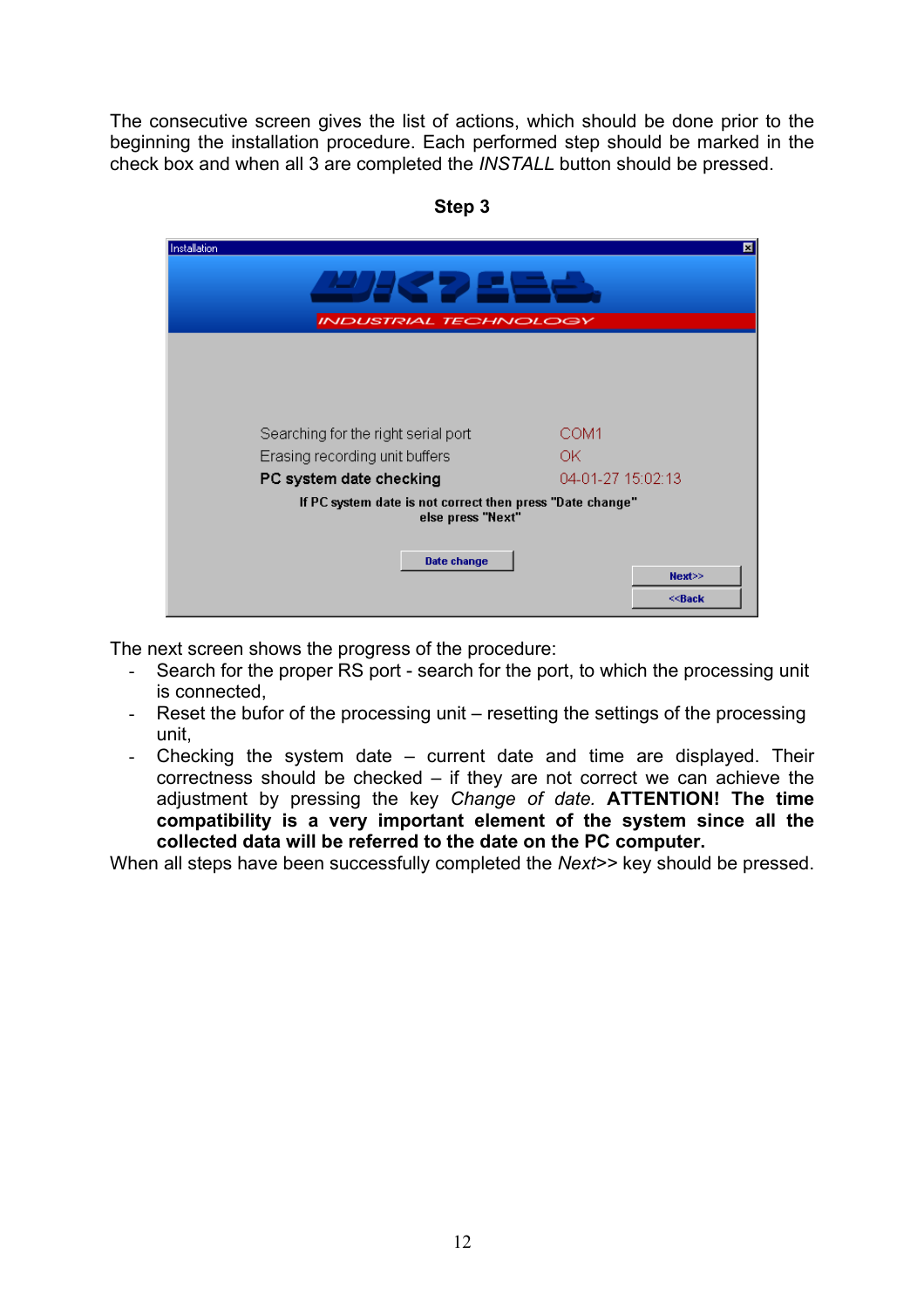**Step 4** 



After writing the name of the processing unit press *Next >>*

**Step 5** 

| Searching for the sensors                                                 |                               |
|---------------------------------------------------------------------------|-------------------------------|
| Searching for sensors.<br>Found sensors will be added to the sensor list. | Serial number<br>3845<br>8298 |
| Sensors found: 2<br>Close                                                 |                               |

The consecutive screen describes the process of adding radio sensors (described also in this Manual in the paragraph *Installation of radio sensors*). The process of searching for sensors will be activated.

When all devices have been successfully installed exit the search mode (*Close)*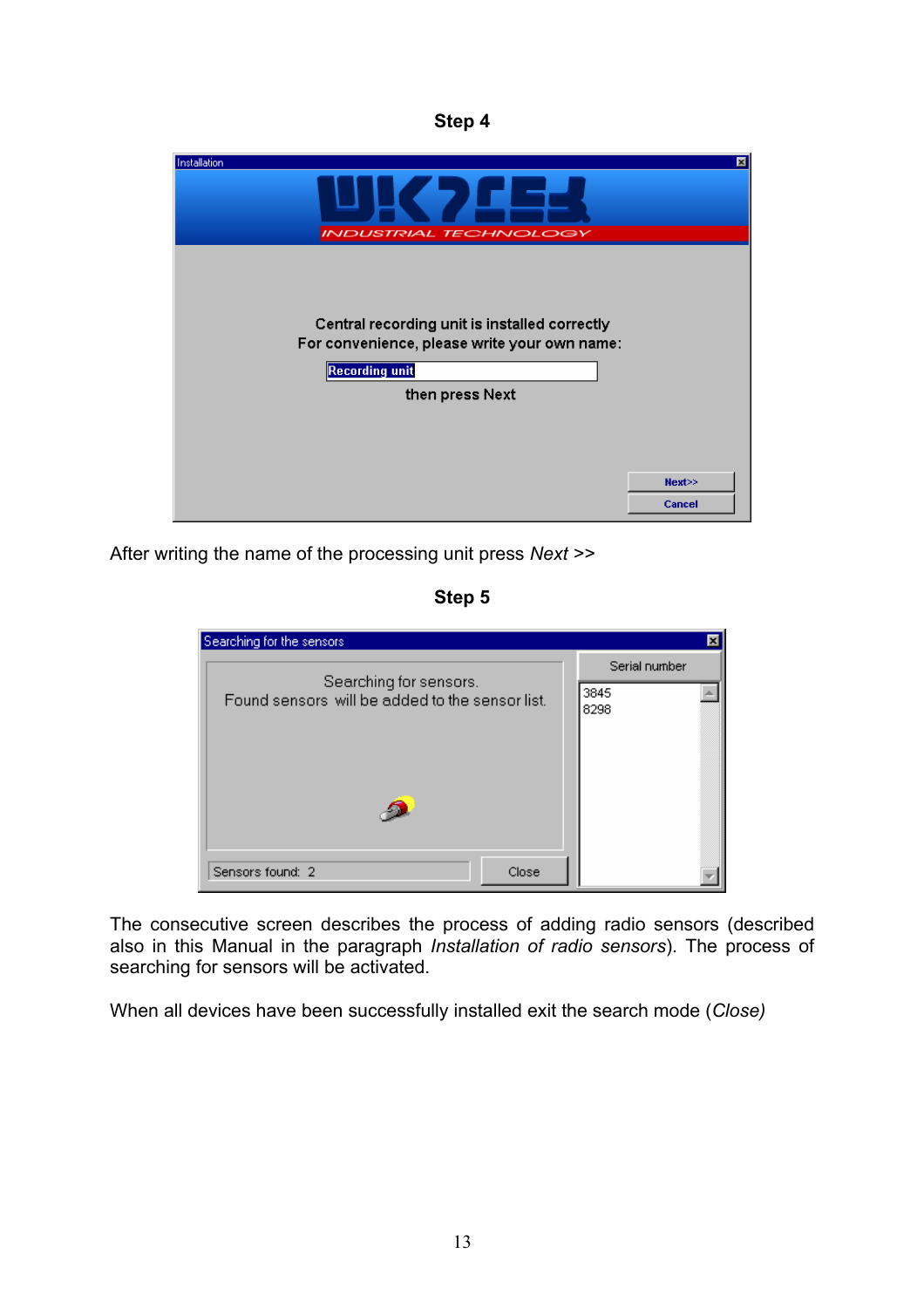## **Step 6**

The creator will display the final report of the installation:

| Installation                 |           |                                           | 囨      |  |  |  |
|------------------------------|-----------|-------------------------------------------|--------|--|--|--|
| <b>INDUSTRIAL TECHNOLOGY</b> |           |                                           |        |  |  |  |
|                              |           | Finished adding sensors to recording unit |        |  |  |  |
| <b>REPORT</b>                |           |                                           |        |  |  |  |
|                              |           | Installed:                                |        |  |  |  |
|                              |           | <b>Recording unit type LGRT-01</b>        |        |  |  |  |
|                              | Name      | <b>Recording unit</b>                     |        |  |  |  |
|                              | Port COM  | COM <sub>1</sub>                          |        |  |  |  |
|                              | Baud rate | 19200                                     |        |  |  |  |
|                              |           | Temperature sensor LGTR-01                |        |  |  |  |
|                              | $0$ qty.  |                                           |        |  |  |  |
|                              |           | Temperature and Humidity sensors LGTHR-01 |        |  |  |  |
|                              | 1 qty.    |                                           |        |  |  |  |
|                              |           |                                           | Next>> |  |  |  |

When the *Next >>* key is pressed the screen of changing data for sensors will appear.

| Add sensors<br><b>INDUSTRIAL TECHNOLOGY</b>                                                      |                    |
|--------------------------------------------------------------------------------------------------|--------------------|
| Please customize the sensor location by,<br>entering measuring point ("Cooler", "Freezer", etc.) |                    |
| Sensor 3845                                                                                      |                    |
| Type LGTHR-01                                                                                    |                    |
| Sample rate (min): 5                                                                             |                    |
| Measuring point:<br><b>Sensor 3845</b>                                                           |                    |
| Change measuring point identification<br>П.                                                      |                    |
| Sensor 8298                                                                                      |                    |
| Temperature unit                                                                                 |                    |
| G.<br><b>Celsius</b><br><b>Fahrenheit</b>                                                        |                    |
|                                                                                                  | Next sensor>>      |
|                                                                                                  | << Previous sensor |

**Step 7** 

When the recording frequency and the location of all found elements is set the installation process is completed.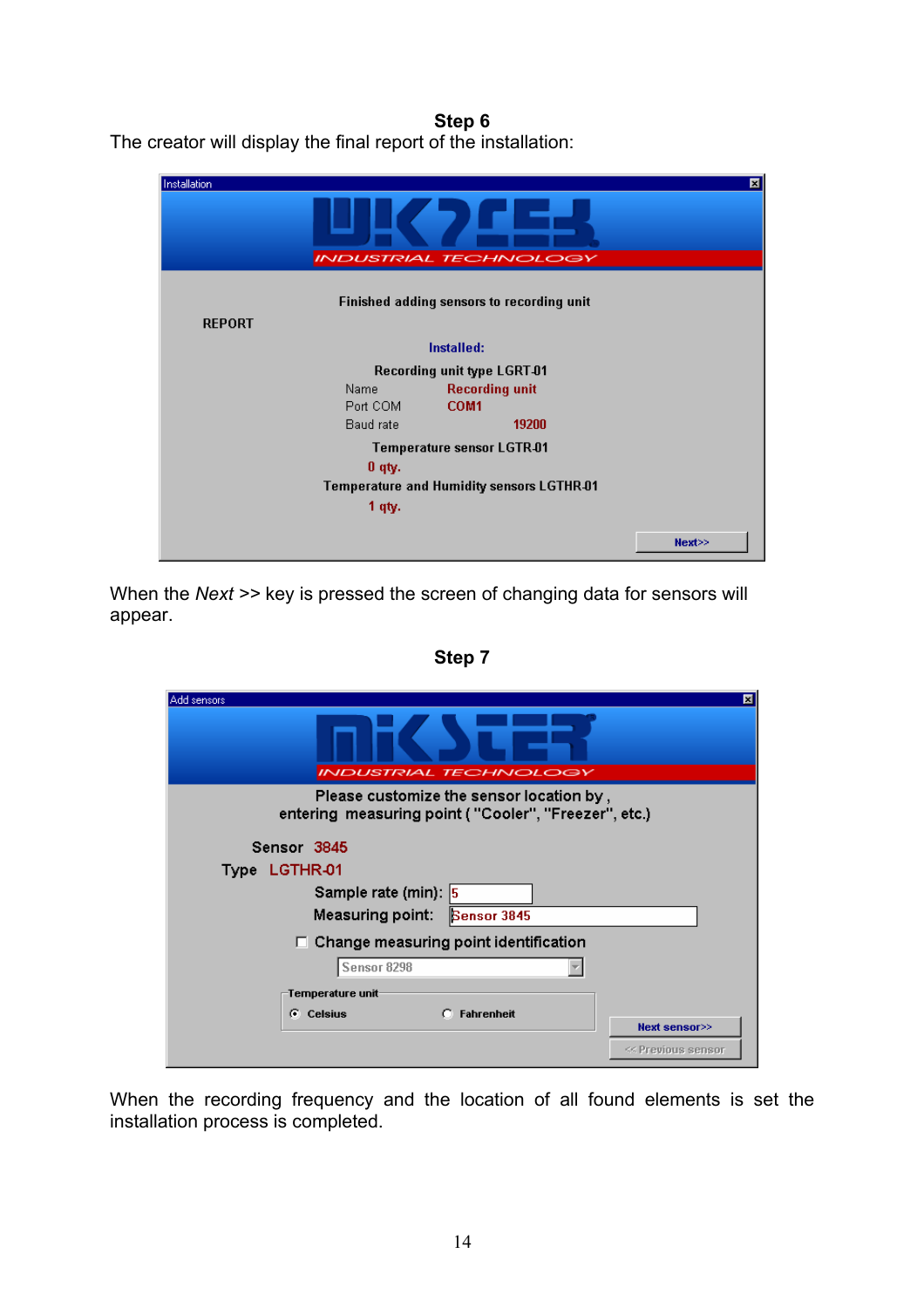## *Logging-in*

There are four levels of authority in the system. The change of user causes gaining access to appropriate functions of the system.

In order to achieve that change, the "Login" button should be pressed (left corner at the bottom of the main screen)

The dialog box "Access control" will appear:

| Log-in          |                                    | × |
|-----------------|------------------------------------|---|
|                 | Enter your user name and password. |   |
|                 |                                    |   |
|                 | User name Adm<br>Password          |   |
| Change password | Cancel<br>ОК                       |   |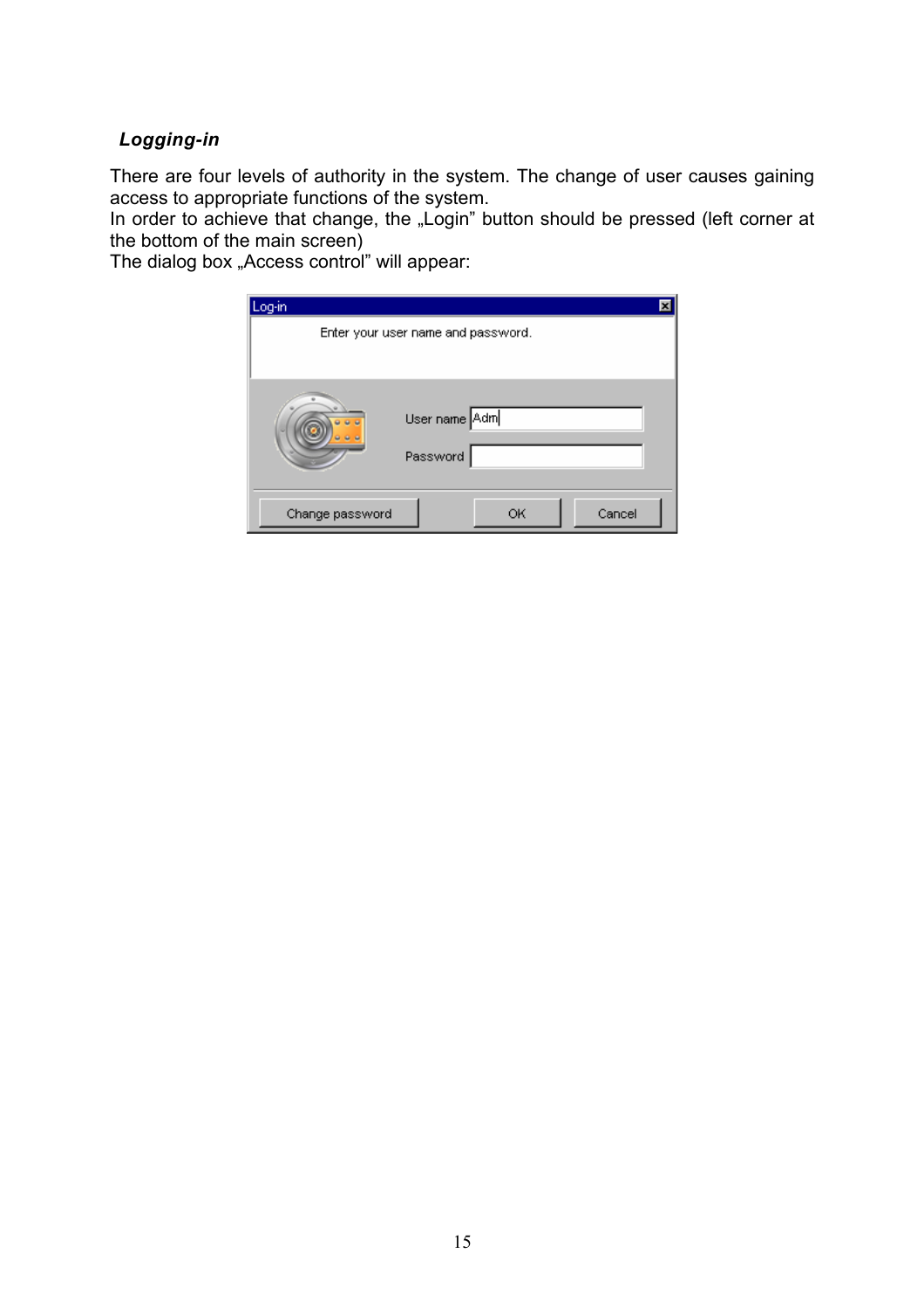#### *Radio sensors Installation*

According to the recommendations of the "Creator of adding system elements" (selecting Logginet-RADIO) after the detection and configuration of the processing unit the procedure of adding radio sensors is approached.

Installation of those sensors begins by introducing the processing unit in the configuration state (function  $\mathbf{Q}$  - Adding sensors. When this icon is selected the process of adding radio sensors begins:

| Searching for sensors.<br>Found sensors will be added to the sensor list. | Serial number<br>3845<br>8298 |
|---------------------------------------------------------------------------|-------------------------------|
| Sensors found: 2<br>Close                                                 |                               |

Radio processing unit confirms being in the configuration state by periodic blinking

(every second) of a control lamp  $\left[\begin{matrix} 1 \\ 1 \end{matrix}\right]$ . When the particular sensor is added to the system, its serial number appears in the list "*Sensors found"* and the counter *Number of sensors found* is increased.

#### *Radio Sensor Installation Procedure*

1. Place the radio recording unit in the place of its final destination.

If the radio recording unit is to be finally installed on the wall it should be placed there. The place for its location should be selected as far as possible from devices which might cause radio interference (computers, inverters, electronic devices). The distance from the recording unit to the radio sensors should be as short as possible. Large concrete or metal surfaces on the path of radio signals can considerably attenuate them.

2. During the installation procedure create - in the room - the same conditions, which are expected to be during the normal mode of the recording unit.

If, e.g. during the normal operation the door to the room will be kept closed, then during the installation procedure the door should be closed too. The same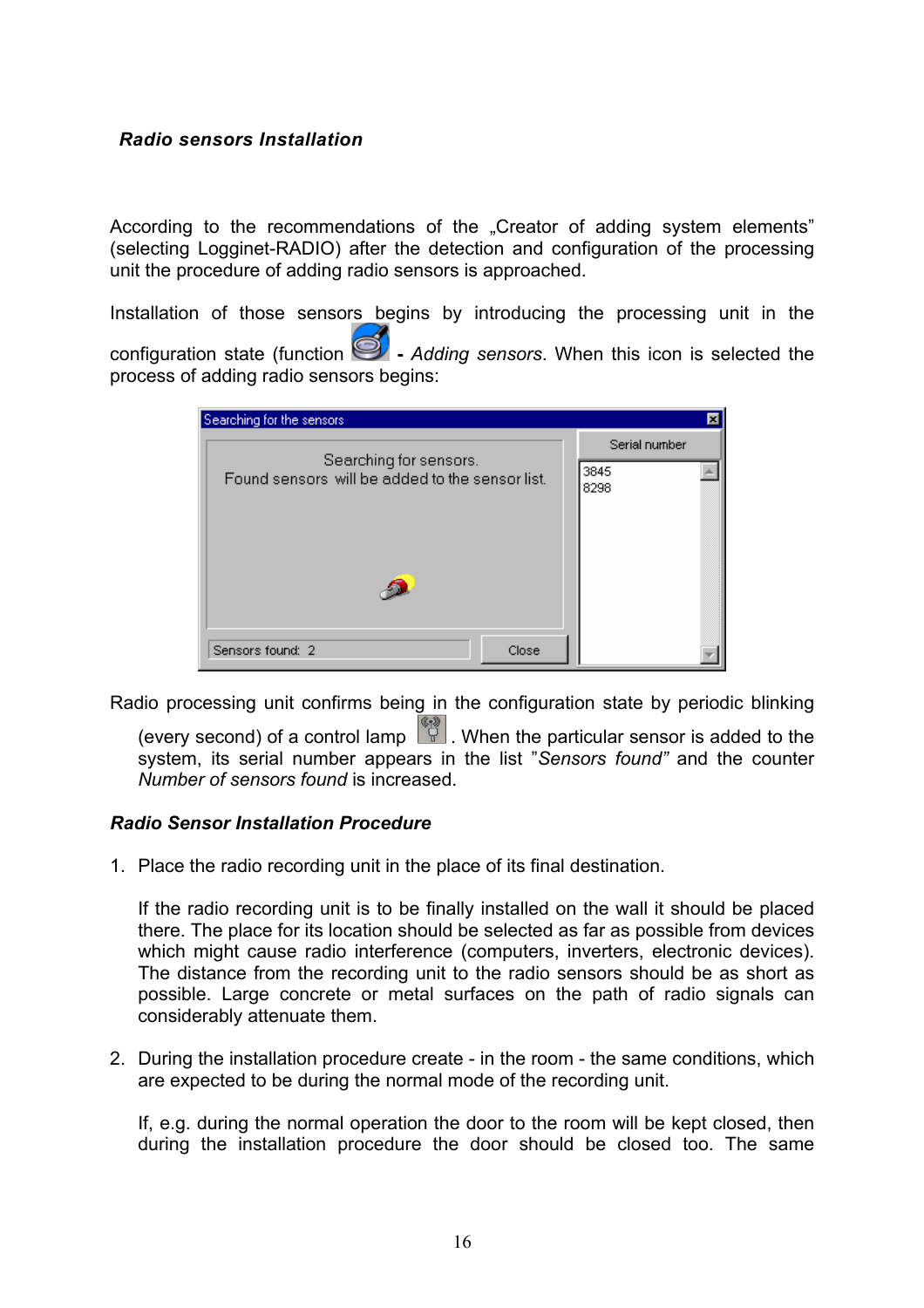recommendation concerns large concrete and metal surfaces such as gates, window grids, louvers, large metal screens etc.

All devices, which might interfere with the operation of the radio recording unit should be switched on:

- a) computers,
- b) telephone switchboards,
- c) devices of internal computer network,
- d) microprocessor electronic equipment,
- e) inverters at the final load,
- f) all electric equipment used during the production process.

Failure to adhere to those recommendations can cause periodic or temporary fading of the radio signal, due to changes in the propagation parameters of radio waves or due to electric noises.

3. Set the radio recording unit, LGRT, into the configuration mode.

The configuration mode can be set from the Loggisoft program (see the "Loggisoft" Instruction Manual ) and it will be signalled by the recording unit by blinking of a  $\overline{\mathbb{P}}$  with the period of 1 s.

- 4. Take the sensor to the place, in which it will finally be located.
- 5. Create in this place the same conditions as during the normal work.

Follow the recommendations given in paragraph 2.

Failure to adhere to those recommendations can cause periodic or temporary fading of the radio signal, due to changes of the propagation parameters of radio waves and due to electrical noises.

6. Set the radio sensor into the mode of checking the radio signal level.

In order to set the radio sensor into that mode the following actions are needed:

- a) press and hold the button on the sensor until both control lamps are lighting, $\tilde{ }$
- b) introduce the sequence of 3 presses and then release the button,
- c) the sensor indicates being in the mode by blinking the upper control lamp  $\frac{1}{2}$ 4 times per second.

The sensor in the mode of checking the radio signal level tries to synchronise itself with the radio system. The synchronisation process is signalled by frequent blinking of the upper control lamp (4 times per second). The synchronisation

 $\overline{a}$ signalling indicators only have sensors without built-in LCD displays (doesn't concern LGTHD-R-01 and LGTD-R-01 sensors)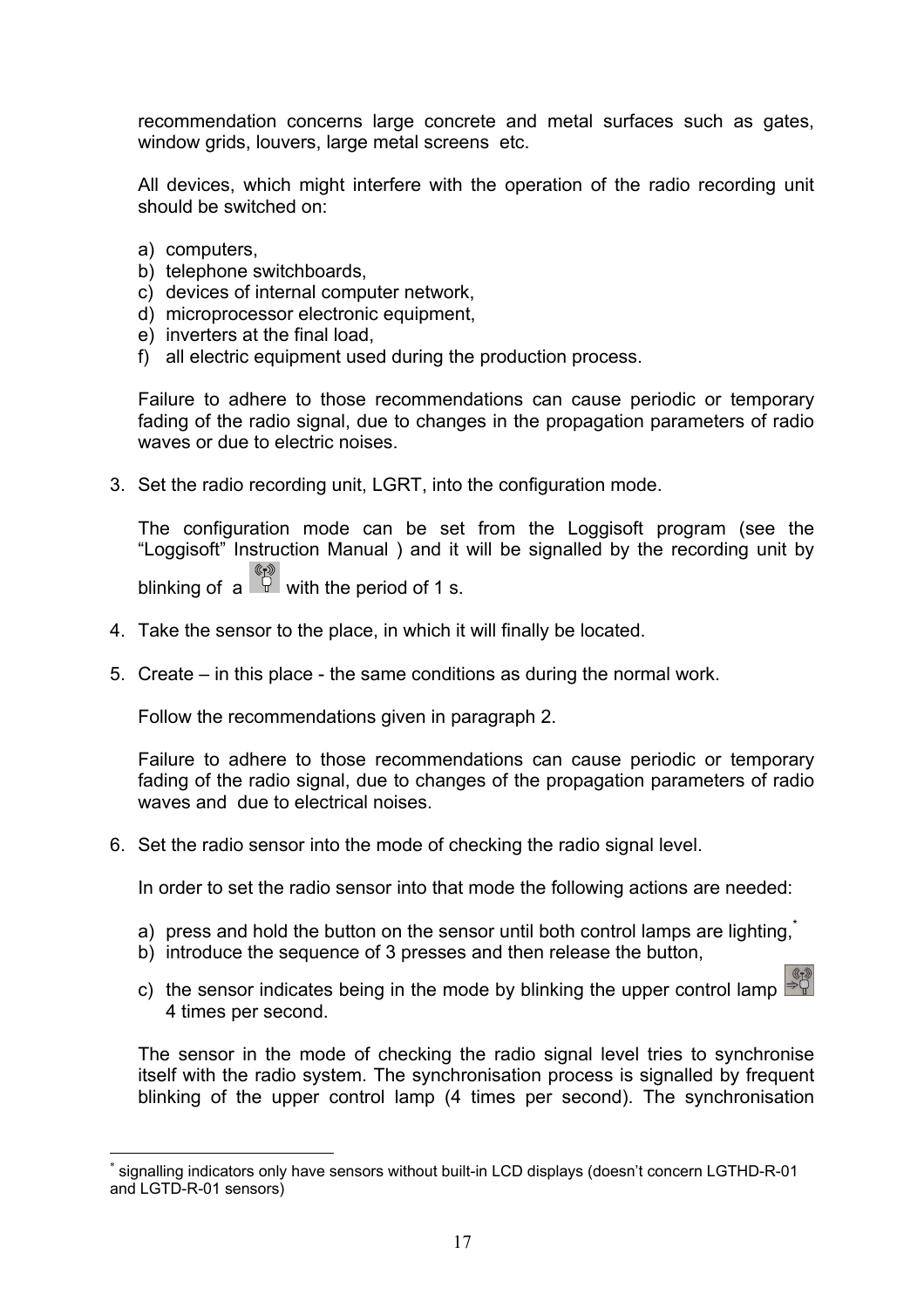process is finished when the sensor establishes the communication with the radio system (recording unit).

When the radio signal level allows for the communication with the system the sensor will change into the mode of indicating the signal level.

When the radio signal level is too low to establish the communication the sensor will be in the synchronisation mode for more than 30 s. After that, it will change to the mode of showing the signal level.

The mode of checking the radio signal level is indicated by periodic blinking of the upper control lamp  $\left[\begin{matrix} 1 \\ 0 \end{matrix}\right]$  (1 per second). The lower control lamp  $\left[\begin{matrix} 0 \\ 0 \end{matrix}\right]$  will indicate the radio signal level by sending series of light impulses – from 1 to 8. The lack of any impulses means that there is no communication with the system and the lack of the radio range.

NOTE: the period of repeating of the impulse series varies and depends on the number of relay stations already installed in the system. In case of 1 to 3 stations the period is 4 seconds. For more relay stations this period equals: 1 + number of stations [seconds].

7. Find the suitable place for the sensor installation.

Holding the radio sensor by hand, from the side of the sensor output, keep it on the wall exactly at the height and in the place selected for the installation. Then wait for at least two repetitions of the sequence of signal level indications.

If – in the place selected for the final installation - for the two consecutive periods of the signal level indication, the sensor shows at least 3 light impulses, proceed to the installation of the radio sensor (paragraph 8).

If – in the place selected for the final installation - for the two consecutive periods of the signal level indication, the sensor shows less than 3 light impulses, the location should be changed and the whole procedure of finding the proper place for the installation started from the very beginning.

If such place, where the signal level is at least of 3 light impulses, can not be found in the whole room, then the new relay station should be added to the system (paragraph 9).

NOTE: in exceptional cases an installation of the radio sensor at the level of 1 or 2 light impulses is allowed, but one must consider frequent fading of the sensor communication with the system. The final criterion, if the selection of the place for an installation was the proper one, is the fact that we managed to add the sensor to the system.

8. Set the sensor into the mode of adding to the radio system.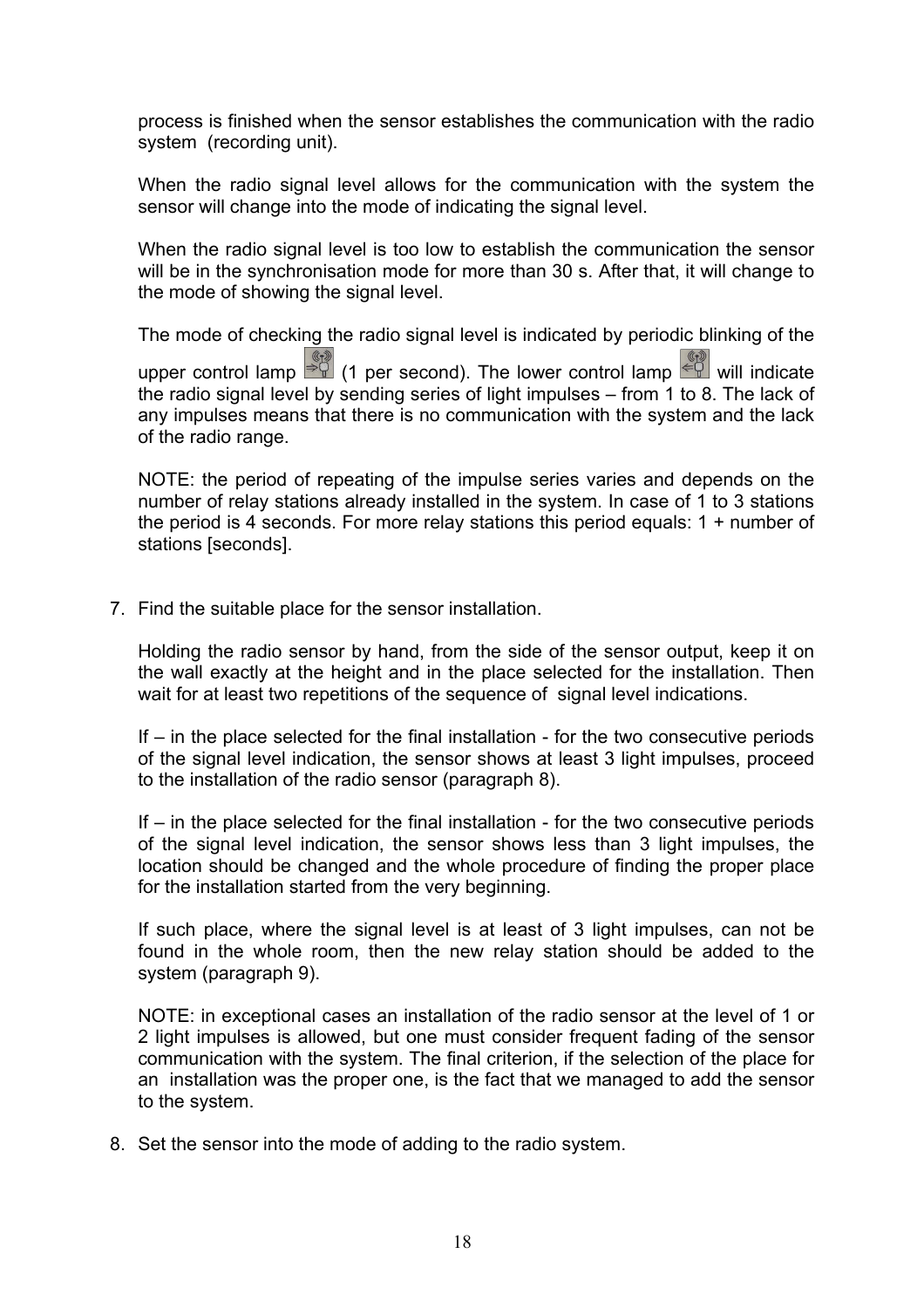In order to achieve that setting one has to:

- a) press and hold the button on the sensor until both control lamps light,
- b) introduce the sequence of 5 presses and then release the button,
- c) the sensor indicates its transition into the mode by blinking the upper  $\frac{1}{20}$  and

lower  $\left\lfloor \frac{2\pi}{3} \right\rfloor$  control lamp with the frequencies of four times and one time per second – respectively.

The sensor in the mode of adding to the system tries to synchronise itself with the radio system. The synchronisation process is indicated by frequent blinking of the

upper control lamp  $\frac{1}{2}$  (4 times per second). The synchronisation process is finished when the sensor establishes the communication with the radio system (recording unit).

When the radio signal level allows for the communication with the system, the sensor will change into the mode of adding to the system.

When the radio signal level is too low to establish the communication with the system, the sensor will be in the synchronisation mode for more than 30 seconds. After that, it will change into the mode of adding to the system.

The mode of adding to the system is indicated by periodic blinking of both control lamps (1 per second) and stays like that until an automatic configuration of the sensor in the system is reached. An approximate time of the configuration procedure is proportional to the number of all relay stations installed in the system and equals:

- a) approximately 4 to 10 seconds for the radio system without relay stations,
- b) approximately 4 x (1+ number of stations installed in the system) seconds for the radio system with relay stations.

The very fact that the sensor has been added to the system is indicated by a

series of 20 impulses sent by the lower control lamp  $\frac{1}{20}$  – with the frequency of 4 times per second. The upper control lamp does not light during that time.

When the sensor has been added to the system it changes to the normal mode

(the upper control lamp  $\frac{1}{2}$  blinks every 15 second).

NOTE: when the sensor was properly added to the radio system it is ready for the installation on the very place, from which is was being added to the system. The installation performed in different place can cause fading of the radio communication with the sensor.

When the sensor is not added to the system in the time relevant to the procedure described, it might mean that the signal level is too low. Thus the change into the better location of the sensor is required.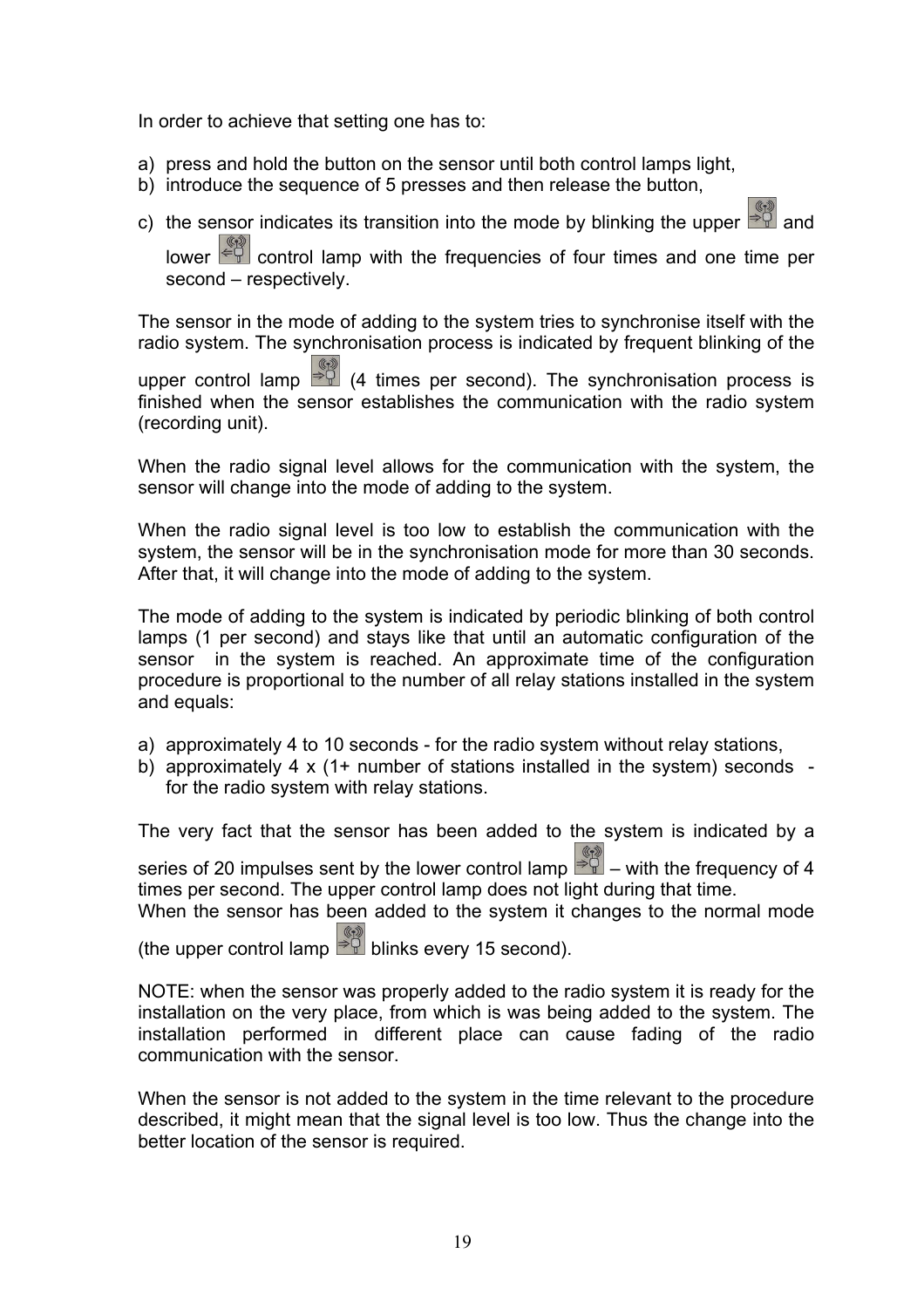If, regardless of several attempts of the sensor installation in places where the signal level is at least 3 impulses, problems with adding will often repeat it might indicate that there are some radio noises near the radio recording unit. Thus, the location of the radio recording unit should be changed (see paragraph 2) - to check if this eliminates the problem. In case when the improvement is not significant the following solution can be applied:

- a) Changing the location of the radio recording unit for the place being outside of the alleged zone of radio noises (e.g. removal of the recording unit and its connections from the room with computers and inverters),
- b) Addition of the relay station near the radio recording unit, however also outside the alleged zone of radio noises,
- c) Installation of radio sensors at the higher signal level of the system (e.g. 5 impulses).
- 9. Adding the relay station to the radio system.

The new relay station should be added to the radio system only in case when too low radio signal makes it impossible to locate the radio sensor in the selected place of the installation.

The place for the relay station should be selected in such a way as to meet the following requirements:

- a) During the installation procedure the relay station should indicate the signal level not lower than 3 impulses,
- b) The relay station should be placed as close as possible to the place selected for the sensor installation,
- c) In case when the problem of too low radio signal concerns several sensors the location of the relay station should be close to the centre of the area where those sensors are positioned.

The procedure of adding the relay station is the same as for adding the radio sensor.

The relay station should have the power supply of 230V/AC.

When the new relay station has been added to the radio system the process of adding radio sensors, in the direct vicinity of that station, should be repeated. Addition of the relay station increases the radio signal level in the range area of that station.

10. Final recommendations:

- − Placing the radio recording unit and sensors near the electric network conductors or water conduits can significantly lower the number of relay stations needed in the system.
- − The general rule of the radio range area is: "you hear me as you see me" thus, if possible, the radio recording unit and the sensors should be in the vicinity of windows and open spaces (e.g. in the attic), and above large concrete and metal objects being in the path of the radio waves propagation.
- − If possible radio devices should be installed with the antenna being far a way from walls and ceilings. Optimal case is - when the antenna stands out above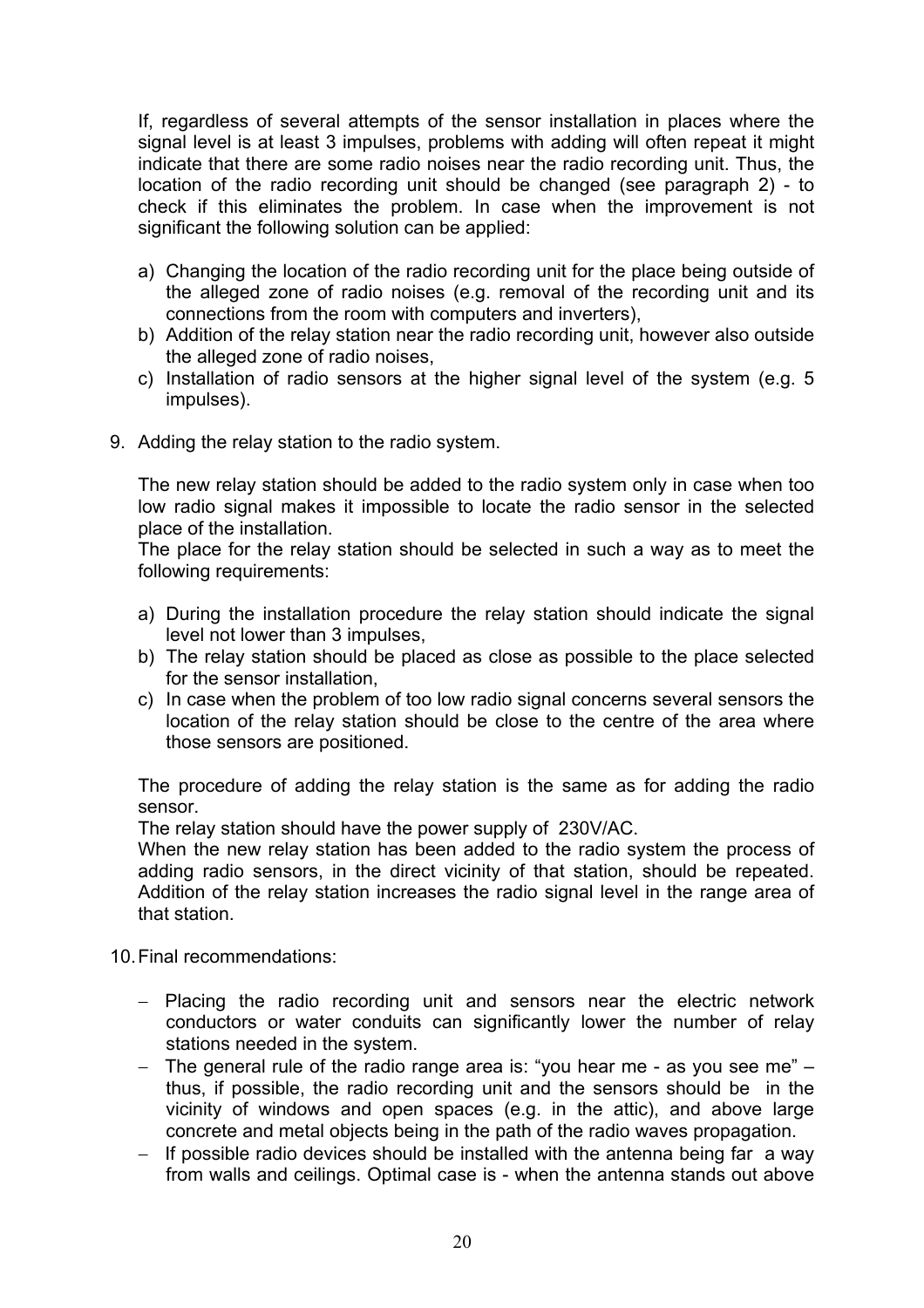the ceiling or metal construction, slightly worse - when the antenna is parallel to the wall.

- − All devices should be assembled in such a way that antennas are perpendicular towards the ground. The other installation can diminish the radio range.
- − Certain objects such as: window grids, louvers, cast iron nets (large areas), concrete etc. are causing intensive damping of radio waves, so when looking for the suitable place for sensor installation such objects should be avoided.
- − Plastics, glass and wood do not damp significantly radio waves.

#### **Examples of correct and incorrect radio sensors and relay stations placing.**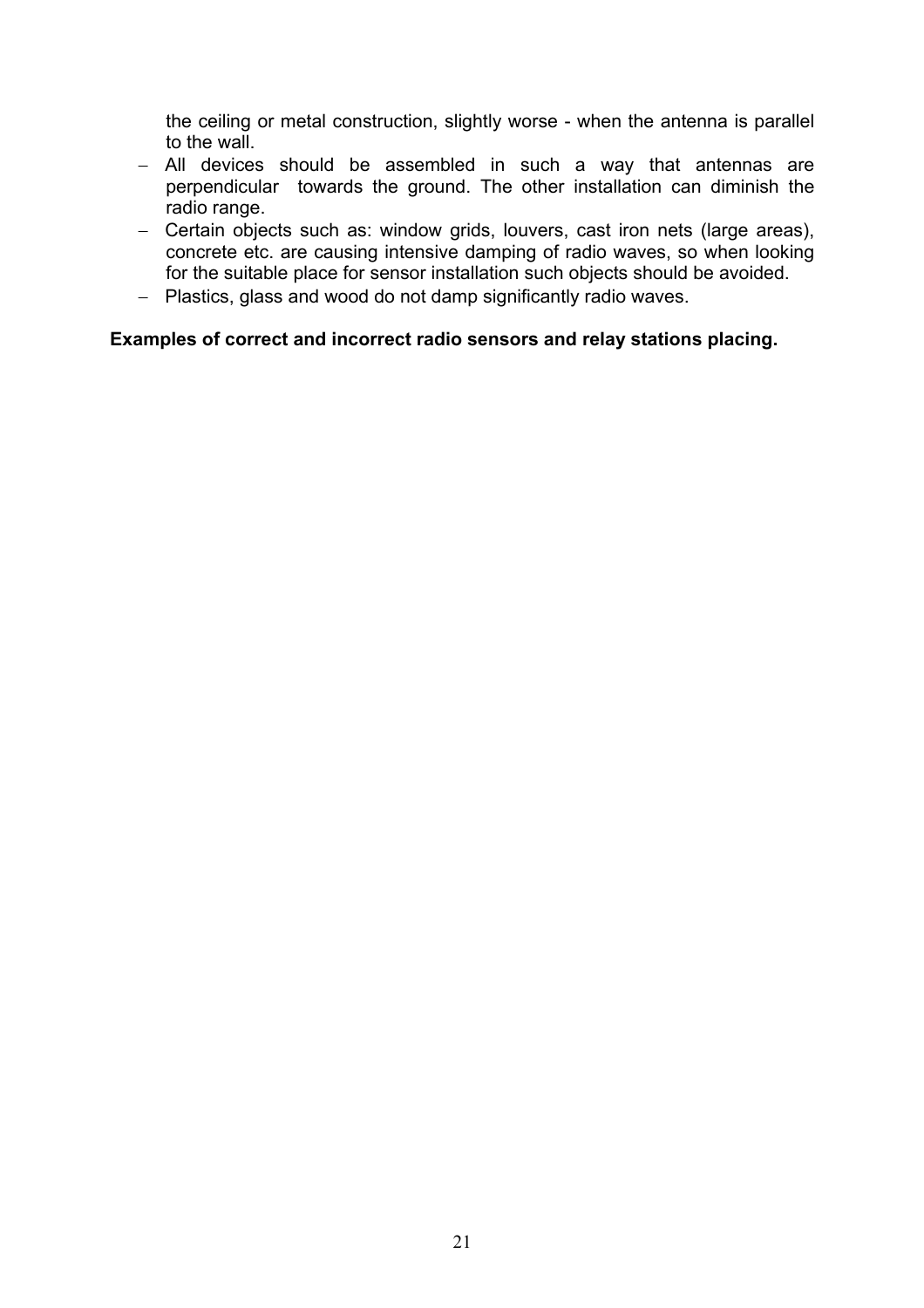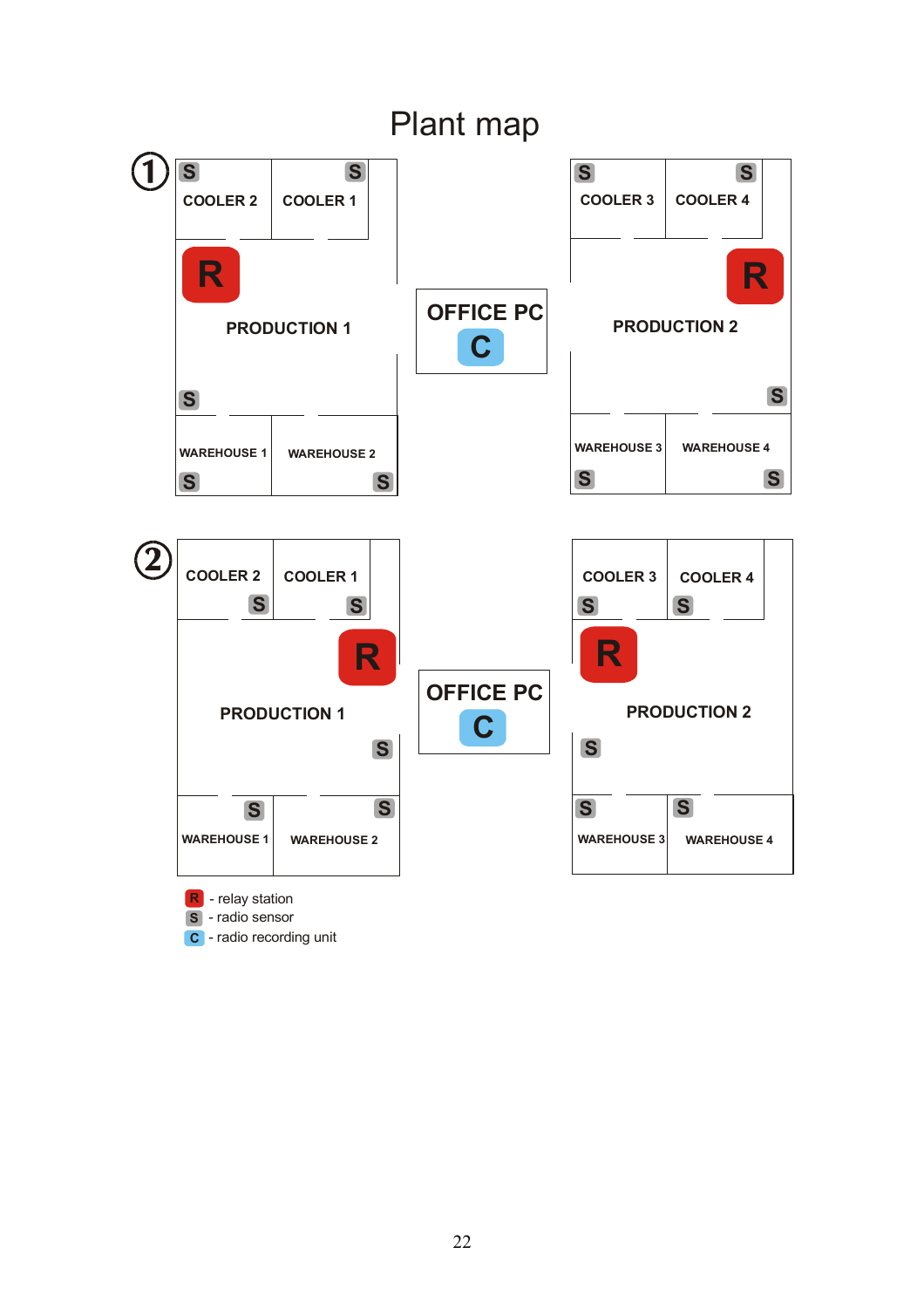

When sensors and relay stations are incorrectly arranged (Fig. 1 and 3), there is a high probability of the lack of communication between radio sensors and the whole radio system – due to large distances on the path: sensor – relay station – radio recording unit. Figures 2 and 4 illustrate the correct arrangement of sensors and relay stations. Special attention should be drawn to the location of relay stations near the center of radio sensors area, when planning the work places for those devices.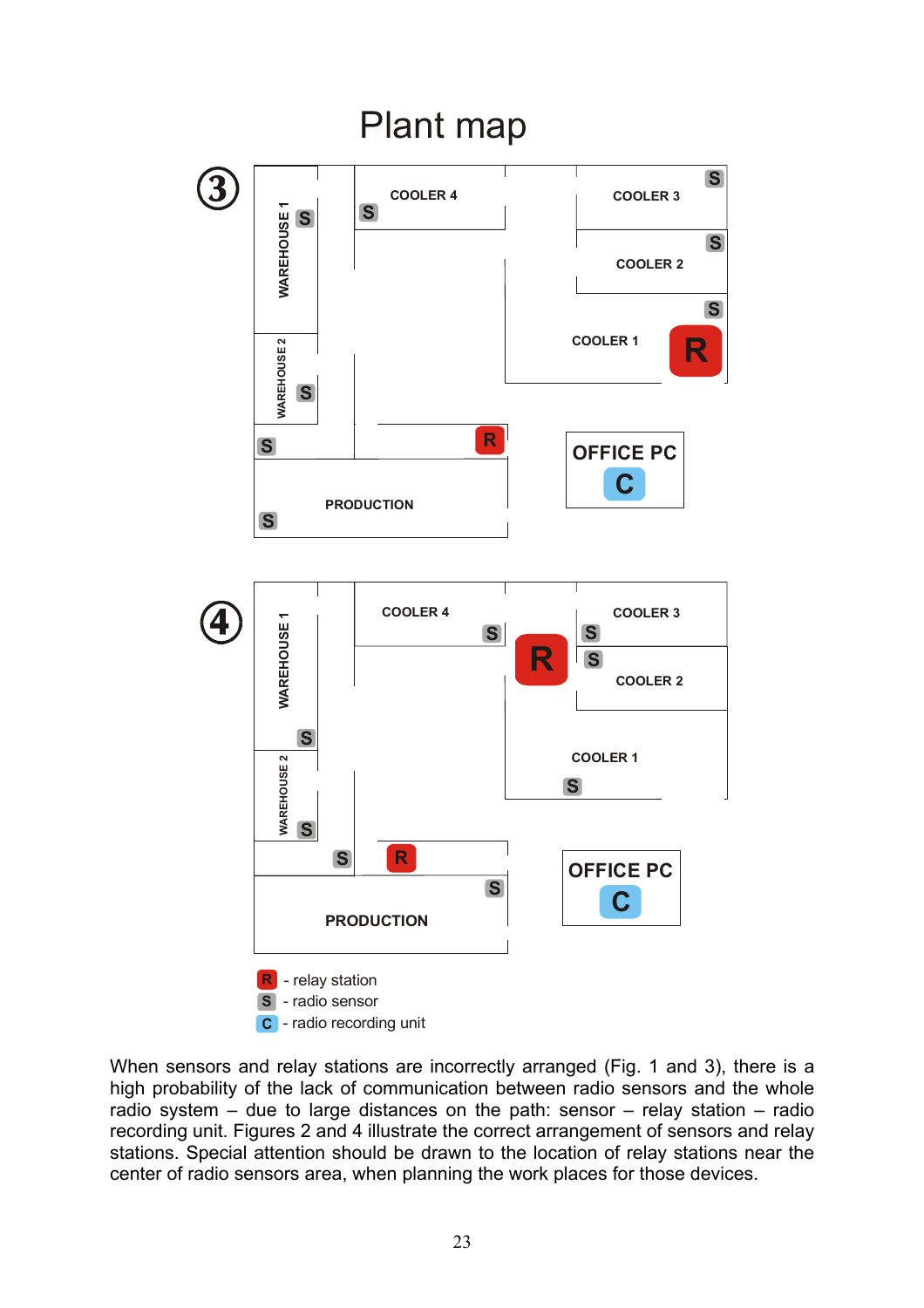# **MAIN FUNCTIONS OF THE SYSTEM**

## *List of sensors*

Function *Tools->List of sensors* or the *List of sensors* button from the Actions panel.



The function causes the display of the list of sensors in the system. Sensors of *Inactive* status are displayed in gray. Icons of accessible functions are on the upper panel. The sequence of sensor setting can be established by dragging the sensor to the selected position by the left-hand button of the mouse.

#### **Accessible options:**

**Details – shows or hides the lower panel with the details**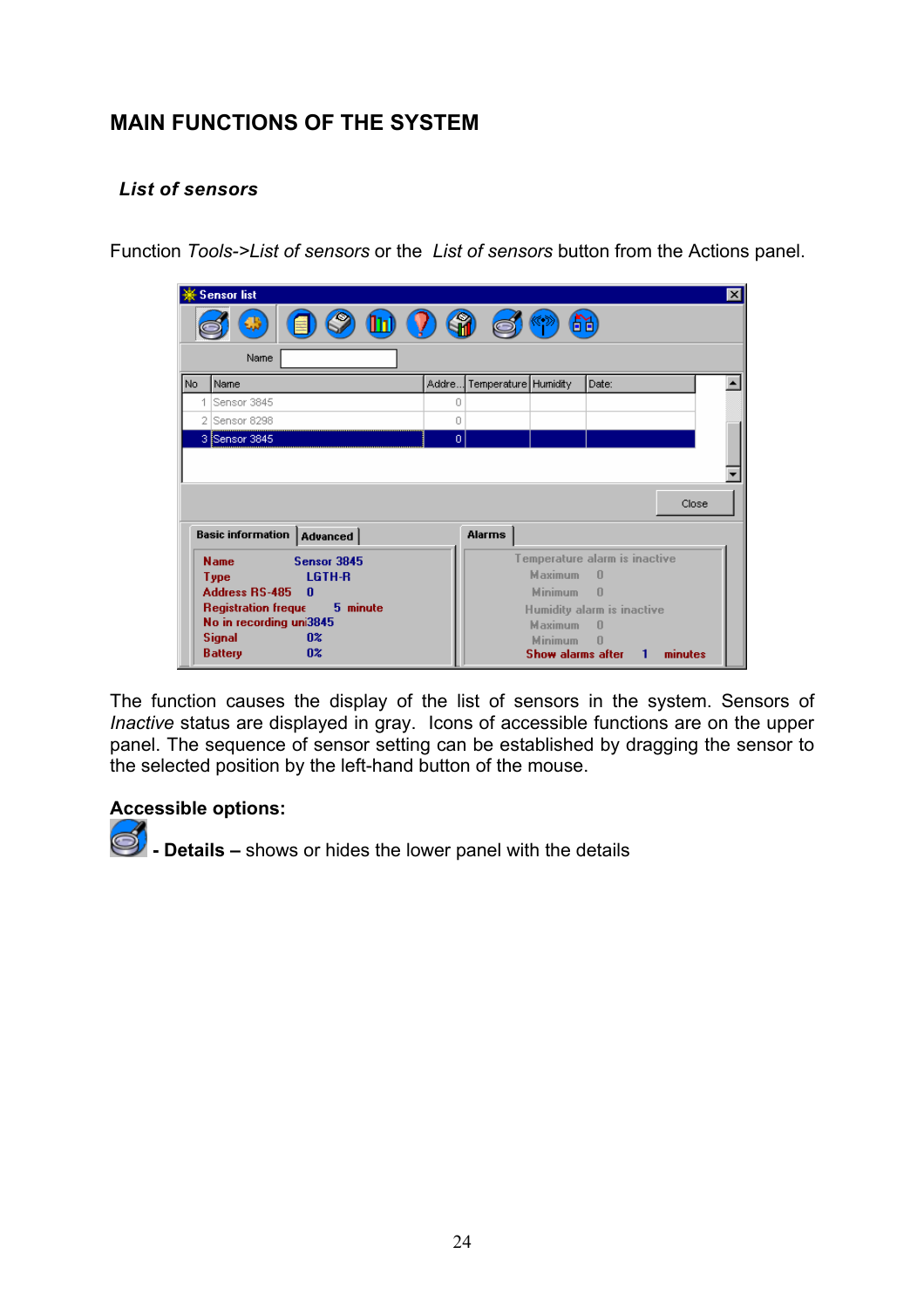**1** List of alarms – list of alarms for the selected sensor in the chosen time period

|        | *Alarms 04-01-26 15:09:00 : 04-01-27 15:09:00              |           |      |      |           | ⊠     |
|--------|------------------------------------------------------------|-----------|------|------|-----------|-------|
|        |                                                            |           |      |      |           |       |
| Name   |                                                            | Date&Time | Temp | Humi | Tran Door |       |
|        |                                                            |           |      |      |           |       |
|        |                                                            |           |      |      |           |       |
|        |                                                            |           |      |      |           |       |
|        |                                                            |           |      |      |           |       |
|        |                                                            |           |      |      |           |       |
|        |                                                            |           |      |      |           |       |
|        |                                                            |           |      |      |           |       |
|        |                                                            |           |      |      |           |       |
|        |                                                            |           |      |      |           |       |
|        |                                                            |           |      |      |           |       |
|        |                                                            |           |      |      |           |       |
| Legend |                                                            |           |      |      |           |       |
|        | Value below minimum<br>Value above maximum or trans, error |           |      |      |           | Close |
|        |                                                            |           |      |      |           |       |

 **- Sensor Configuration –** the option accessible to the Adm user only, enables the change of settings for the selected sensor (type, transmission parameters, alarms).

# **Sensor Configuration**

| Sensor configuration                                                                                                                    | Sensor configuration                                                                                                                        |
|-----------------------------------------------------------------------------------------------------------------------------------------|---------------------------------------------------------------------------------------------------------------------------------------------|
| 図                                                                                                                                       | 囩                                                                                                                                           |
| Chronology<br>Set temperature unit<br>Sensor 3845<br>Name                                                                               | Set temperature unit<br>Sensor 3846<br>Name                                                                                                 |
| $\nabla$ Active                                                                                                                         | $\Box$ Active                                                                                                                               |
| Read sensor                                                                                                                             | Read sensor                                                                                                                                 |
| г                                                                                                                                       | n                                                                                                                                           |
| General properties                                                                                                                      | <b>General properties</b>                                                                                                                   |
| Additional information   Alarms                                                                                                         | Additional information   Alarms                                                                                                             |
| Certified sensor<br>LGTHR-01<br>Type<br>○ Connected to Recording Unit<br>Central unit<br>Recording unit<br>3845<br>No in recording unit | Certified sensor<br>п<br>LGTH-02<br>Type<br>□ Connected to Recording Unit<br>Address RS-485<br>10<br>COM1<br>Port COM<br>19200<br>Baud rate |
| 00:05                                                                                                                                   | 00:05                                                                                                                                       |
| Registration frequency                                                                                                                  | Registration frequency                                                                                                                      |
| HH:MM                                                                                                                                   | HH:MM                                                                                                                                       |
| OK.                                                                                                                                     | OK                                                                                                                                          |
| Cancel                                                                                                                                  | Cancel                                                                                                                                      |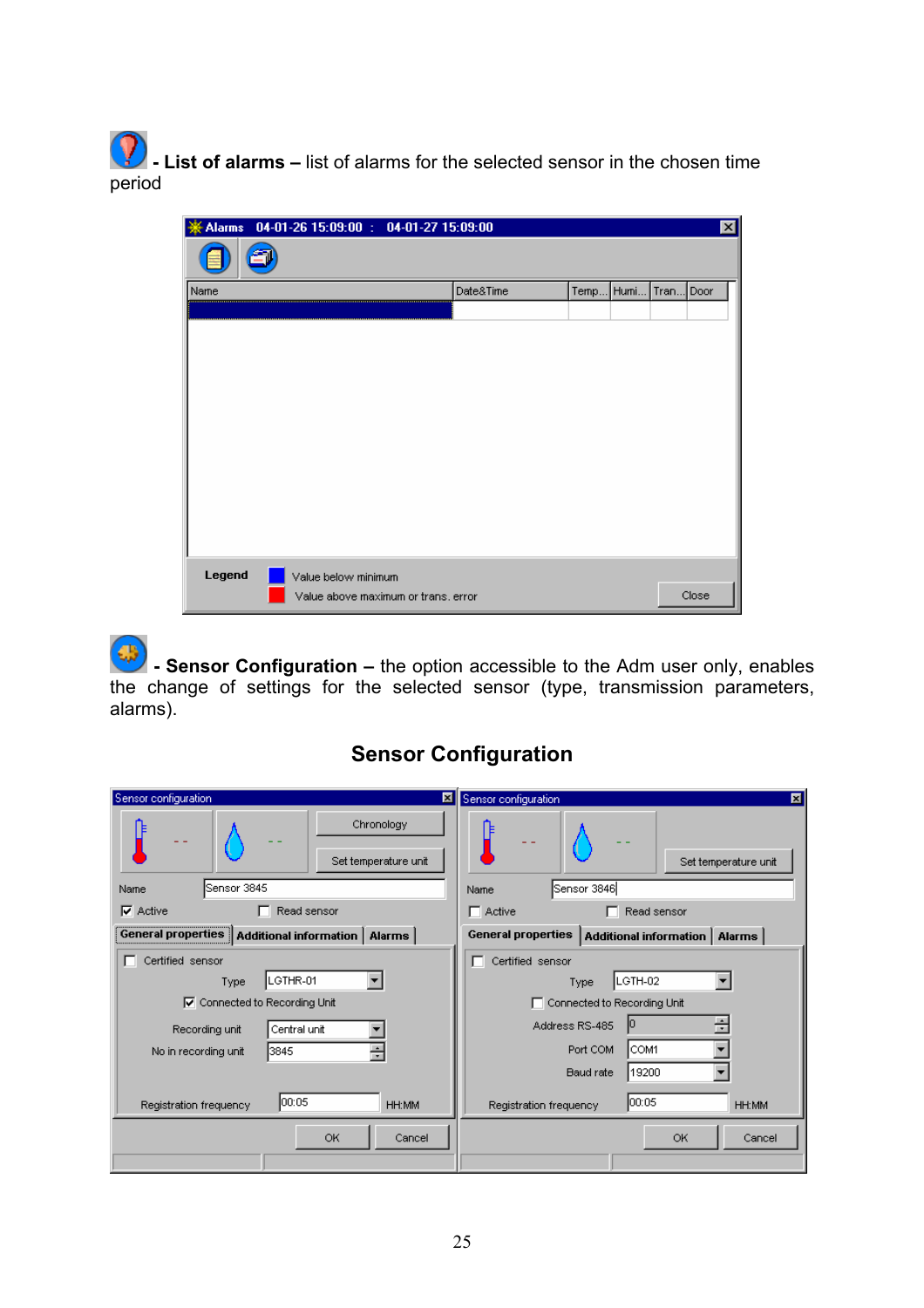## **Field definition:**

**Sensor name –** name enabling an identification of a sensor,

**Active sensor** - sensor status,

**Read automatically –** choosing of this option causes immediate cyclic readouts of the selected sensor. The results will be displayed in the upper part of the screen *Configuration of the sensor* instead of: ---. This option is used for checking the correctness of selected settings.

**Sensor type –** the type of the selected sensor (according to the producer's marking),

**Linked to the processing unit –** means of communication with the sensor (direct or via the processing unit),

**RS-485 address –** for sensors without the processing unit only – the address in the MODBUS network,

**Port Comm –** for sensors without the processing unit only – communication port,

**Transmission velocity –** for sensors without processing unit only,

**Recording every:** - sampling time setting (frequency of recording),

**Processing unit -** for sensors connected to the processing unit only – name of the processing unit, to which the sensor is connected,

**No in the processing unit** - for sensors connected to the processing unit only – identification number of the devices in the processing unit (for radio sensors this is a serial number),

**Recording update –** for radio sensors only – after selecting this function one must state the date, from which onward, the system will actuate the collected data lists saved in the processing unit. These data will be updated in the background during the work of the program.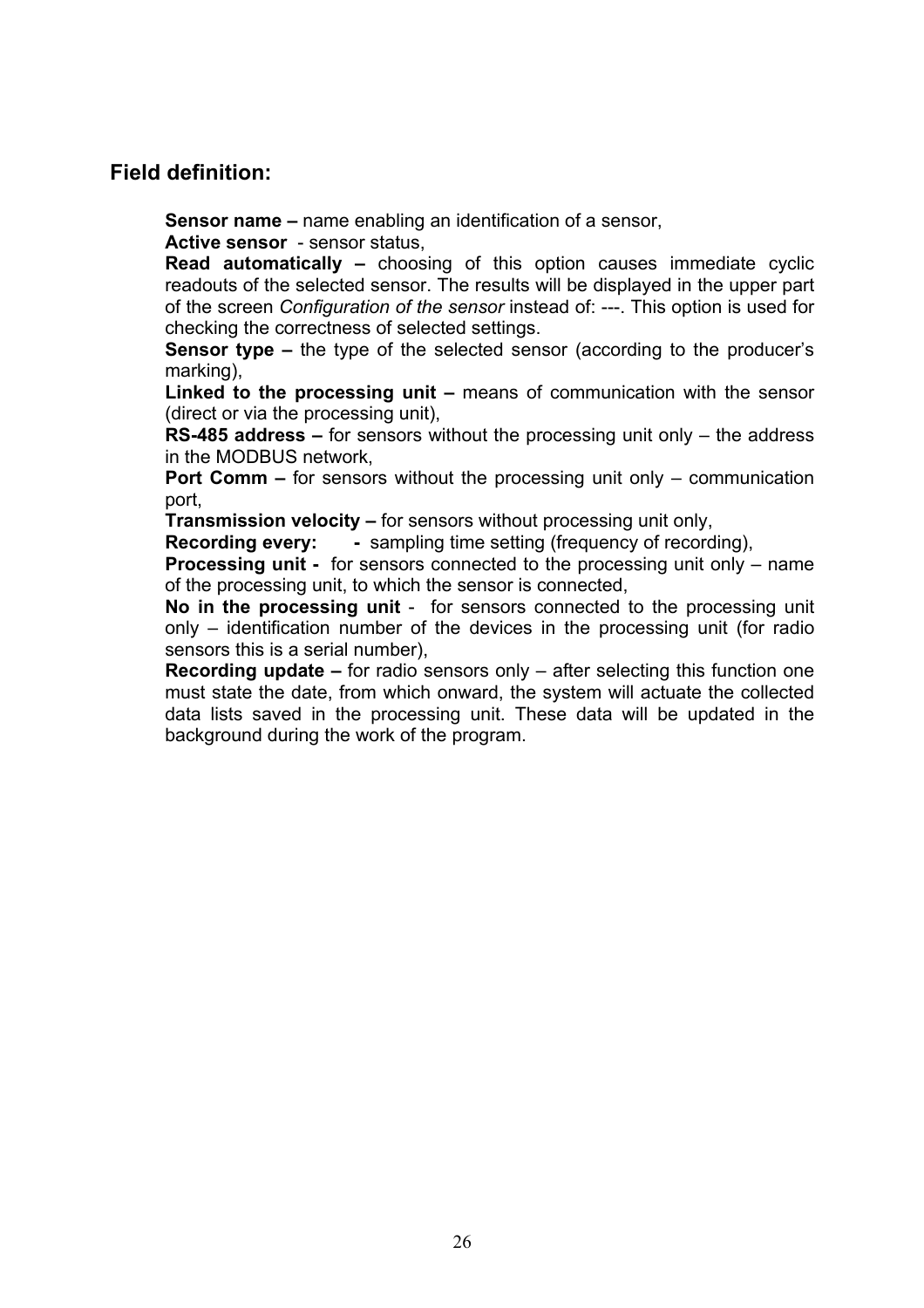## **Alarms**

| Sensor configuration     |                                             | $\overline{\mathbf{x}}$ |  |  |
|--------------------------|---------------------------------------------|-------------------------|--|--|
|                          |                                             | Chronology              |  |  |
|                          |                                             | Set temperature unit    |  |  |
| Name                     | Sensor 3865                                 |                         |  |  |
| $\nabla$ Active          | Read sensor                                 |                         |  |  |
|                          | General properties   Additional information | <b>Alarms</b>           |  |  |
| Temperature <sup>.</sup> |                                             |                         |  |  |
| $\nabla$ Active          | Maximum                                     | -30                     |  |  |
|                          | Minimum                                     | 51                      |  |  |
| Humidity <sup>.</sup>    |                                             |                         |  |  |
| Active                   | Maximum                                     |                         |  |  |
|                          | Minimum                                     |                         |  |  |
|                          |                                             |                         |  |  |
|                          | Show alarms after                           | minutes<br>ľ1           |  |  |
|                          |                                             | OK<br>Cancel            |  |  |
|                          |                                             |                         |  |  |

## **Field definition:**

**Temperature alarm –** settings of the temperature alarm,

- On Off indication if the alarm is to be active or not,
- Lower limit minimum allovable temperature. When the temperature reaches this value, or lower, the alarm will be activated automatically,
- Upper limit maximum allovable temperature. When the temperature reaches this value, or higher, the alarm will be activated automatically,

**Humidity alarm (for TH sensors only) –** settings of the humidity alarm,

- On Off indication if the alarm is to be active or not,
- Lower limit minimum allovable humidity,
- Upper limit maximum allovable humidity,

**Show alarm after** minuts – informs how many minutes after the occurrance of the alarm state the alarm should be visually signaled (0 - means immediate signalisation).

#### **Ways of alarm presentation**

The program presents alarm states by changing the way of displaying the measured values in the diagram.

**Temperature alarm** – temperature values flashing (red – yellow color),

**Humidity alarm** – humidity values flashing (red-yellow color),

Lack of communication with the sensor – temperature and humidity values displayed as flashing.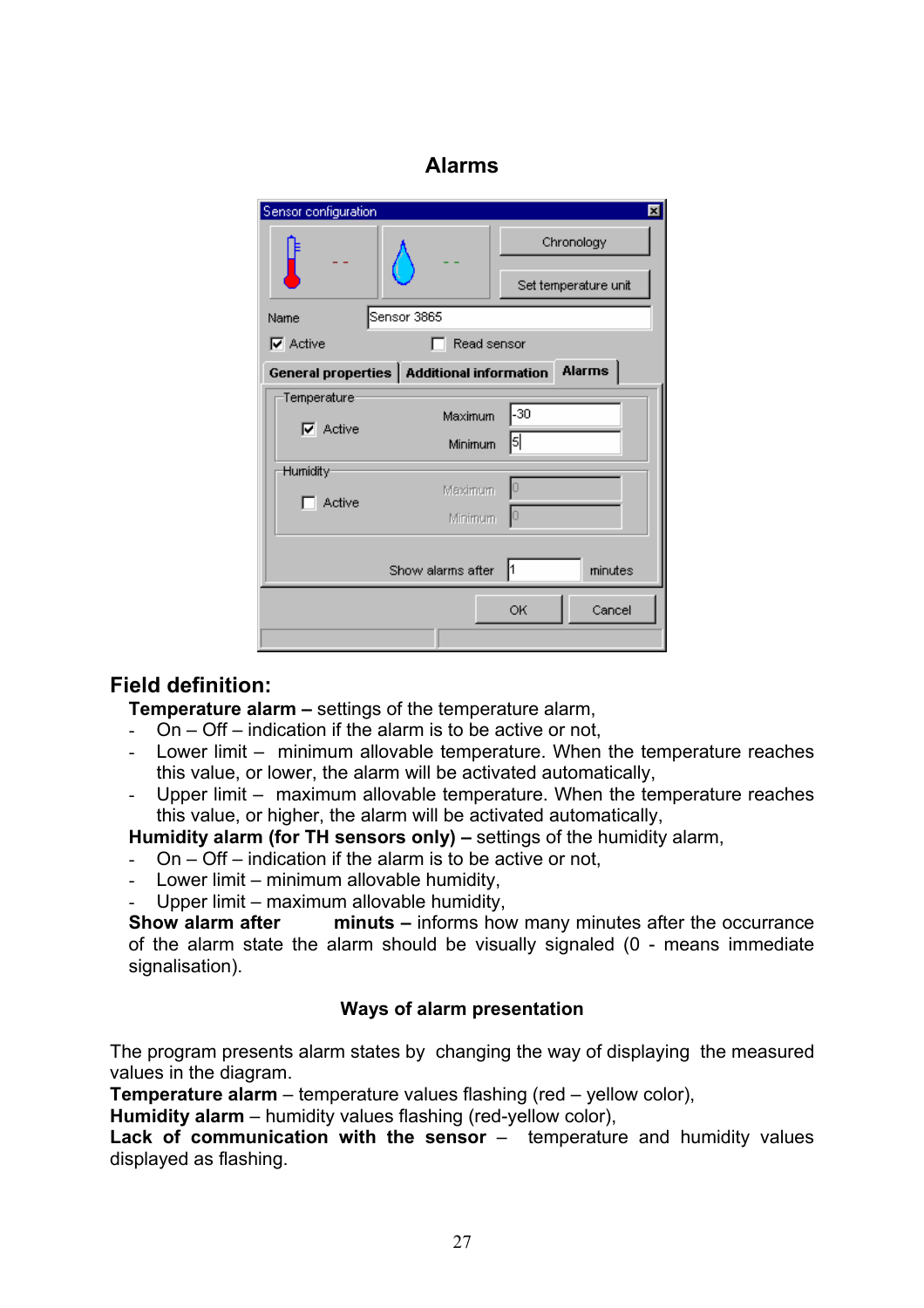**Lack of current readings** – flashing sensor name. When the sensor is indicated by the cursor, the date and time of the last proper reading will be shown as a hint. In addition the alarm is signaled by sound (the standard PC loudspeaker). This signal can be switched by the *On/Off alarm sound signal* button.

 **- Collected data list –** displays dialog box with the collected data list for the selected time period

| Recordings   |          |                 |  |
|--------------|----------|-----------------|--|
| Select range |          |                 |  |
| From         | 04-01-26 | 15:09:00 一<br>回 |  |
| To           | 04-01-27 | 15:14:00<br>圓   |  |
|              | ОК       | Cancel          |  |

Date selection

Before the display of the collected data the period of time, for which the data are required, must be given.

Field *From:* denotes the beginning of the period (day and hour, from which the data should be displayed).

Field *To:* informs about the end of the period.

The change of dates can be done in two ways:

- Write year, month and day directly in the date field,
- Select the certain day from the calendar, which is displayed after pressing  $\Box$

To confirm the selected period the OK key must be pressed. The list of the collected data for the selected time period will then be displayed.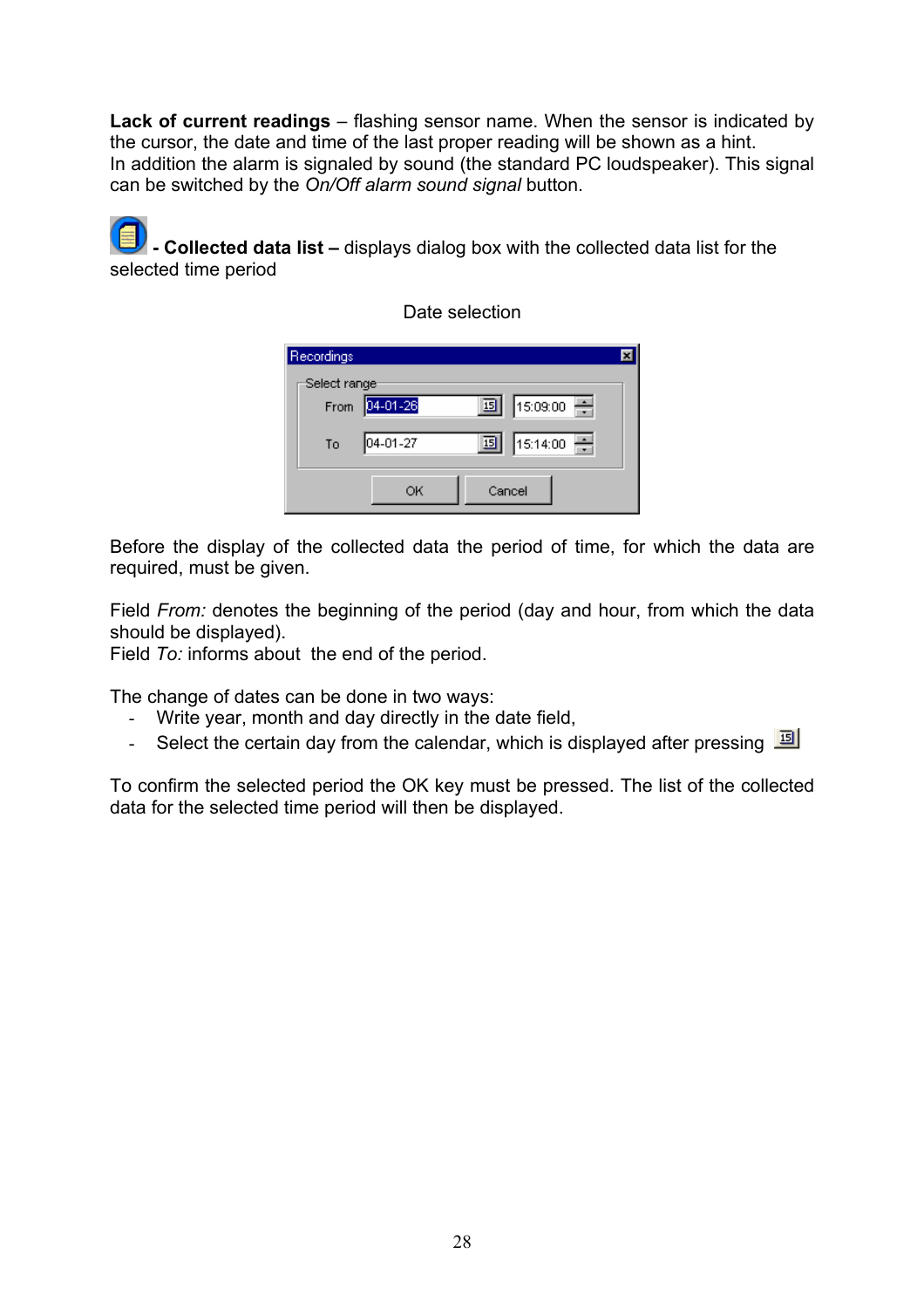| <b>Recordings</b><br>$04-01-19$ 14:09:00 : | 04-01-20 15:15:00 |             |                 | $\mathbf{x}$ |
|--------------------------------------------|-------------------|-------------|-----------------|--------------|
|                                            |                   |             |                 |              |
| Name                                       | Date:             | Temperature | <b>Humidity</b> |              |
| Sensor 3845                                | 04-01-19 14:10:00 | 25,3        | 24              |              |
| Sensor 3845                                | 04-01-19 14:15:00 | 25,5        | 25              |              |
| Sensor 3845                                | 04-01-19 14:20:00 | 25,5        | 25              |              |
| Sensor 3845                                | 04-01-19 14:25:00 | 25,3        | 24              |              |
| Sensor 3845                                | 04-01-19 14:30:00 | 25,5        | 26              |              |
| Sensor 3845                                | 04-01-19 14:35:00 | 25,2        | 33              |              |
| Sensor 3845                                | 04-01-19 14:40:00 | 24,6        | 23              |              |
| Sensor 3845                                | 04-01-19 14:45:00 | 24,2        | 21              |              |
| Sensor 3845                                | 04-01-19 14:50:00 | 24,0        | 20              |              |
| Sensor 3845                                | 04-01-19 14:55:00 | 24,0        | 20              |              |
| Sensor 3845                                | 04-01-19 15:00:00 | 24,0        | 18              |              |
| Sensor 3845                                | 04-01-19 15:05:00 | 23,2        | 21              |              |
| Sensor 3845                                | 04-01-19 15:10:00 | 22,8        | 20              |              |
| Sensor 3845                                | 04-01-19 15:15:00 | 22,3        | 21              |              |
|                                            |                   |             |                 |              |
|                                            |                   |             | Close           |              |

## Collected data list

**Print** – collected data printout for the sensor.

When this function is selected the screen for setting the printing parameters will appear:

| Select range     |                       |    |                      |             | × |
|------------------|-----------------------|----|----------------------|-------------|---|
| Select range:    |                       |    |                      |             |   |
| From             | 04-01-19              |    | 溷                    | [14:09:00 ] |   |
| To               | 04-01-27              |    | 画                    | [15:16:00 ] |   |
| Type             | All registered values |    | $\bigcap$ Min values |             |   |
| C Average values |                       |    | $\bigcap$ Max values |             |   |
|                  | Range                 | 30 |                      | minute      |   |
|                  | ОК                    |    | Cancel               |             |   |

 *Range of dates for analysis –* selection of time period to be covered by the printout

## *Report type:*

- All *samples* – all collected data from the selected time period are displayed.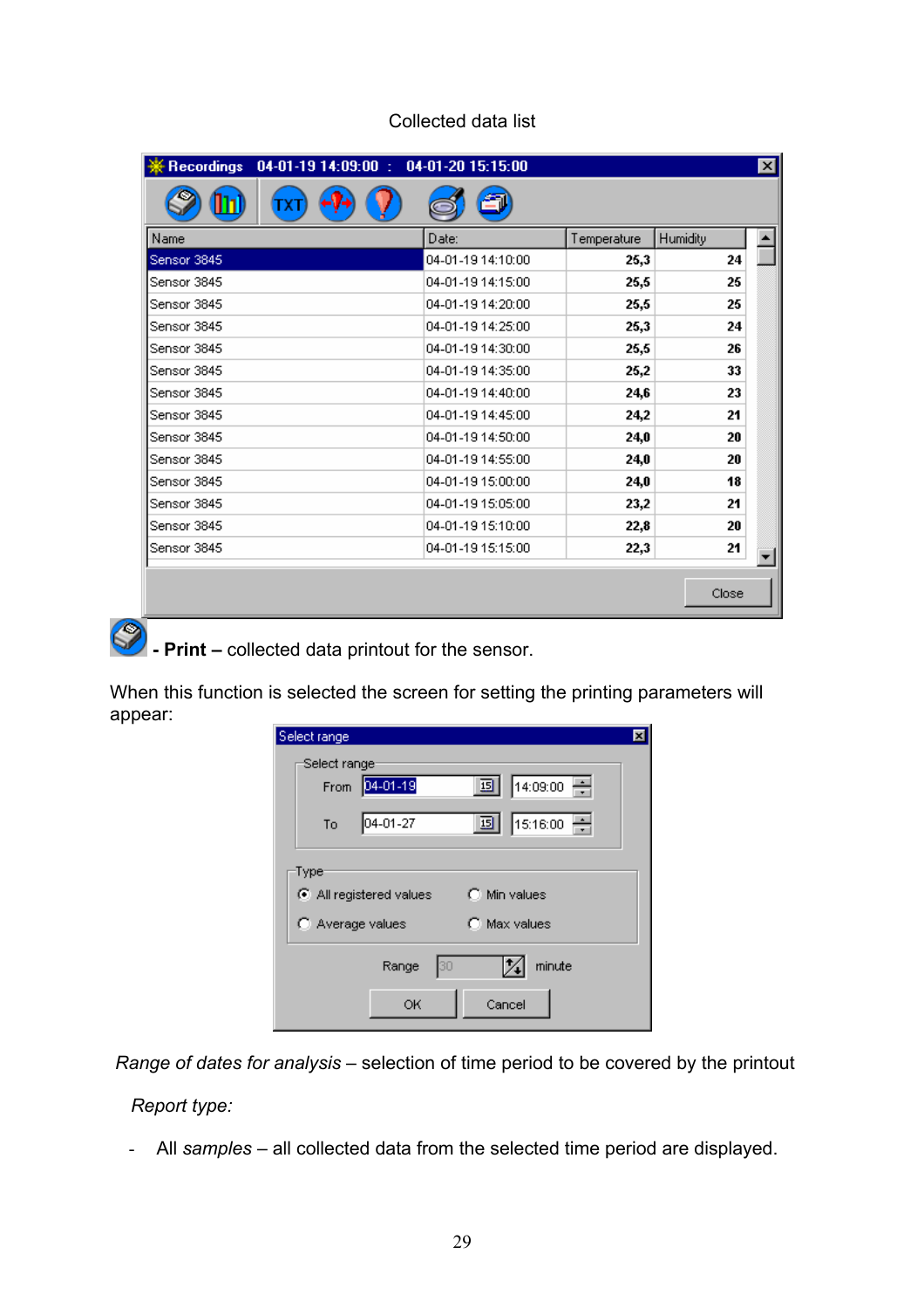- *Average value* average values for the selected period, calculated for the chosen time intervals are displayed (an interval is given in the field: *Information every minutes* ).
- *Minimum value* minimum values for the selected period, calculated for the chosen time intervals are displayed (an interval is given in the field: *Information every minutes*).
- *Maximum values* maximum values for the selected period, calculated for the chosen time intervals are displayed (an interval is given in the field: *Information every minutes).*

**Graph –** Graph of the collected data for the given sensor in the selected time period.



- **Show measurement points –** On/Off drawing of measurement points on the graph,
- **Show alarm lines**  drawing lines of alarm levels (red and blue dashed lines show alarm levels for the temperature and humidity – respectively),
- **Graph type –** selection of parameters to be included in the graph (temperature – left scale, humidity – right scale).

Perpendicular green dashed line indicates the nearest measurement point – in relation to the mouse cursor. Particular values from this point are displayed inside the frame:*Time, Temperature, Humidity.*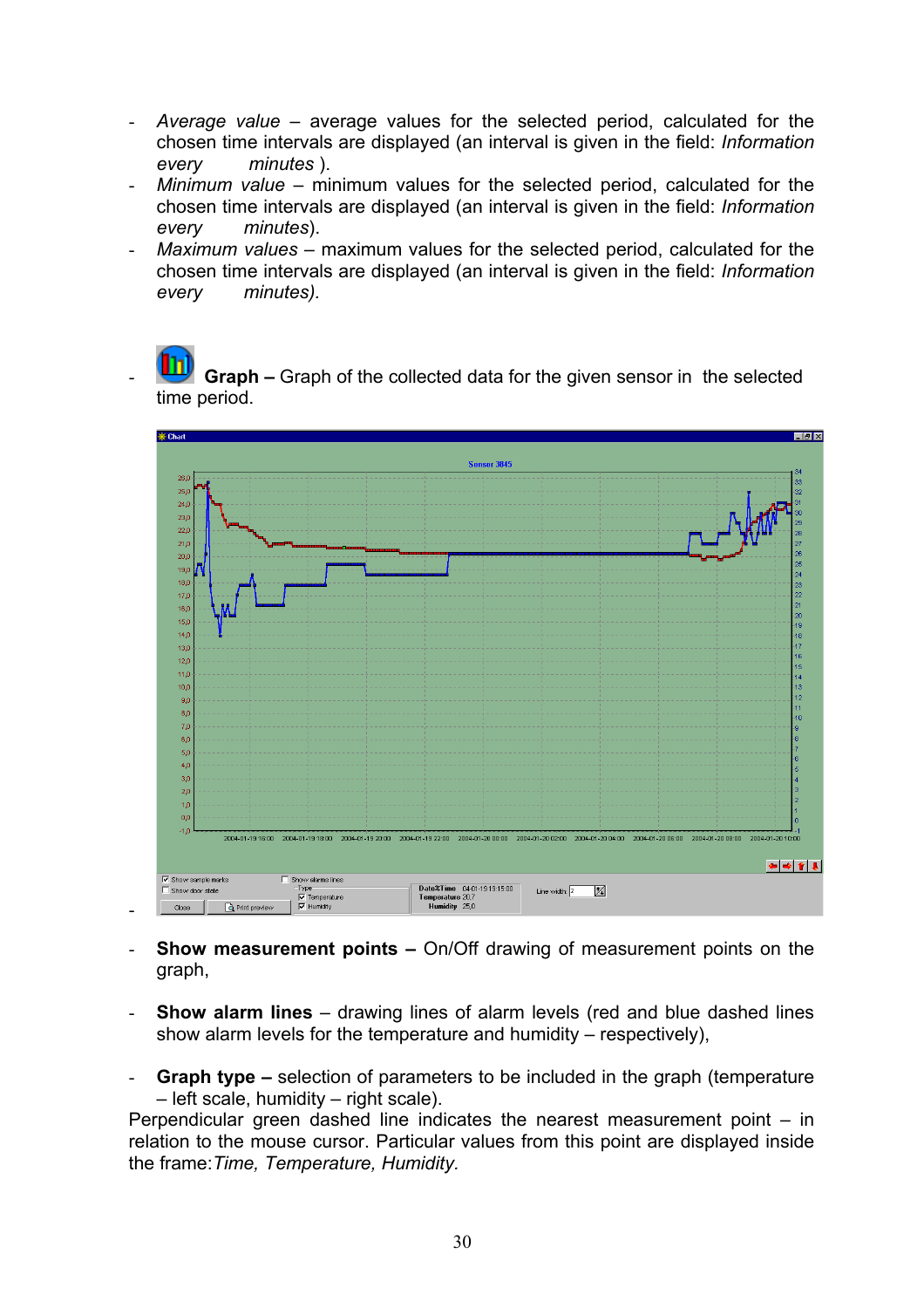Additional option is the description of alarm zones. If the current sample (green line) exceeds the alarm levels then by the right-hand side button of the mouse the menu with option *Alarm zone description* is called*,* which allows adding comments for the alarm state occurance.

TXT - **Export to the textfile** – export of data to the textfile in a format suitable for the readout of collected data to a certain program. E.g. for Excell the data are separated by semicolons.

 - **Alarm zones for the selected range -** this function allows description of the alarm zones. The system will compile the list of alarm zones (time intervals, in which temperature or humidity values were outside the alarm levels).

| <b>※ Alarm range</b>         |                   |                   | $\vert x \vert$ |
|------------------------------|-------------------|-------------------|-----------------|
| Ø<br>$\overline{\textbf{u}}$ |                   |                   |                 |
| Sensor                       | Start date        | End date          |                 |
| Sensor 3845                  | 04-01-19 11:50:00 | 04-01-20 07:30:00 |                 |
| Sensor 3845                  | 04-01-20 07:35:00 | 04-01-20 08:05:00 |                 |
| Sensor 3845                  | 04-01-20 08:10:00 | 04-01-20 10:30:00 |                 |
| <b>Description</b>           |                   | Close             |                 |
|                              |                   |                   |                 |

To change the description of alarm zones either **in the selected of the selected or the** left-hand button on the mouse should be pressed on the selected zone. It is also possible to see collected data from the given zone and to construct the graph of measurement points.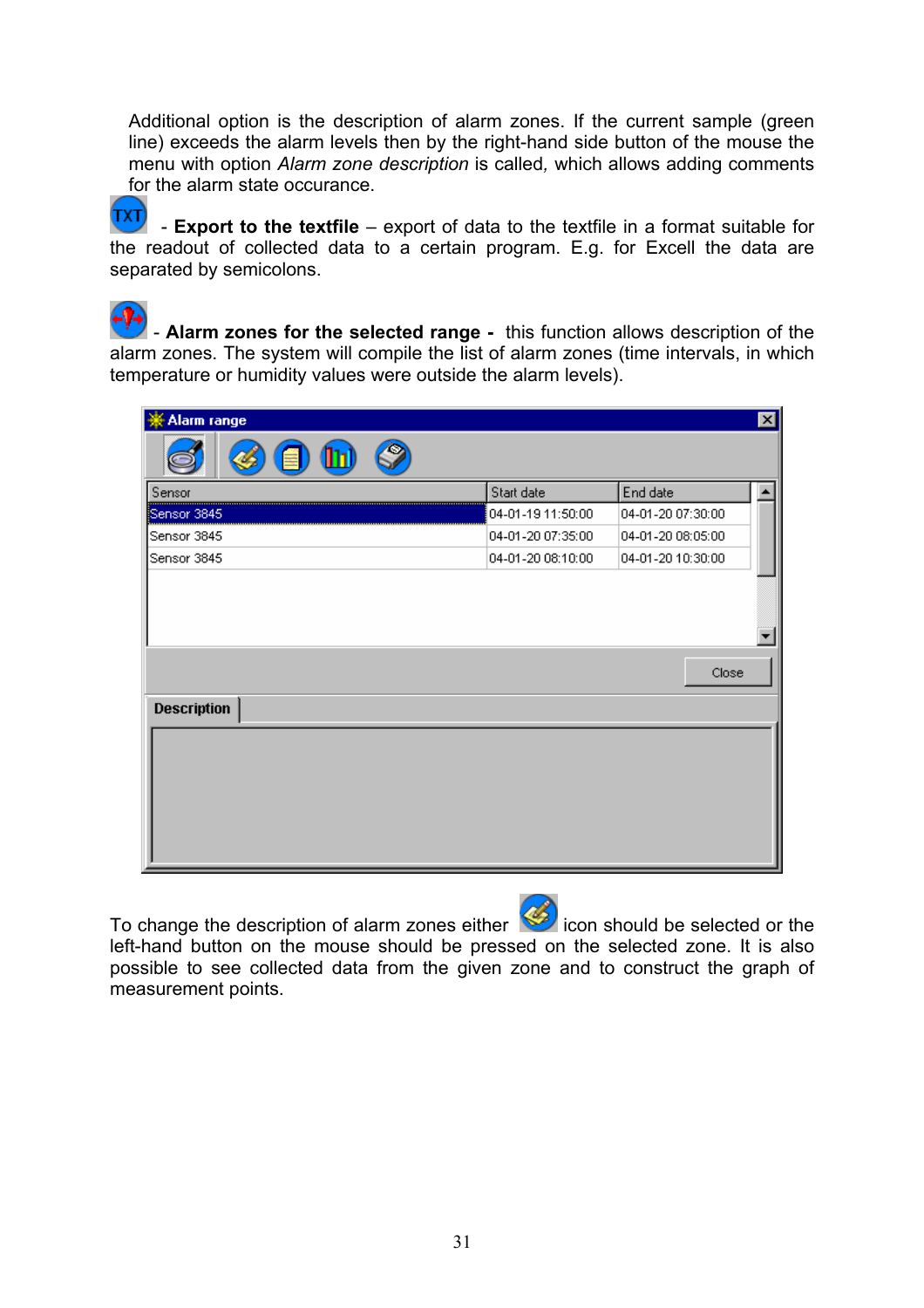| <b>※ Description</b> |                                                |  |
|----------------------|------------------------------------------------|--|
| Sensor Sensor 3845   | From 04-01-19 11:50:00<br>To 04-01-20 07:30:00 |  |
| Core shutdown        |                                                |  |
|                      | Cancel<br>Save                                 |  |



**(?)** - Only alarm values – limitation of displayed records to alarm samples only

 **- Recording progress (radio sensors and CLIPS only) –** (accessible also by pressing the right-hand mouse button on the sensor on screen) the function displays information concerning the progress of suplementing collection of data by a radio sensor.

| Recordings-progress Sensor 3845                  |  |
|--------------------------------------------------|--|
| Recording unit contains registered values up to: |  |
| 04-01-21 11:24:00                                |  |
| Loggisoft downloaded registered values from:     |  |
| 04-01-19 11:50:00                                |  |
| to:                                              |  |
| 04-01-21 11:24:00                                |  |
|                                                  |  |

The first date (*Recording by the processing unit has been done up to: )* supplies information concerning the collected data in the radio processing unit. If that date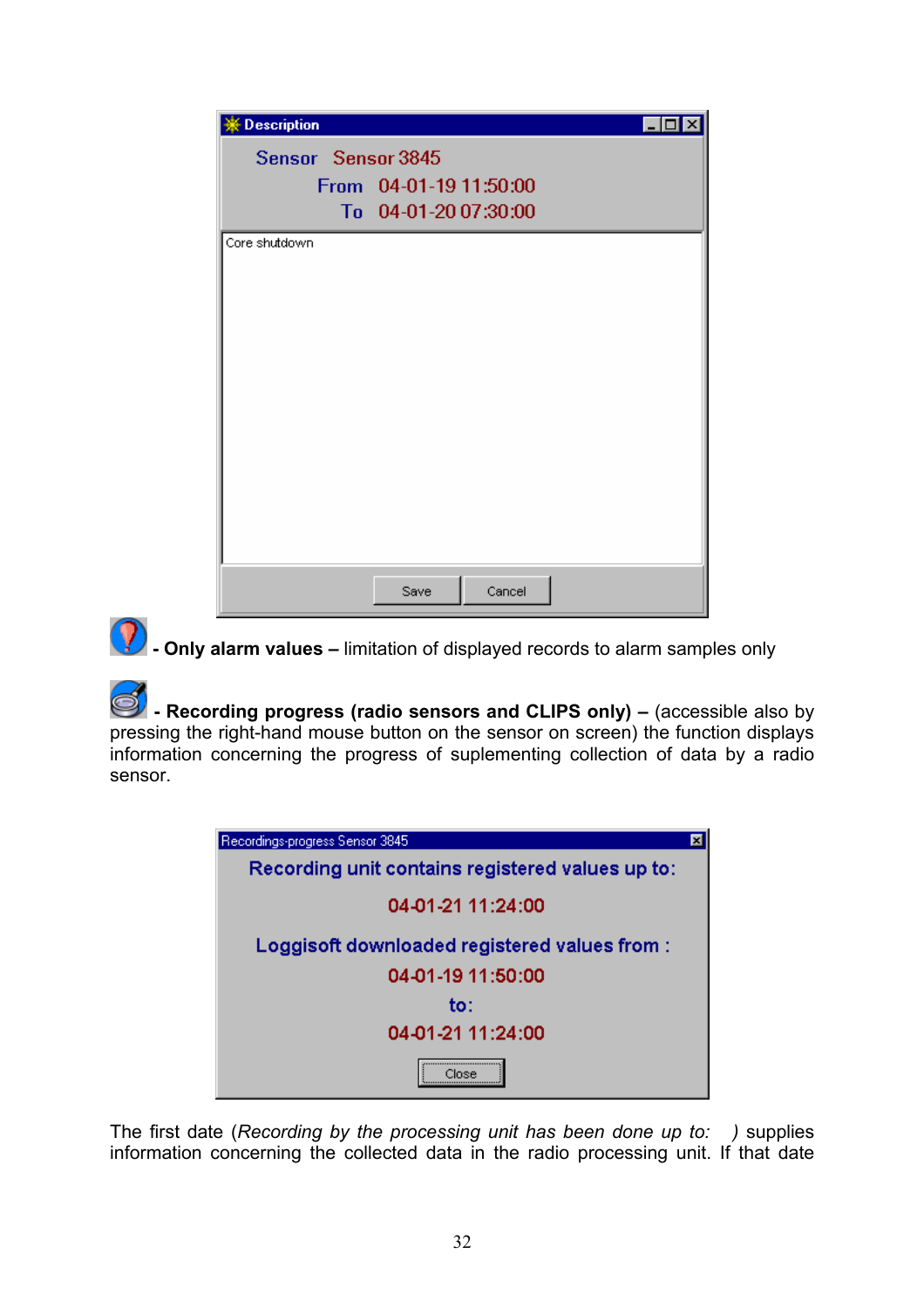differs from the current time it means that not all the data from the sensor have been suplemented in the processing unit.

*Loggisoft suplemented the collected data from: to: .* The range of dates indicates to which moment the program supplemented data in the processing unit.

 *-* **List of signal level –** (radio sensors only) preview of signal levels in the form of tables and graphs (ATTENTION! Signal levels will be saved only when the option *Save signal levels* is chosen from the Main Menu).

**56** Sensor connection (list of repeaters) – (radio sensors only) the function enables checking how the radio sensor is linked to the processing unit – the list of repeaters, via which the sensor communicates with the processing unit, is displayed.

### *Add sensors*

Function *Tools->Add sensors* is also accessible from the Actions panel. The creator of sensors adding is activated.



The creator enables adding new elements to the already existing ones. If a particular option is not accessible it means that the relevant component of the system was not installed (e.g. when the radio system is not installed the function of adding sensors to the radio system is not accessible). In such case the creator should be closed and the required component installed by the option: "*Tools->Creator of adding system elements"*.

If the relevant function is accessible then by proceeding according to the creator recommendations we approach the search for sensors. When new sensors are found the creator will display data of those sensors enabling their modification.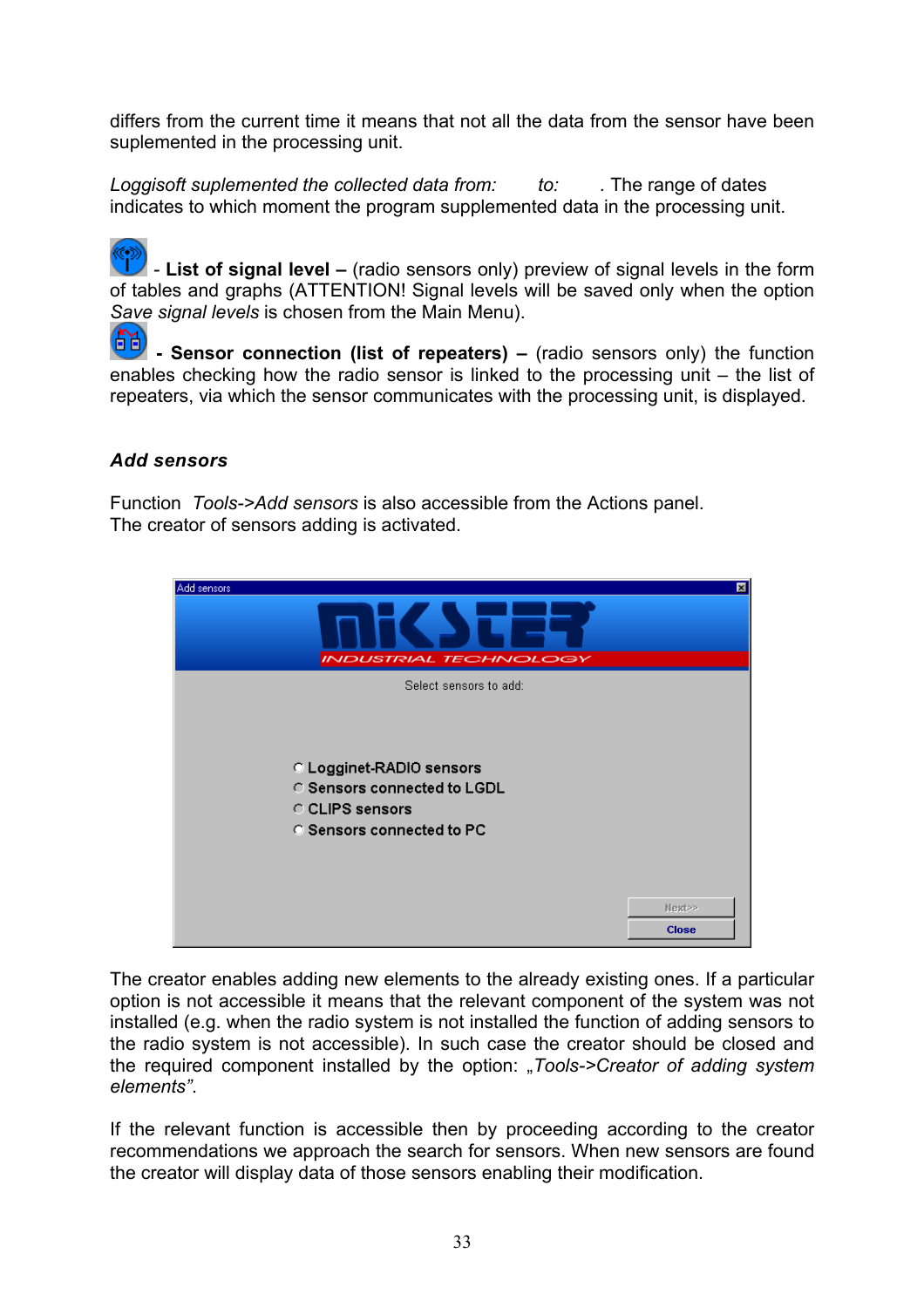| Add sensors<br><b>INDUSTRIAL TECHNOLOGY</b>                                                      | ×                                   |
|--------------------------------------------------------------------------------------------------|-------------------------------------|
| Please customize the sensor location by,<br>entering measuring point ("Cooler", "Freezer", etc.) |                                     |
| Sensor 3845<br>Type LGTHR-01<br>Sample rate (min): 5<br>Measuring point: <b>Sensor 3845</b>      |                                     |
| $\Box$ Change measuring point identification<br>Sensor 8298                                      |                                     |
| Temperature unit<br><b>Celsius</b><br><b>Fahrenheit</b><br>G.                                    | Next sensor>><br><< Previous sensor |

Two modes of adding sensors are possible:

- 1. Adding of sensor at the new location the check box *Substitute at the present location* should be left marked and the name of the new location written in the field *Supply the location (if new).* (ATTENTION! If there are no sensors in the system the check box might be invisible – and in such case no change of the location is possible).
- 2. The change of sensor in the particular place (location) this option can be applied when substituting sensors (due to faults or defects etc). Then the check box: *Substitute on the current location* should be marked and the name of the location, on which the change was made, selected from the list box. The new sensor will substitute the previous one (it will inherit recording and setting in the working area, but will change the type and serial number). **ATTENTION! The previous sensor from the given location will be removed from the system.**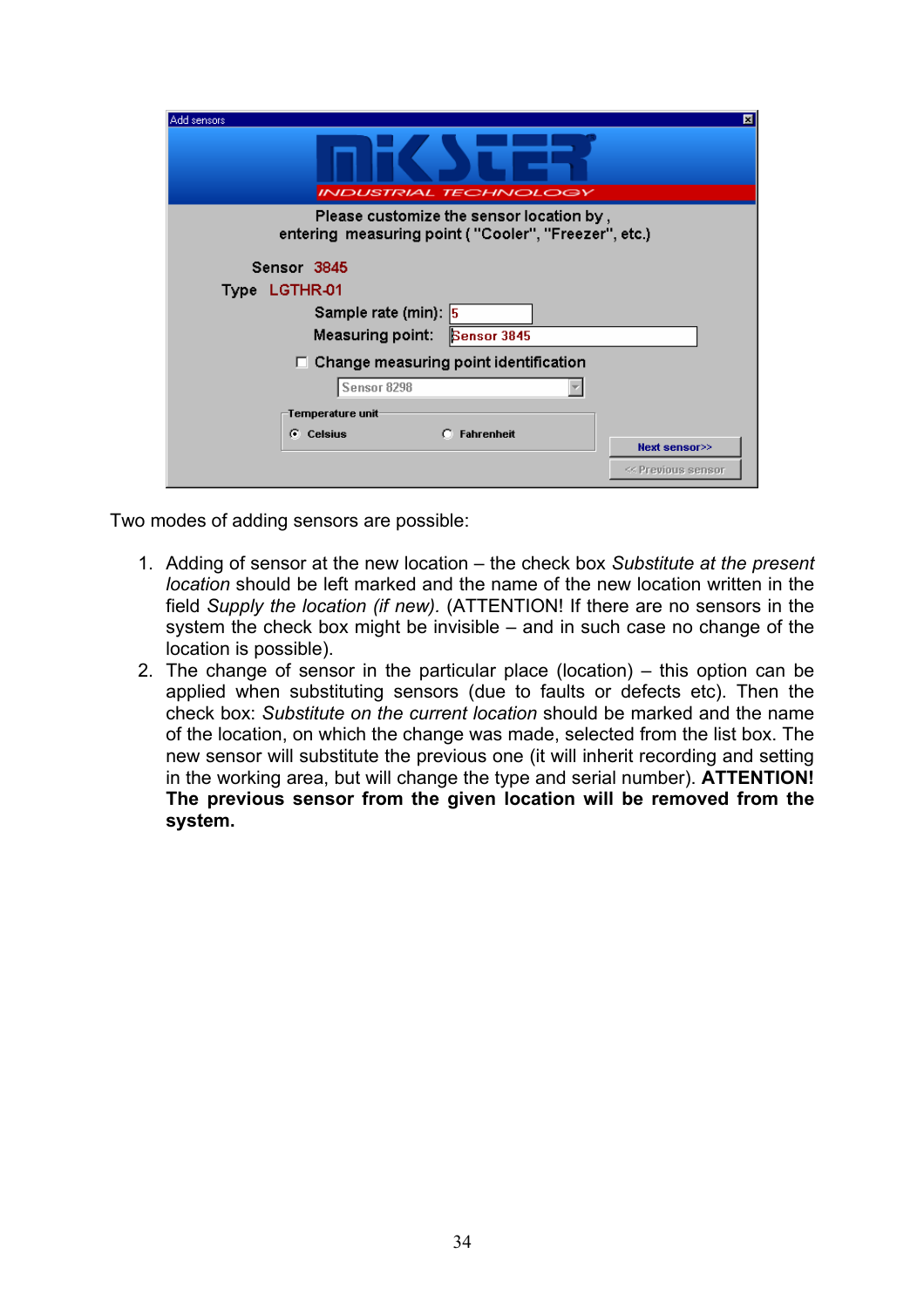## *List of processing units*

Function: *Tools->List of processing units* or the *List of processing units* button from the Actions panel.

| <b>※ Recording units</b> |   |                  |            |        | 図              |
|--------------------------|---|------------------|------------|--------|----------------|
| CB                       |   |                  |            |        |                |
|                          |   | No               |            |        |                |
| No                       |   | Name             | Type       | Port C | Transmission - |
|                          | 1 | Central unit     | LGDL       | COM1   | 9600           |
|                          |   | 2 Central unit   | LGDL       | COM1   | 19200          |
|                          |   | 3 Recording unit | LGRT-Radio | COM1   | 19200          |
|                          |   |                  |            |        | $\overline{ }$ |
|                          |   |                  |            |        | Close          |

It displays the list of processing units in the system. Processing units of an *Inactive*  status are displayed in gray. Radio processing units, which time differs by more than 5 minutes from the PC computer time, are displayed in red. Icons of the accessible functions are on the upper panel.

#### **Accessible options:**

GB)  **- Processing unit configuration –** this option, accessible to the Adm user only, enables changes in settings of the selected processing units.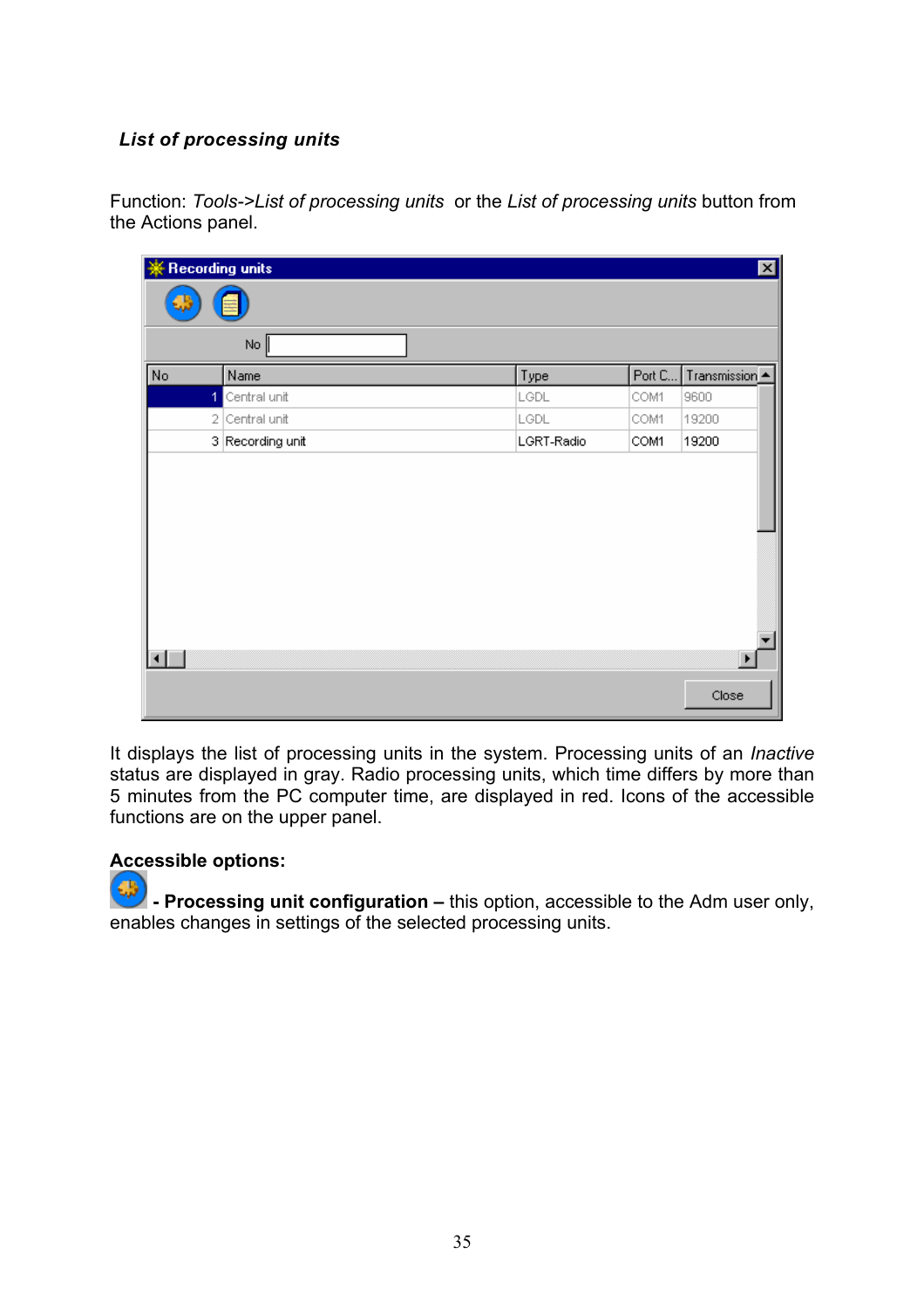# **Processing unit configuration**

| Recording unit configuration<br>⊠<br>$\left( \blacksquare \right)$ $\left( \blacksquare \right)$<br>$\blacksquare$<br>ا⊕<br>Name Recording unit |              |  |  |  |
|-------------------------------------------------------------------------------------------------------------------------------------------------|--------------|--|--|--|
| $\nabla$ Active                                                                                                                                 |              |  |  |  |
|                                                                                                                                                 |              |  |  |  |
| Properties   Date _Time                                                                                                                         |              |  |  |  |
|                                                                                                                                                 |              |  |  |  |
| Type                                                                                                                                            | LGRT - Radio |  |  |  |
| Address RS-485                                                                                                                                  |              |  |  |  |
| Port COM                                                                                                                                        | COM1         |  |  |  |
| Baud rate                                                                                                                                       | 19200        |  |  |  |
| Communication                                                                                                                                   |              |  |  |  |
|                                                                                                                                                 | Cancel<br>OK |  |  |  |
|                                                                                                                                                 |              |  |  |  |

## **Field definition:**

**Processing unit name:** any name allowing to identify the processing unit in the system,

**Processing unit active:** the status of the processing unit,

**Processing unit type:** kind of a processing unit (radio or cable),

**RS 485 address:** the number of the device in the network (for radio processing unit default 1),

**Comm Port:** the port, to which the processing unit is connected,

**Transmission rate:** transmission rate (for the radio processing unit the transmission rate is 19200 as a standard).

## **Accessible functions:**

**3** - Adding of sensors – introduction of the processing unit into the configuration state.

 **-** Processing unit reset – zeroing of settings (cancels sensors from the processing unit memory). Introduces the device into the mode of the researching for sensors.<br><sup>[</sup>*k*]</sup> - Lo

 **-** Loading the settings from the processing unit (radio processing unit only) – saving current settings of the processing unit (including the logged-in sensors).

r  **-** Restoring the processing unit settings (radio processing unit only) – restoring previous settings of the processing unit.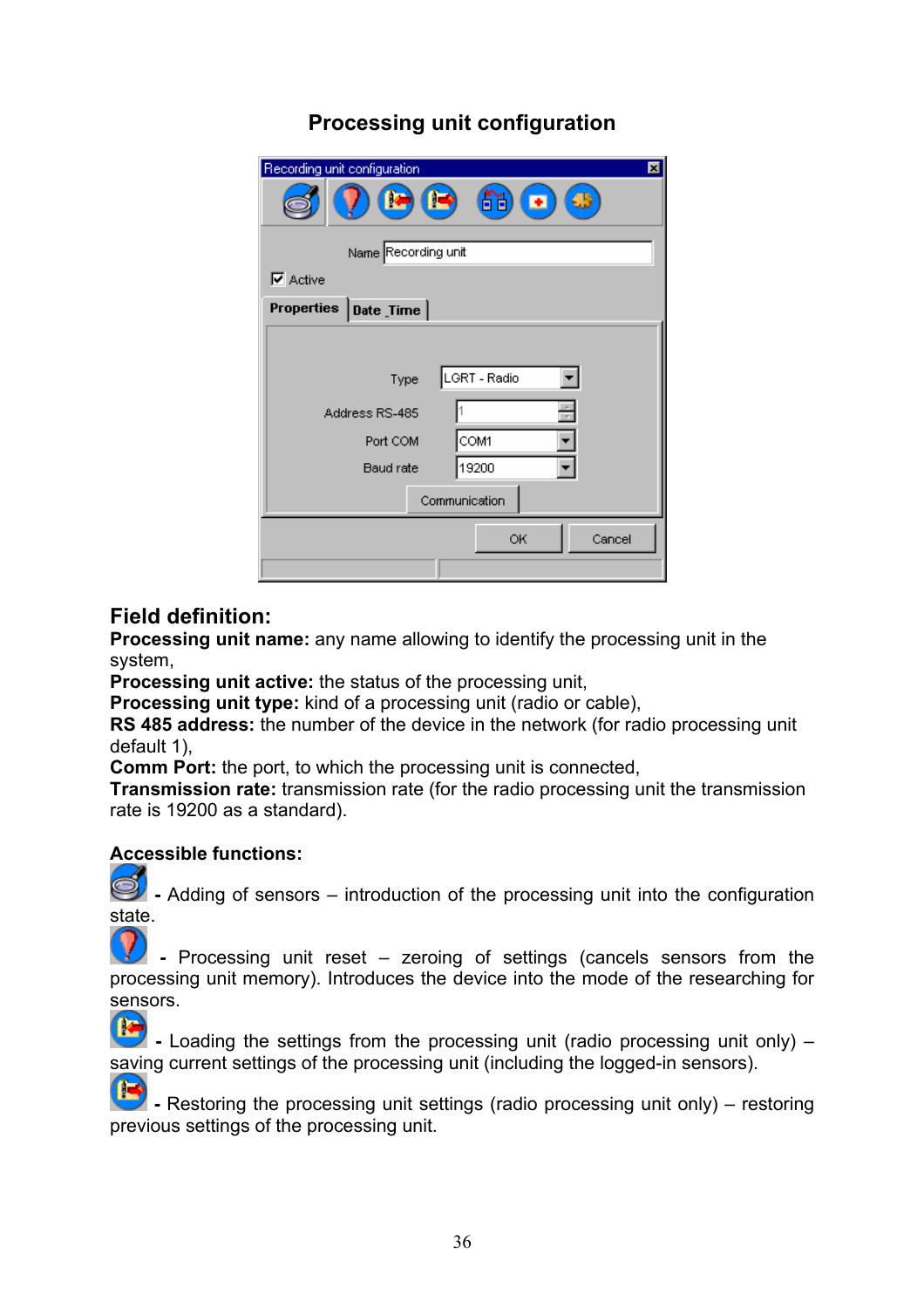- Schematic presentation of sensors and repeaters connections (radio processing unit only) – displays the radio system diagram. The list of sensors together with the track of linking with the processing unit and the list of repeaters is given.

 $\left( \blacksquare \right)$ - Creation of the diagnostic data  $-$  (radio processing units only). Formation of the diagnostic data needed in case of problems with the radio system. This procedure can take several minutes. As a result the file *diagn.zip*, is created, which enables the full diagnosis of the system.

 **- List of sensors in the processing unit –** displays dialog box with the list of sensors connected to the selected processing unit (functionality is the same as described in *List of sensors*).

When the communication test is successfully completed one has to enter the overlap *Processing unit time* in order to set the proper time in the radio processing unit.

| Recording unit configuration<br>$\vert x \vert$                   |
|-------------------------------------------------------------------|
| $\left( \blacksquare \right)$<br>68<br>$\blacksquare$<br>$\oplus$ |
| Name Recording unit                                               |
| $\nabla$ Active                                                   |
| Date_Time<br><b>Properties</b>                                    |
| PC date and time                                                  |
| 04-01-27 15:21:33                                                 |
|                                                                   |
| Date_Time                                                         |
| 04-01-27 15:20:49                                                 |
|                                                                   |
| Read from the device<br>Send                                      |
| ОK<br>Cancel                                                      |
|                                                                   |
|                                                                   |

The current PC computer time (*Computer time)* as well as the processing unit time (at the entry) are displayed in the dialog box. In order to set the current processing unit time the button *Processing unit record* should be pressed. When this is done the same time as seen at *Computer time* should be displayed at *Processing unit time.*  The *Processing unit readout* button reads the current processing unit time and writes it in the field *Processing unit time.*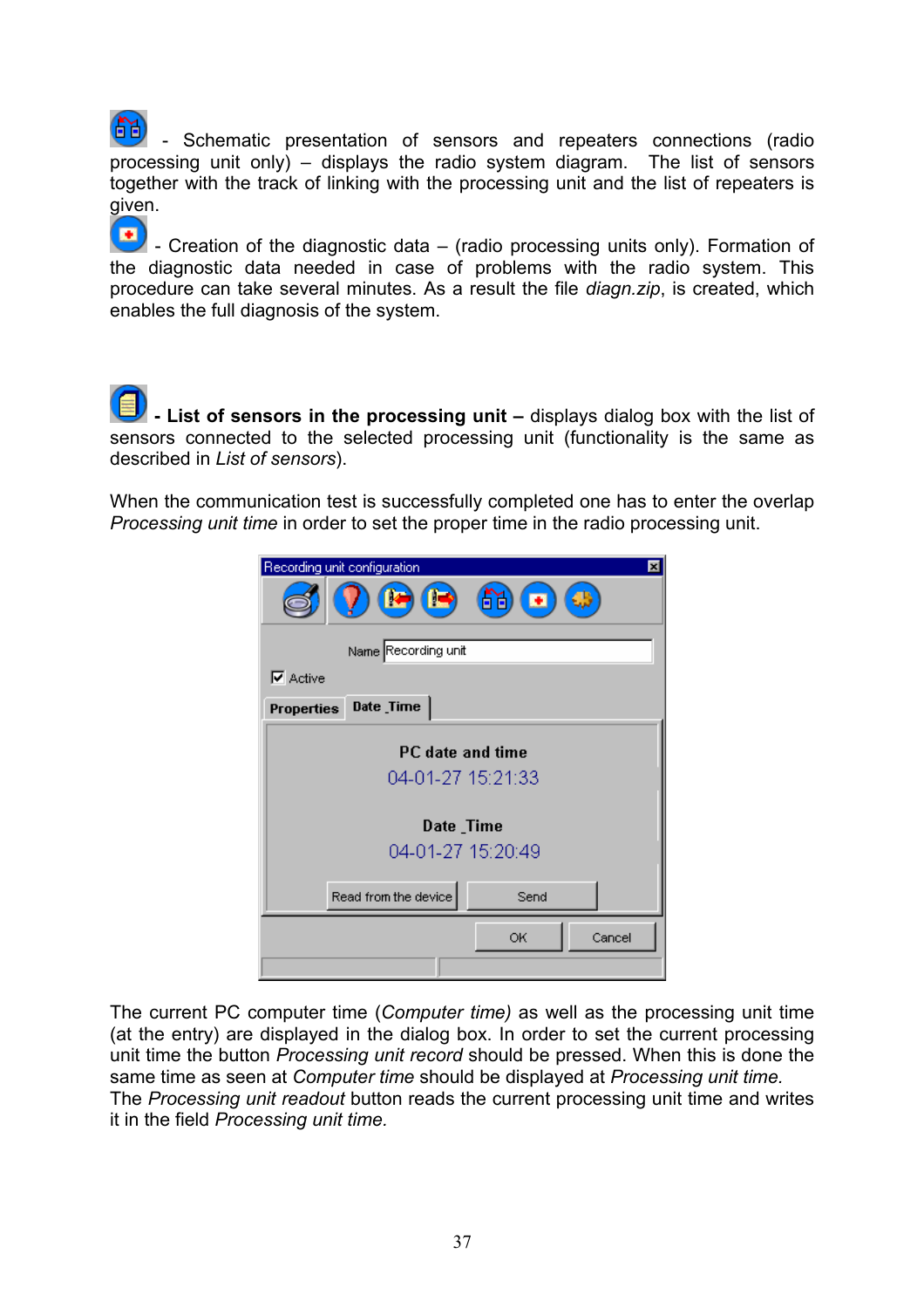### *Place the sensor*

This function is used for the visual presentation of sensors' measurements in the working area. It is accessible either from the main menu (*Tools->Place the sensor)*, or from the *Place the sensor* button from the Actions panel or after pressing the right-hand mouse key within the working area (in this case the added sensor will be put in the place indicated by the mouse cursor).

This function displays the list of available choises.

|     | ※ Sensor list                                                                                                                                                                                            |        |                      |                                                                                           |                                                                                                                | $\vert x \vert$ |
|-----|----------------------------------------------------------------------------------------------------------------------------------------------------------------------------------------------------------|--------|----------------------|-------------------------------------------------------------------------------------------|----------------------------------------------------------------------------------------------------------------|-----------------|
|     | $\circledcirc$<br>$\mathbf{G}$<br>$\left( \prod_{i=1}^{n} \right)$<br>6é<br>-99                                                                                                                          |        |                      |                                                                                           |                                                                                                                |                 |
| No. | Name                                                                                                                                                                                                     | Addres | Temperature Humidity |                                                                                           | Date:                                                                                                          |                 |
| 1   | Sensor 3845                                                                                                                                                                                              | 0      |                      |                                                                                           |                                                                                                                |                 |
|     | Sensor 8298                                                                                                                                                                                              | 0      |                      |                                                                                           |                                                                                                                |                 |
|     | 3 Sensor 3845                                                                                                                                                                                            | 0      | 24,2                 |                                                                                           | 24 04-01-27 15:20:57                                                                                           |                 |
|     |                                                                                                                                                                                                          |        |                      |                                                                                           |                                                                                                                | Close           |
|     | <b>Basic information   Advanced  </b>                                                                                                                                                                    |        | <b>Alarms</b>        |                                                                                           |                                                                                                                |                 |
|     | Sensor 3845<br><b>Name</b><br>LGTH-R<br><b>Type</b><br><b>Address RS-485</b><br>n<br>5 minute<br><b>Registration freque</b><br>No in recording uni3845<br>86%<br><b>Signal</b><br>100%<br><b>Battery</b> |        |                      | <b>Maximum</b><br><b>Minimum</b><br><b>Maximum</b><br><b>Minimum</b><br>Show alarms after | Temperature alarm is active<br>20<br>$\bf{0}$<br>Humidity alarm is inactive<br>$\sqrt{ }$<br>n<br>minutes<br>1 |                 |

To select the sensor one must:

- either mark it on the list and press the *Select* key,
- or press twice the left-hand key on the mouse on the selected sensor.

The selected sensor will be added to the working area (if this sensor is already on the diagram the relevant information will be displayed together with the question whether the setting of this sensor should be changed into the currently selected – only in case when the selection was done by the right-hand key of the mouse). The sensor position can be stabilised by dragging by the mouse – with its left-hand key being pressed.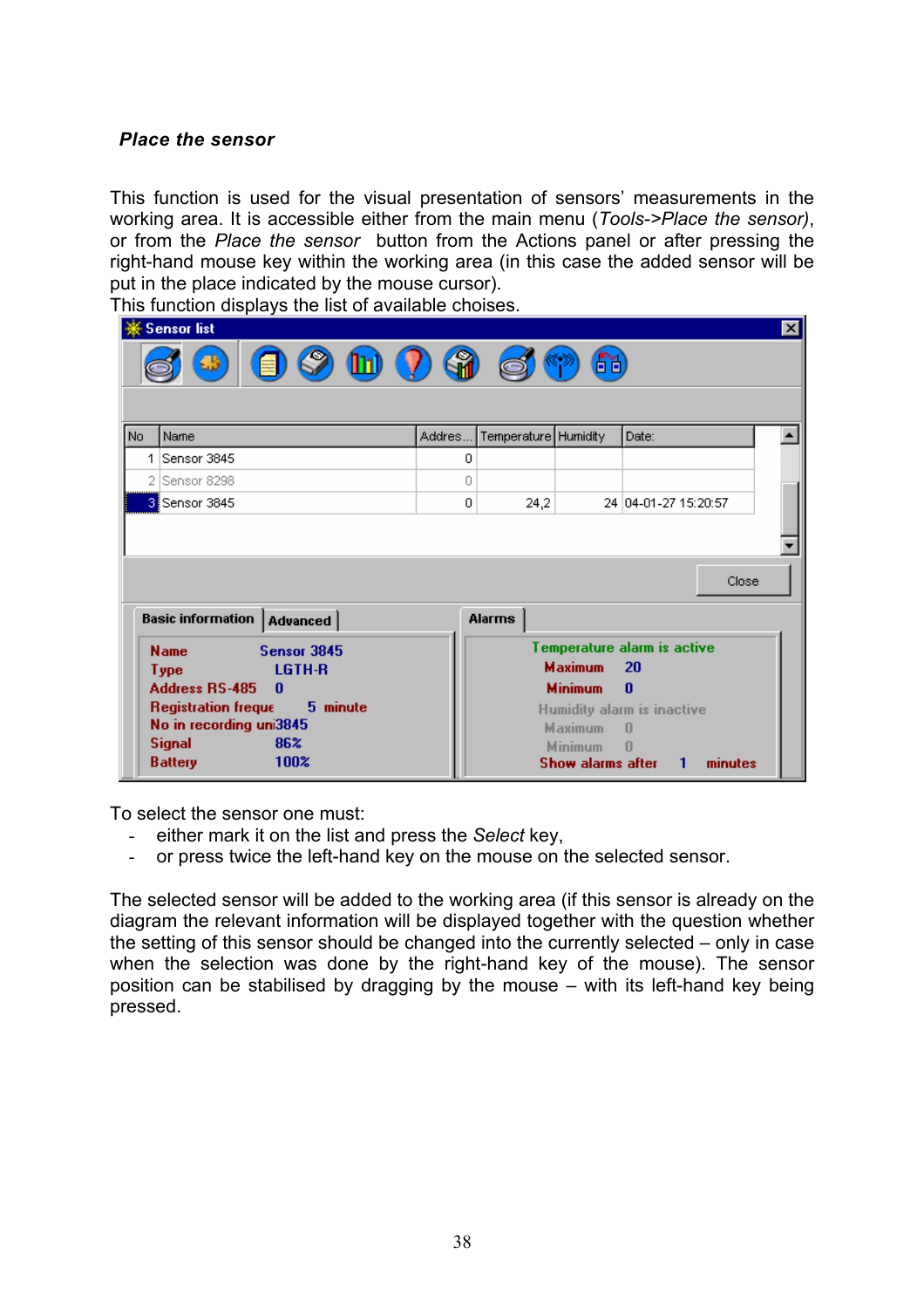In order to add the INDU controller into the Loggisoft program either the "Service Options" – *new sensor* button or the keyboard shortcut **Ctrl+N** should be selected.

Then the "Sensor type" LGADC followed by the RS-485 address, Comm Port,

and the Transmission rate 9600 should be selected.

The frequency of recording we might set e.g. every 1 second. After assigning the name to the new sensor we can start working.

| Sensor configuration                                 |                             |             |    | $\vert x \vert$      |
|------------------------------------------------------|-----------------------------|-------------|----|----------------------|
|                                                      |                             |             |    | Set temperature unit |
| Name                                                 |                             |             |    |                      |
| <b>V</b> Active                                      |                             | Read sensor |    |                      |
| General properties   Additional information   Alarms |                             |             |    |                      |
| Certified sensor                                     |                             |             |    |                      |
|                                                      | Type                        | LGADC       |    |                      |
|                                                      | Connected to Recording Unit |             |    |                      |
|                                                      | Address RS-485              |             |    |                      |
|                                                      | Port COM                    | COM1        |    |                      |
|                                                      | Baud rate                   | 9600        |    |                      |
| Registration frequency                               |                             | 00:00       |    | HH:MM                |
|                                                      |                             |             | OK | Cancel               |

In order to put the sensor on the program pulpit we click the right-hand mouse button on "Place sensor"

To see the collected data and the process cycle one has to click the right-hand mouse button on the sensor and select "**Graph**".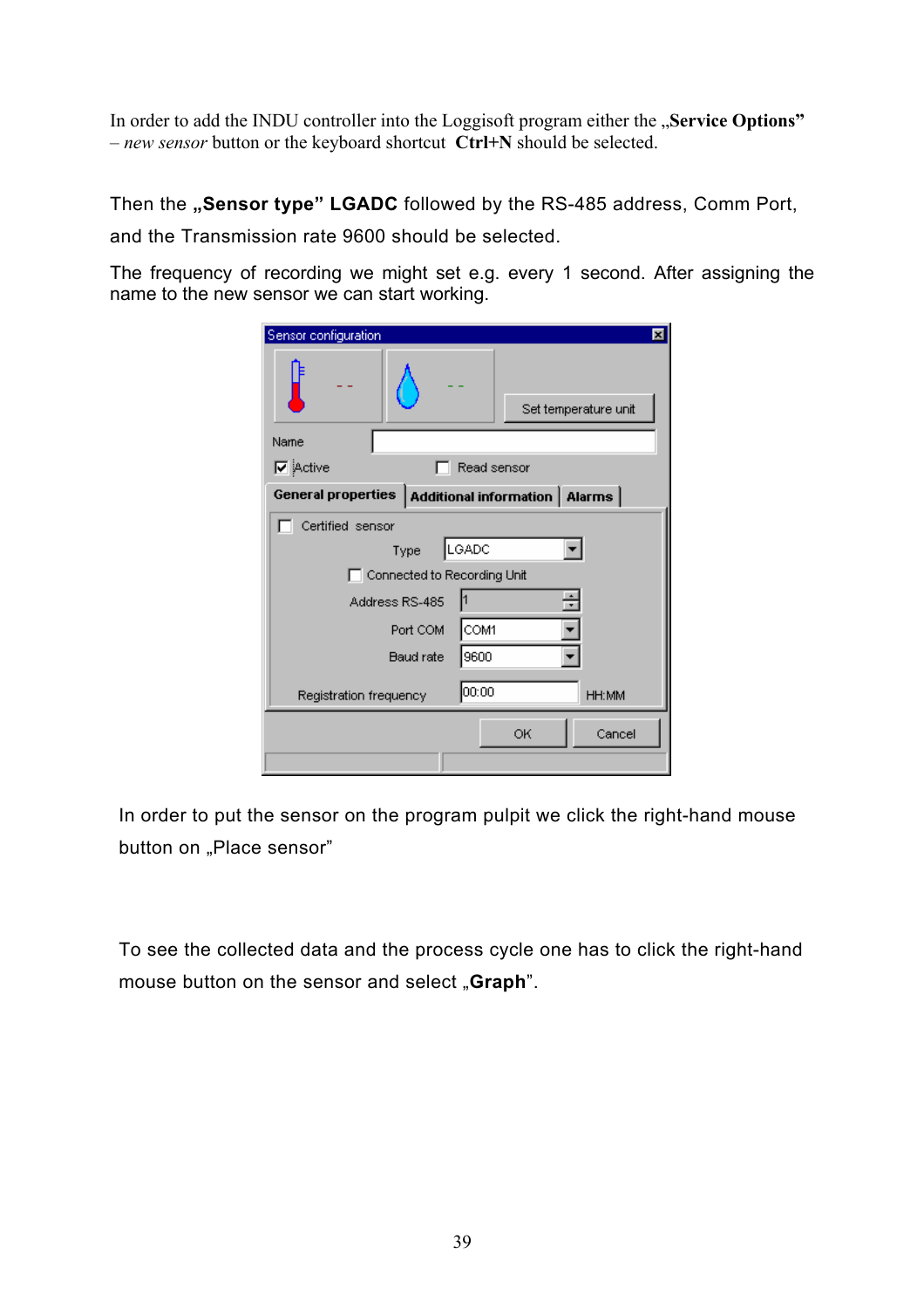To see "state of doors" the option "**Show the state of doors"** should be marked.



The state of the doors shows the process.

## *Visualisation*

Sensors placed on the working screen give additional information (apart from the alarm signaling – described in the Alarms chapter) – also in case of radio sensors. When the mouse cursor is on the sensor the hint will be displayed.



In the seen above record, part S: 0% B: 100% means that the signal level equals 0 % and the state of battery is 100%.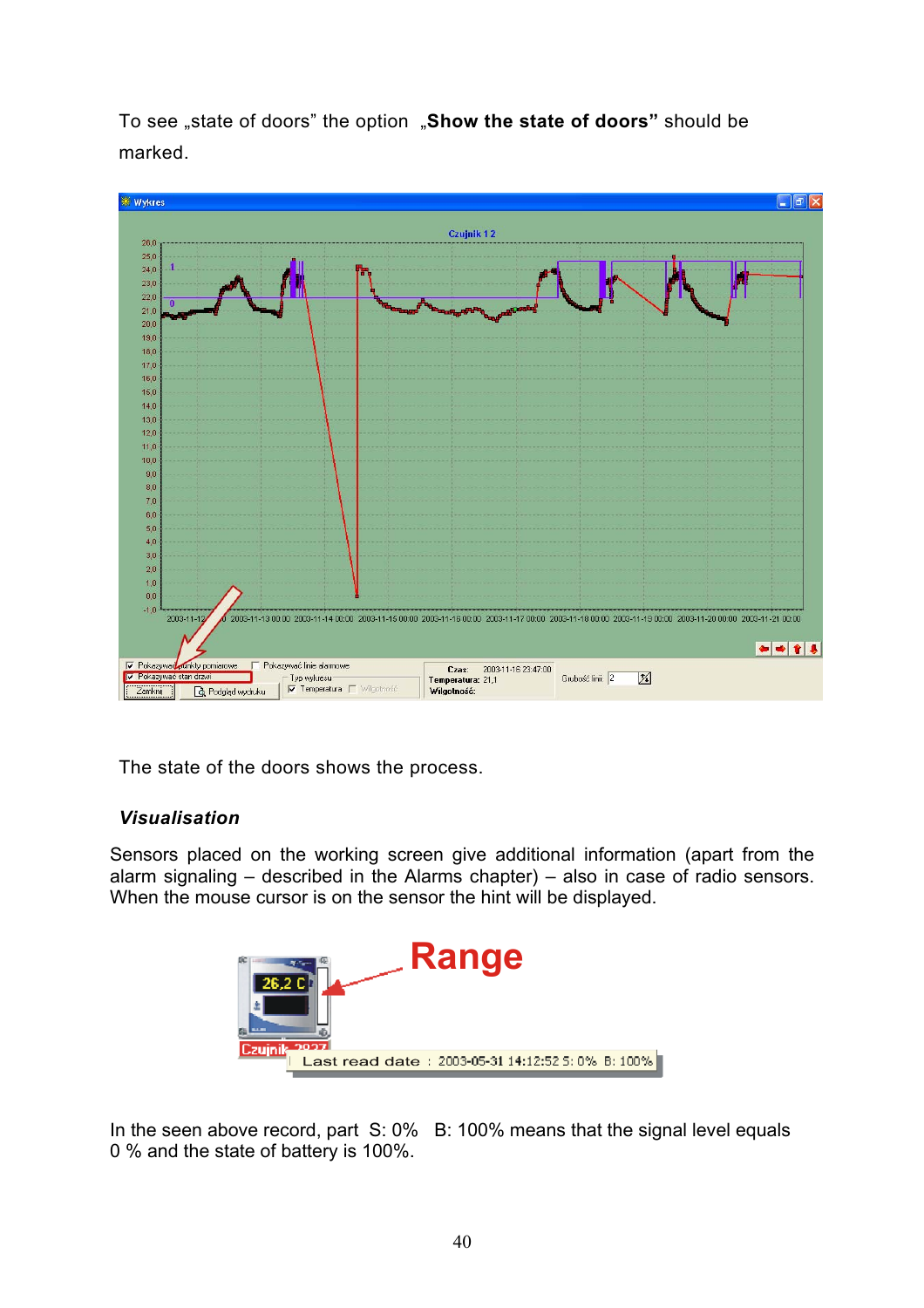In addition the signal level (Range) is presented as a bargraph (Green color indicates the level). In the case presented above the strip is completely white since the range is 0%. The bargraph has also a hint giving the percentage of the signal level.

## **Configuration**

Option *Settings->Program Configuration* is accessible to the Adm user only.

| Configuration                                                                                |          |
|----------------------------------------------------------------------------------------------|----------|
| Settings   Background   Colours                                                              |          |
| Monitoring measurement-refreshing rate (sec):<br>Request data from the recording unit (min): | 30<br>15 |
| Show alarms after (min):<br>Mode:                                                            | l5       |
| G Server                                                                                     |          |
| $\bigcap$ Client                                                                             |          |
| Server name (server: <database on="" path="" serwer="">):</database>                         |          |
| serwer:c:\program files\mikster\loggisoft2\datanew.gdb                                       |          |
| ОК                                                                                           | Cancel   |

## **Basic settings**

## **General parameters:**

- The readout to be done every second setting time of the cyclic readout of sensors,
- The automatic LGDL readout to be done every minuts setting time of the readout in the "background" of the LGDL processing unit (it is important after marking the option *Automatic collected data readout* on the Action panel),

**Working mode** (commercial version only)

- Direct the application cooperates directly with the devices connected to the PC computer port,
- Network the application downloads data via the access to the database of the netwok computer. The name of the computer shoul be given in the field: *Server name.*

Format means:

<name of server computer>:<access path to the server database>

e.g.

KOMPUTEREK: C:\PROGRAM FILES\MIKSTER\LOGGISOFT2\DATAnew.gdb

The standard access path is:

 C:\PROGRAM FILES\MIKSTER\LOGGISOFT2\DATAnew.gdb (the installation path can be changing however the file data.gdb is a constant element).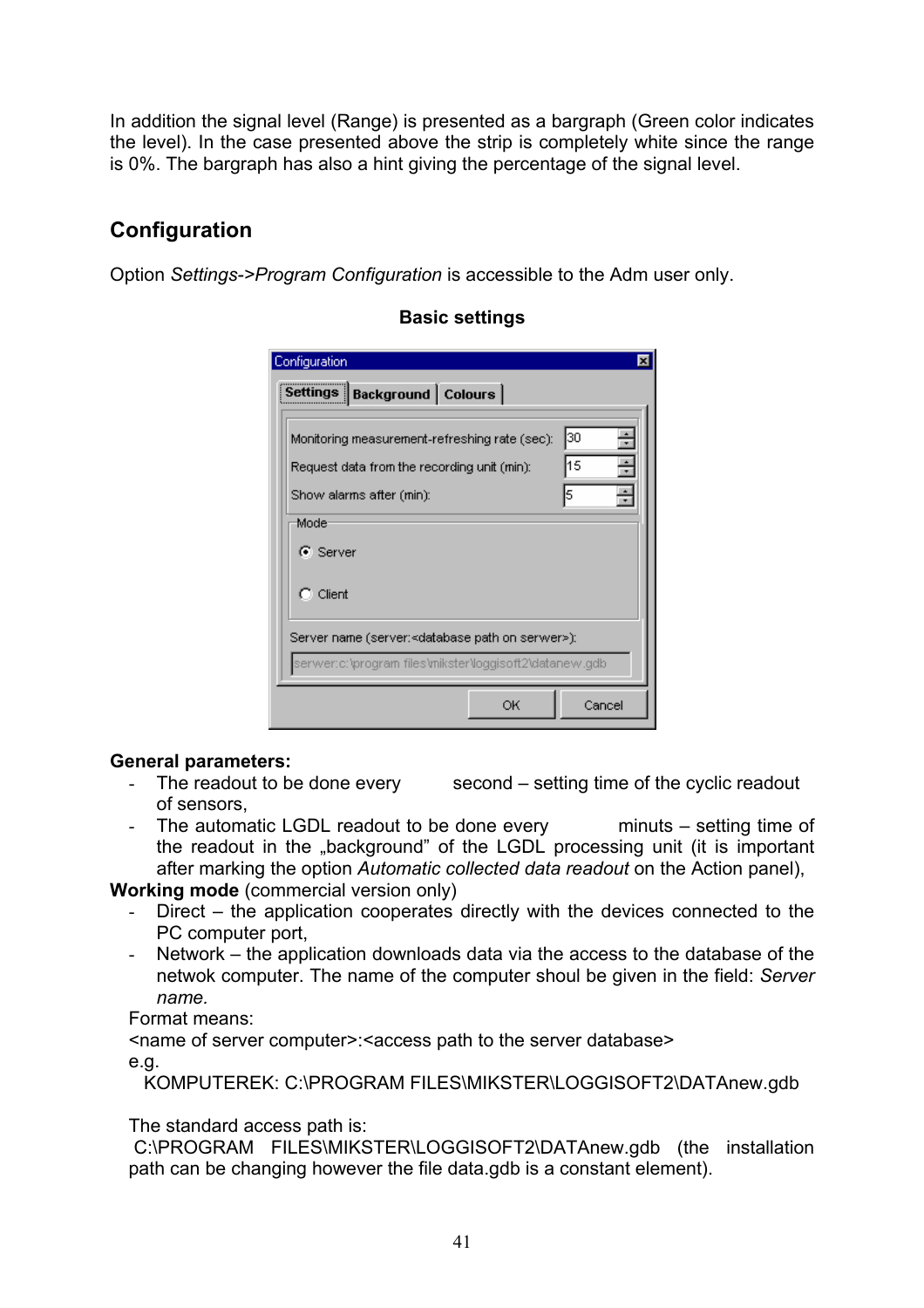#### **Background (commertial version only)**

Enables setting the application background (e.g. the layout of the factory).

| Configuration                   | 囩                                                                             |
|---------------------------------|-------------------------------------------------------------------------------|
| Settings   Background   Colours |                                                                               |
| Loggiso <sup>4</sup>            | $\mathcal{R}$ is a set<br>$\mathcal{L}(\mathcal{E})_{\text{res}}$<br>暗道<br>≋‱ |
| $\nabla$ Grid                   | ansparent sens<br>Change                                                      |
|                                 | OK<br>Cancel                                                                  |

**Net –** marking of that option causes aligning to the net the sensors localised at the layout (it facilitates placing sensors in even rows and columns). When this option is not marked it allows the discretionary sensor location with the accuracy of one screen point.

**Change –** selection of a graphic file (bmp) as a background of working area **Without background –** there is no bitmap in the background

#### **Colors (commersial version only)**

Setting the view of sensors in the working area.

| Configuration                   |                                                    |                            | ⊠                                  |
|---------------------------------|----------------------------------------------------|----------------------------|------------------------------------|
| Settings   Background   Colours |                                                    |                            |                                    |
|                                 | Mouse left click to change color                   |                            |                                    |
|                                 |                                                    |                            |                                    |
| $\nabla$ Tranparent labels      | 20.1 C<br>31 x<br><b>Name</b><br>ransparent sensor | œ<br>21,3 C<br><b>STAR</b> | Ø.<br><b>Name</b><br>Small sensors |
|                                 | Text<br>Text background                            | White<br><b>Blue</b>       |                                    |
|                                 |                                                    | ОK                         | Cancel                             |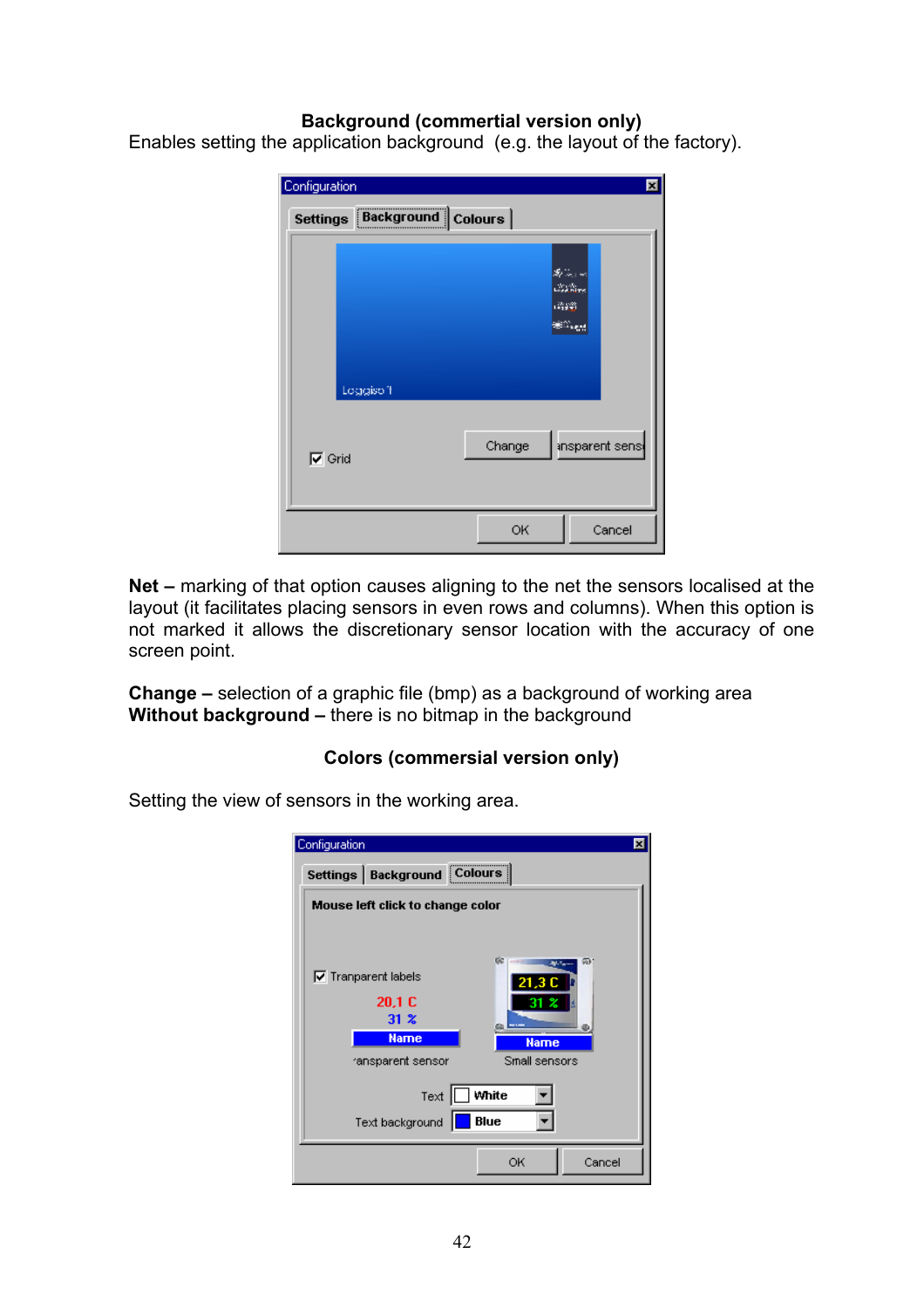By clicking the left-hand mouse key on the measured values the color might be changed.

**Transparent background of inscriptions –** concerns only sensors without a background. Marking that check box causes measured values to be displayed directly on the background of working area of the main screen. The marked option displays measured value in the black frame.

**Signature –** color of the inscription with the name of the sensor.

**Background signature -** color of the background under the inscription with the name of the sensor.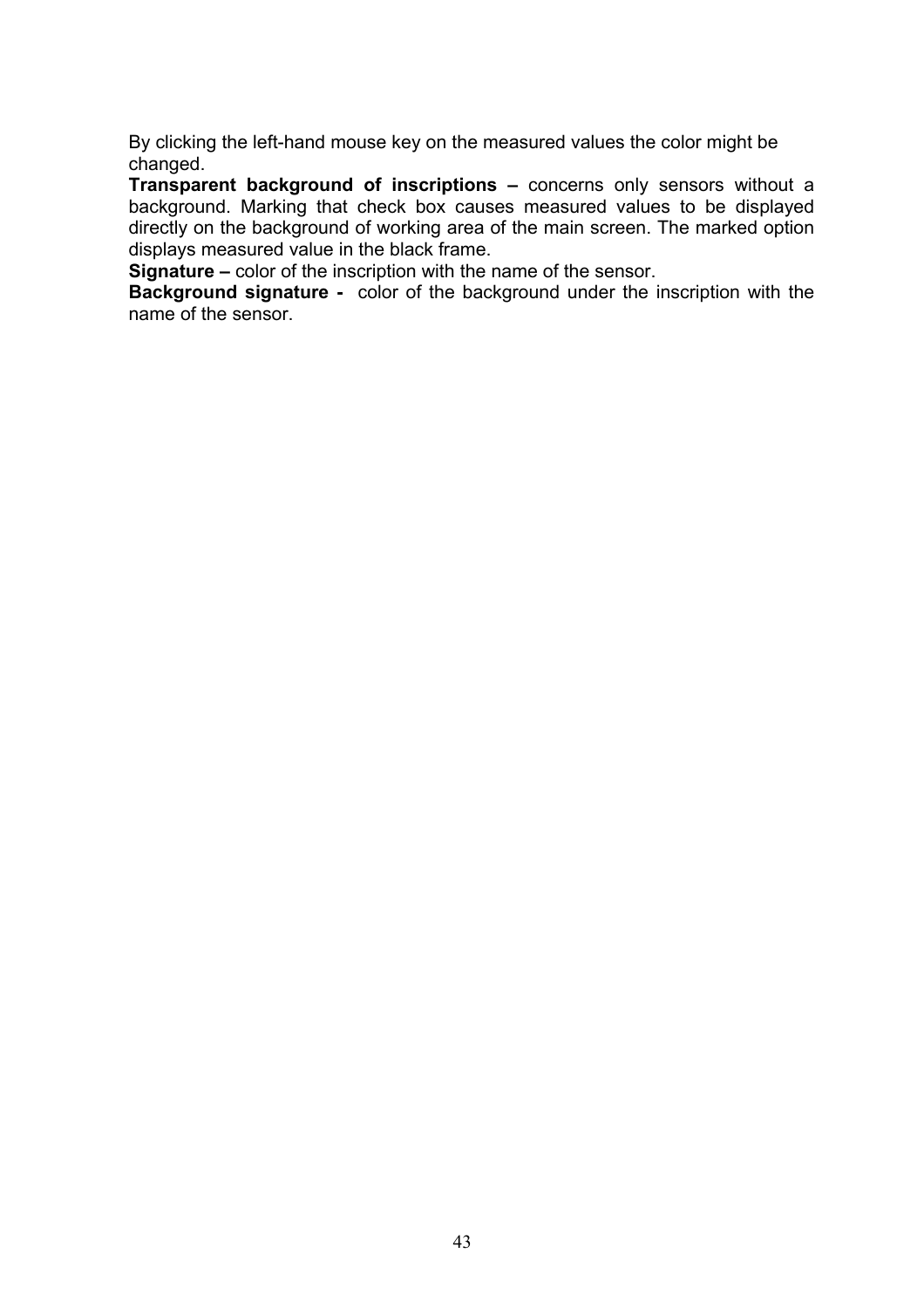# **Archive**

Archivisation of data increases the efficiency of the system by "sliming down" the database and exporting the collected data to the file, which can be recorded e.g. on a CD plate. Such data can be imported later to the archive for the review of the collected data.

Archive options are accessible from the main menu (*Tools->Archive*).



Available archives are listed (dates present the time period, from which the collected data are in the archive).

#### **Accessible functions:**

T. **-Creation of a new archive** – we are selecting the period of time for an archive. Data are transfered from the current bases to the archive ones (ATTENTION, the archive data will no longer be accessible from the sensor level but only from the archive level). The system hints that as the beginning of the new archive period the end of the last one should be taken.

æ - **Remove archive –** removes the selected archive from the archive database (ATTENTION! If the selected archive was not previously exported, its data will be completely lost).

**- Collected data list from an archive –** displays collected data contained in the selected archive.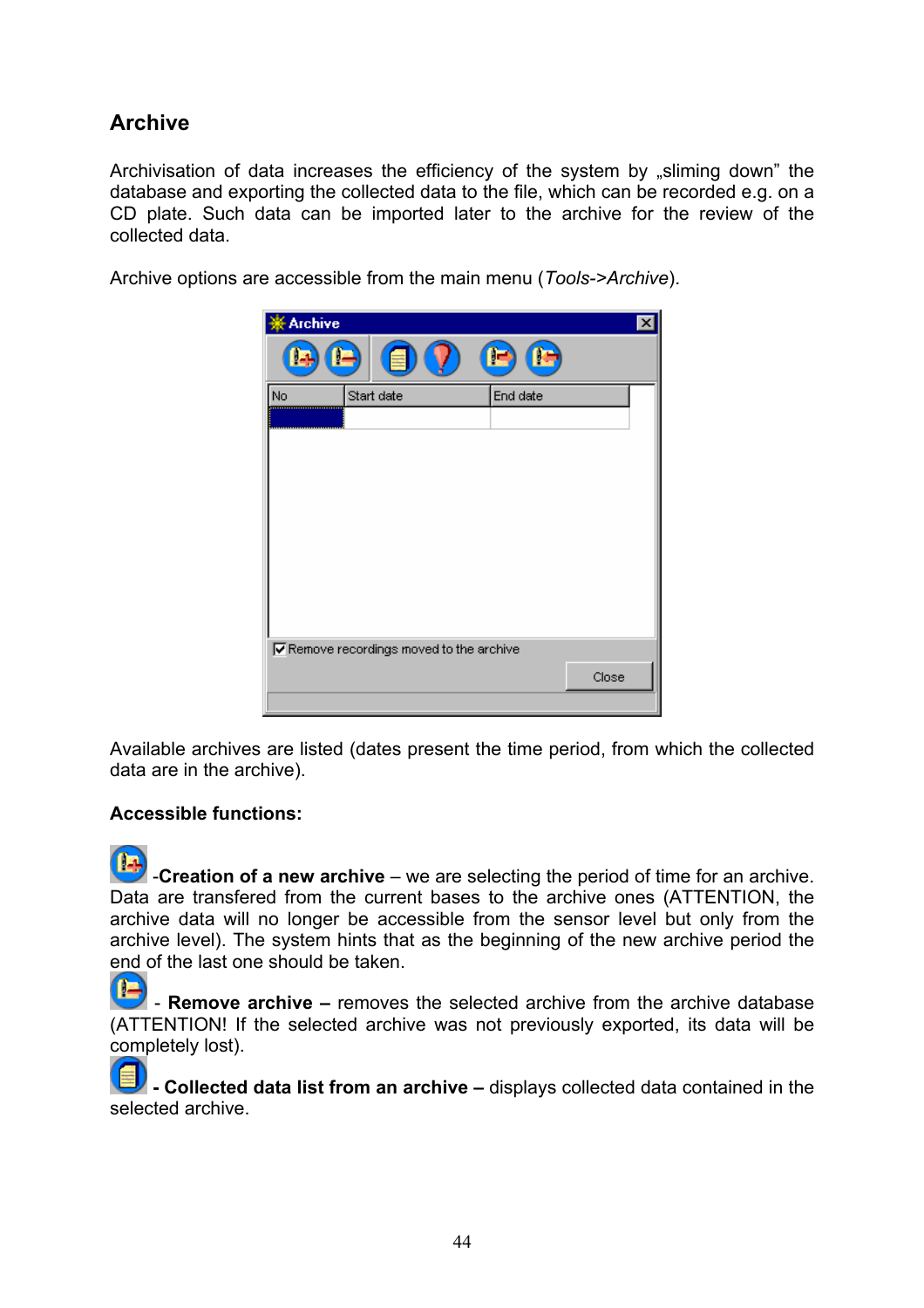**42** - Alarm list from an archive – displays recorded alarm events from the time period of the selected archive.

 $\blacksquare$ **- Export to a file –** export of the selected archive to the file (files) of the given – by an operator – name. (ATTENTION, each archive consists of 5 files of the given name extended by lga, lgc, lgw, lgo, lgb).

**IF** - **Import from a file –** imports archive from a file.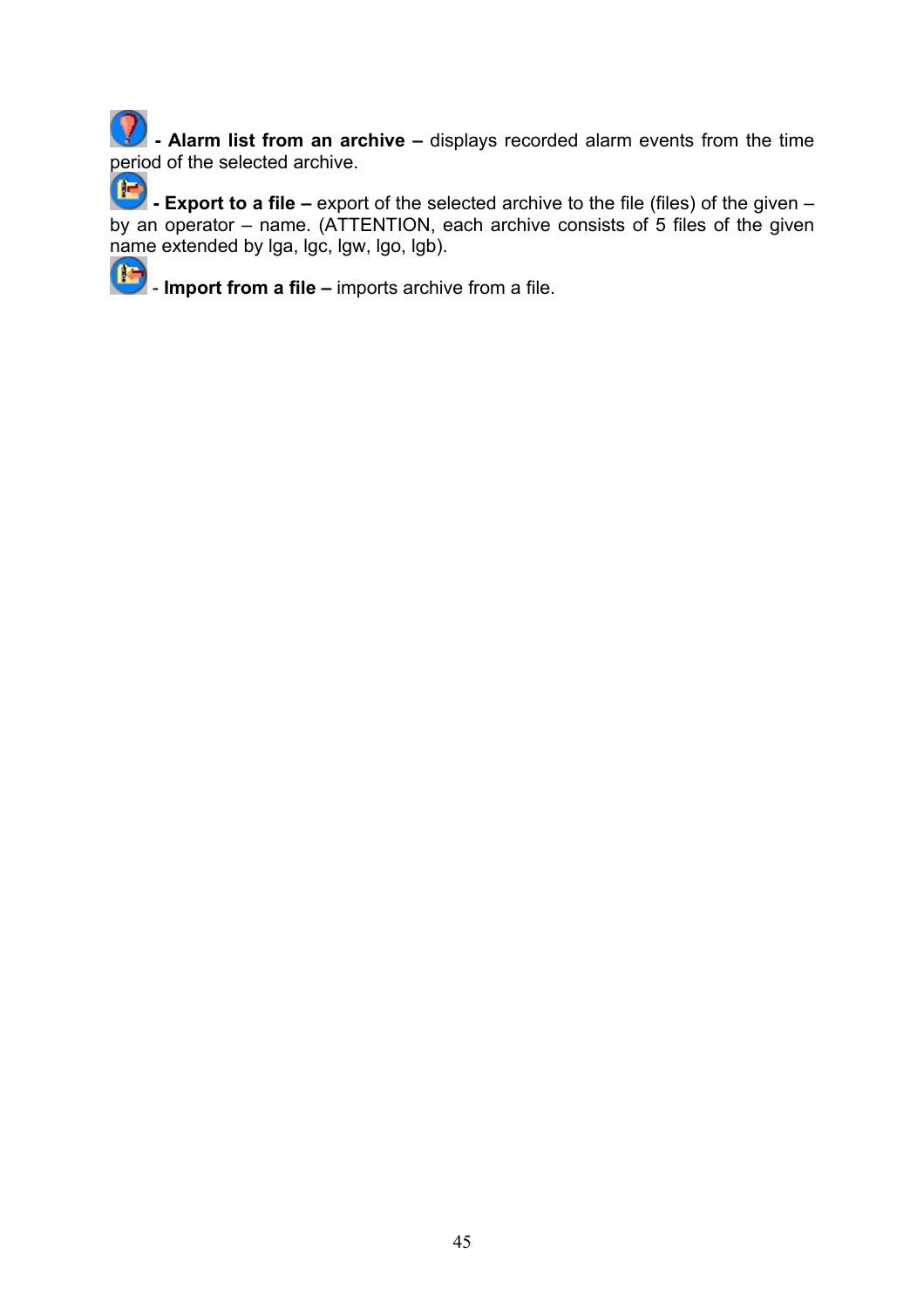#### *Configuration options – file Settings.ini*

The file *Settings.ini* is in the directory in which the application is installed. Here, in the Parameters section, there are advanced options of the program.

They are as follows:

- **Ilesleep** - parameter essential for Windows8x and RS485. In case of lcommunication problems this parameter value can be changed. It indicates time delay (in milliseconds) between sending data and switching the line into the receiving state (default 10).

**- Radio processing unit version -** if the software is to cooperate with the older version of processing unit software this parameter should be set to 0 (default 1)

- **Prefix –** this parameter should have the value of a *localhost:*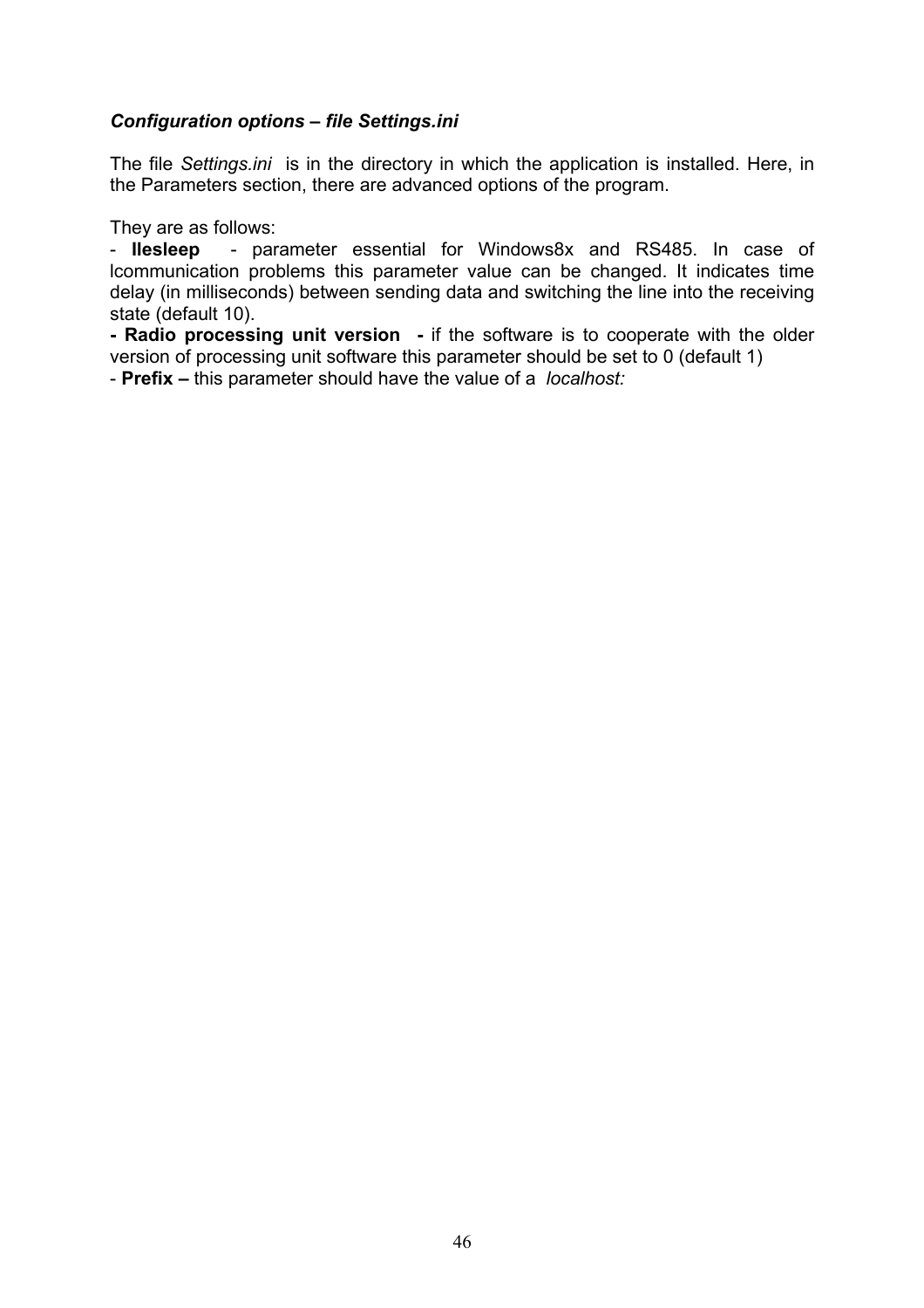#### **Backup copies – safety of data**

Creation of backup copies of data is recommended (if possible every day or at least every week).

All program settings are written in the file *datanew.gdb*. This file is in the directory in which the Loggisoft is installed (default c:\Program Files\Mikster\loggisoft2). In order to copy the file it is enough to archive it in any way (e.g. zip, rar) and copy into the directory with the name allowing its further identification (e.g. the date of an archive creation).

Retrieval of data from the copy means the substitution of the current file *datanew.gdb*  by the file previously archived.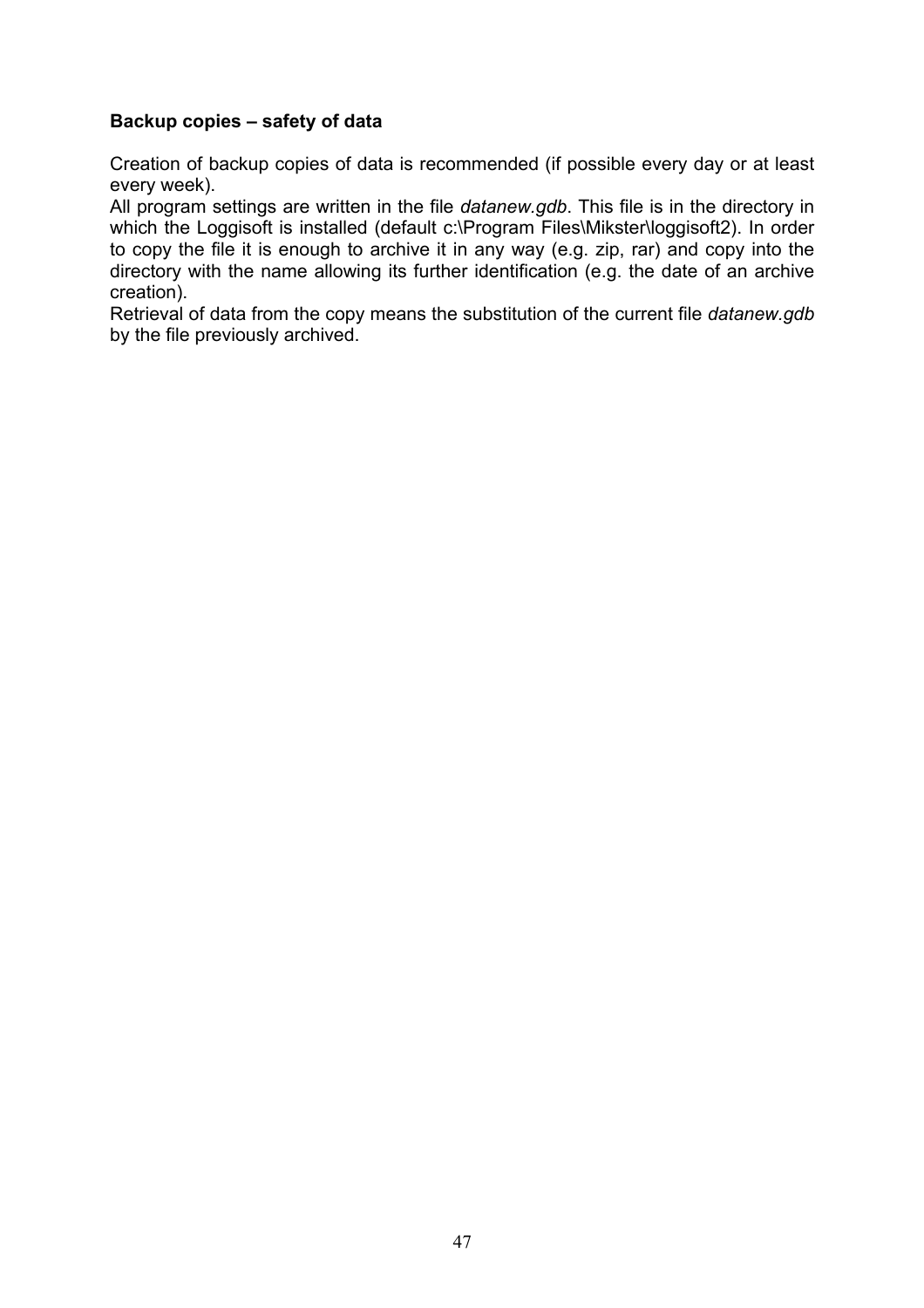### **Alarm information by E-Mail**

The system enables sending information about an alarm occurrence by E-Mail - at the selected addresses. Such information contains the name of the measurement point (name of the sensor), time, type of alarm (temperature, humidity, doors) and the measured alarm value.

The configuration is being done via the option from the menu *Service options -> Alarm information by E-Mail.*

| Alarms                                  |      |             | ⊠ |
|-----------------------------------------|------|-------------|---|
| Server configuration   E-Mail addresses |      |             |   |
|                                         |      |             |   |
| Send alarms via E-Mail<br>SMTP server:  |      |             |   |
| SMTP server:                            |      |             |   |
| E-mail address: quest@serwer.com        |      | 125<br>Port |   |
|                                         |      |             |   |
| Password                                |      |             |   |
|                                         | Test |             |   |
| Modern configuration                    |      |             |   |
| Use modem<br>Connection:                |      |             |   |
|                                         |      |             |   |
|                                         | Save | Cancel      |   |

Fields definition:

- Send alarm information by E-Mail marked check box means that the alarms will be signaled by E-Mail.
- Server of outgoing mail (SMTP) server's name of the outgoing mail.
- E-Mail address of a sender E-Mail address, from which information will be sent (it has to be the proper address on the given server).
- Port port for servicing the outgoing mail.
- Password if a server requires the authorization the password should be given.
- Test a trial of sending test information from the given address.

Overlap E-Mail Addresses – this is the place where addresses, at which the information is to be sent, should be written.